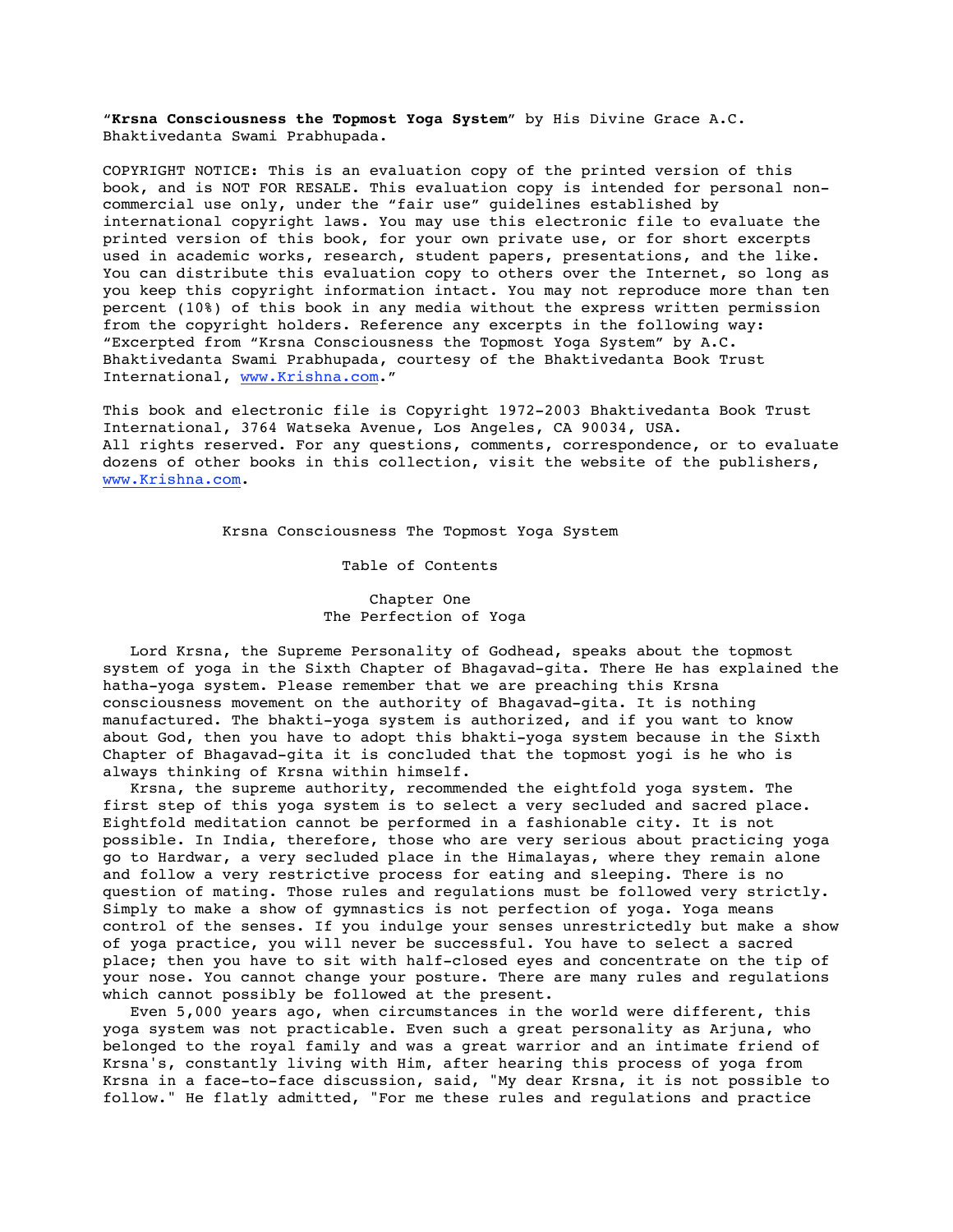for controlling the mind are not possible." We have to think, then: 5,000 years ago a personality like Arjuna expressed his inability to practice this eightfold yoga system, so how can we follow it now?

 In this age people are very short-lived. In India the average duration of life is thirty-five years. In your country it may be more than that. But actually, whereas your grandfather lived for 100 years, you cannot. These things are changing. The duration of life will be reduced. There are predictions in the scriptures that in this age, man's duration of life, his mercy and his intelligence are being reduced. Men are not very powerful; their duration of life is very short. We are always disturbed, and we have practically no knowledge about spiritual science.

 For example, in the hundreds and thousands of universities all over the world there is no department of knowledge where the science of the soul is taught. Actually, we are all spirit soul. From Bhagavad-gita we understand that we are transmigrating from one body to another, even in our present lives. All of us had at one time the body of a small baby. Where is that body? That body is gone. Presently I am an old man, but I remember that I was once a small baby. I still remember when I was about six months old; I was lying down on the lap of my elder sister, who was knitting, and I was playing. I can remember that, so it is possible for everyone to remember that he had a small body. After the baby's body I had a boy's body; then I had a youthful body, and now I am in this body. Where are those bodies? They are gone now. This is a different body. It is explained in Bhagavad-gita that when I give up this body, I will have to accept another body. It is very simple to understand. I have changed so many bodies, not only from childhood to boyhood to youth, but according to medical science we are changing bodies every second, imperceptibly. This Process indicates that the soul is permanent. Although I have changed many bodies, I remember my baby body and my childhood body--I am the same person, soul. Similarly, when ultimately I change this body, I shall have to accept another. This simple formula is stated in Bhagavad-gita. Everyone can reflect on it, and there must be scientific research done in this area.

 Recently I received a letter from a doctor in Toronto. He suggested that there is body and there is soul. I corresponded with him. Actually, it is a fact. The soul is there. There is so much evidence, not only in the Vedic literature but even by ordinary experience. The soul is there, and it is transmigrating from one body to another, but unfortunately there is no serious study on this subject in the universities. This is not very good. The Vedantasutra says, "This human form of life is meant for searching out the spirit, the Absolute Truth." The yoga system is used to search out the spiritual principles within this material world. That process for searching is recommended in Bhagavad-gita by Krsna Himself. When Arjuna said, "The system You are recommending, the hatha-yoga system, is not possible for me," Krsna assured him that he was the greatest of all yogis. He pacified him by saying not to bother about being unable to practice hatha-yoga. He told him, "Of all different types of yogis--hatha-yogis, jnana-yogis, dhyana-yogis, bhakta-yogis, karma-yogis--you are the best yogi." Krsna says, "Of all yogis, the one who is constantly thinking of Me within himself, meditating upon Me within the heart, is the first-class yogi."

 Who can think of Krsna always within himself? This is very easy to understand. If you love someone, you can think of him always within you; otherwise it is not possible. If you love someone, then naturally you think of him always. That is described in the Brahma-samhita. One who has developed love of God, Krsna, can think of Him constantly. When I speak of Krsna you should understand that He is God. Another name for Krsna is Syamasundara, which means that He is blackish like a cloud but very beautiful. In one verse of Brahmasamhita it is said that a santa, a saintly person, who has developed love for Syamasundara, Krsna, thinks of the Lord constantly within his heart. Actually, when one comes to the point of samadhi in the yoga system, he thinks, without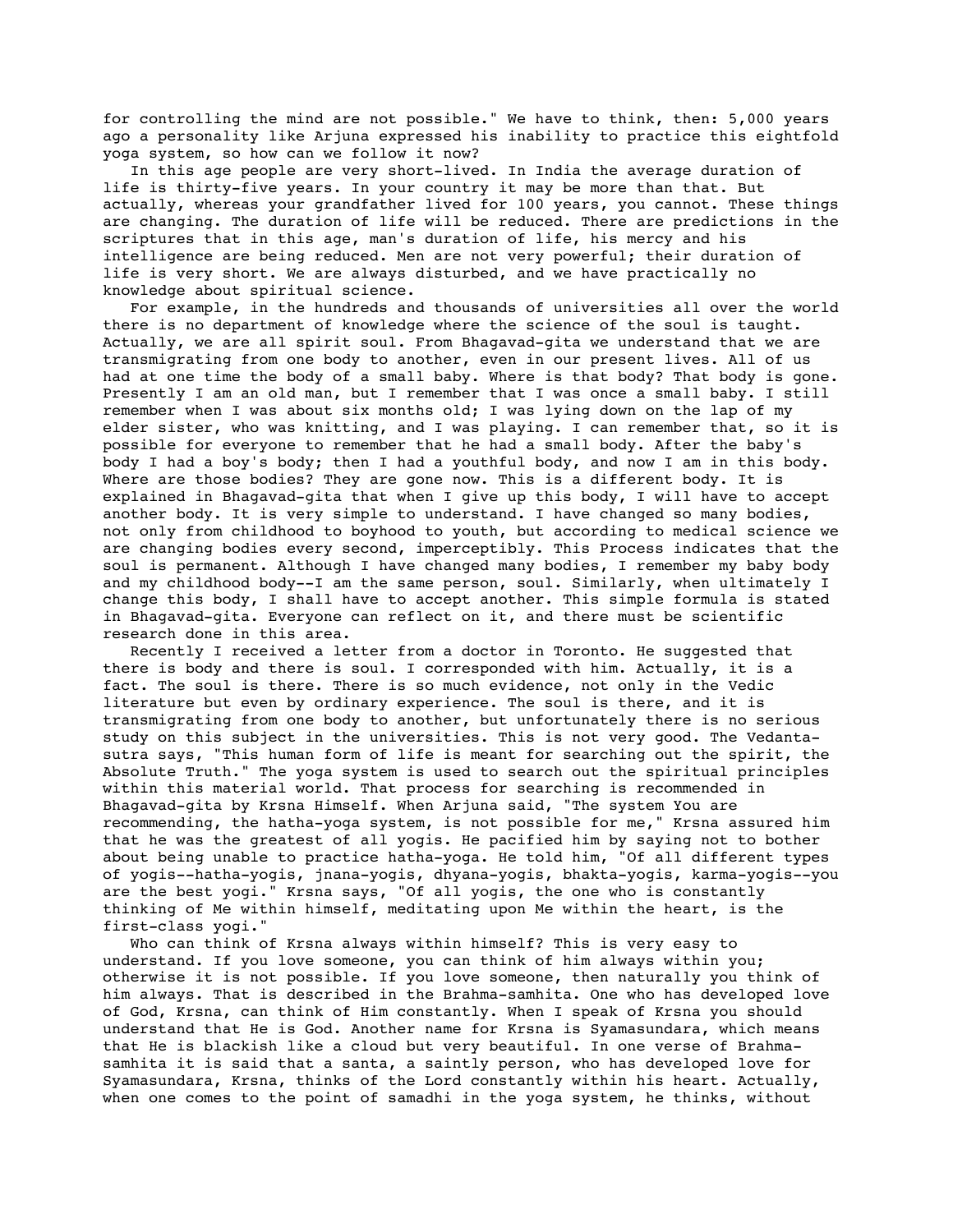cessation, of the Visnu form of the Lord within the heart. He is absorbed in that thought.

 Krsna, Syamasundara, is the original Visnu. That is stated in Bhagavad-gita. Krsna includes Brahma, Visnu, Siva and everyone else. According to Vedic scripture, He expands first as Baladeva, Baladeva expands as Sankarsana, Sankarsana expands as Narayana, and Narayana expands as Visnu (Maha-Visnu, Garbhodakasayi Visnu and Ksirodakasayi Visnu). These are Vedic statements. We can understand that Krsna is the original Visnu, Syamasundara.

 This is the perfect system. Anyone who is thinking of Krsna always within himself is a first-class yogi. If you want perfection in yoga, don't be satisfied only by practicing codes. You have to go further. Actually, the perfection of yoga is reached when you are in samadhi, always thinking of the Visnu form of the Lord within your heart, without being disturbed. Therefore yogis go to a secluded place, and by controlling all the senses and the mind and concentrating everything on the form of Visnu, they reach samadhi. That is called perfection of yoga. Actually this yoga system is very, very difficult. It may be possible for some solitary man, but for the general mass of people it is not recommended in the scriptures: harer nama harer nama harer namaiva kevalam. kalau nasty eva nasty eva nasty eva gatir anyatha. "In this age of Kali one must chant the holy names of the Lord for deliverance. There is no other alternative. There is no other alternative. There is no other alternative." (Brhan-Naradiya Purana)

 The yoga system, as it was recommended in the Satya-yuga, the Golden Age, was to always meditate on Visnu. In the Treta-yuga one could practice yoga by performing great sacrifices, and in the next age, Dvapara-yuga, one could achieve perfection by temple worship. The present age is called Kali-yuga. Kaliyuga means the age of quarrel and disagreement. No one agrees with anyone else. Everyone has his own theory; everyone has his own philosophy. If I don't agree with you, you fight me. This is the symptom of Kali-yuga. The only method recommended in this age is chanting the holy name. Simply by chanting the holy name of God, one can attain that perfect self-realization which was attained by the yoga system in the Satya-yuga, by performance of great sacrifices in the Treta-yuga, and by large-scale temple worship in the Dvapara-yuga. That perfection can be attained by the simple method of Hari kirtana. Hari means the Supreme personality of Godhead; kirtana means to glorify.

 This method is recommended in the scriptures, and it was given to us by Caitanya Mahaprabhu 500 years ago. He appeared in a town which is known as Navadvipa. It is about sixty miles north of Calcutta. People still go there. We have a temple center there. It is also a sacred place of pilgrimage. Caitanya Mahaprabhu appeared there, and He started this mass sankirtana movement, which is conducted without discrimination. He predicted that this sankirtana movement would be spread all over the world and that the Hare Krsna mantra would be chanted in every village and town on the surface of the globe. In pursuance of the order of Lord Caitanya Mahaprabhu, following in His footsteps, we are trying to introduce this sankirtana movement, chanting Hare Krsna, and it is proving very successful everywhere. I am preaching especially in foreign countries, all over Europe, America, Japan, Canada, Australia, Malaysia, etc. I have introduced this sankirtana movement, and now we have centers around the world. All eighty centers are being received with great enthusiasm. I have not imported these boys and girls from India, but they are taking this movement very seriously because it appeals to the soul directly.

 We have different stages of our life--the bodily concept of life, the mental concept of life, the intellectual concept of life, and the spiritual concept of life. Actually we are concerned with the spiritual concept. Those who are allured by the bodily concept are no better than cats and dogs. If we accept that "I am this body," then we are not better than the cats and dogs because their concept of life is like that. We must understand that "I am not this body," as Krsna wanted to impress upon Arjuna in the beginning of His teaching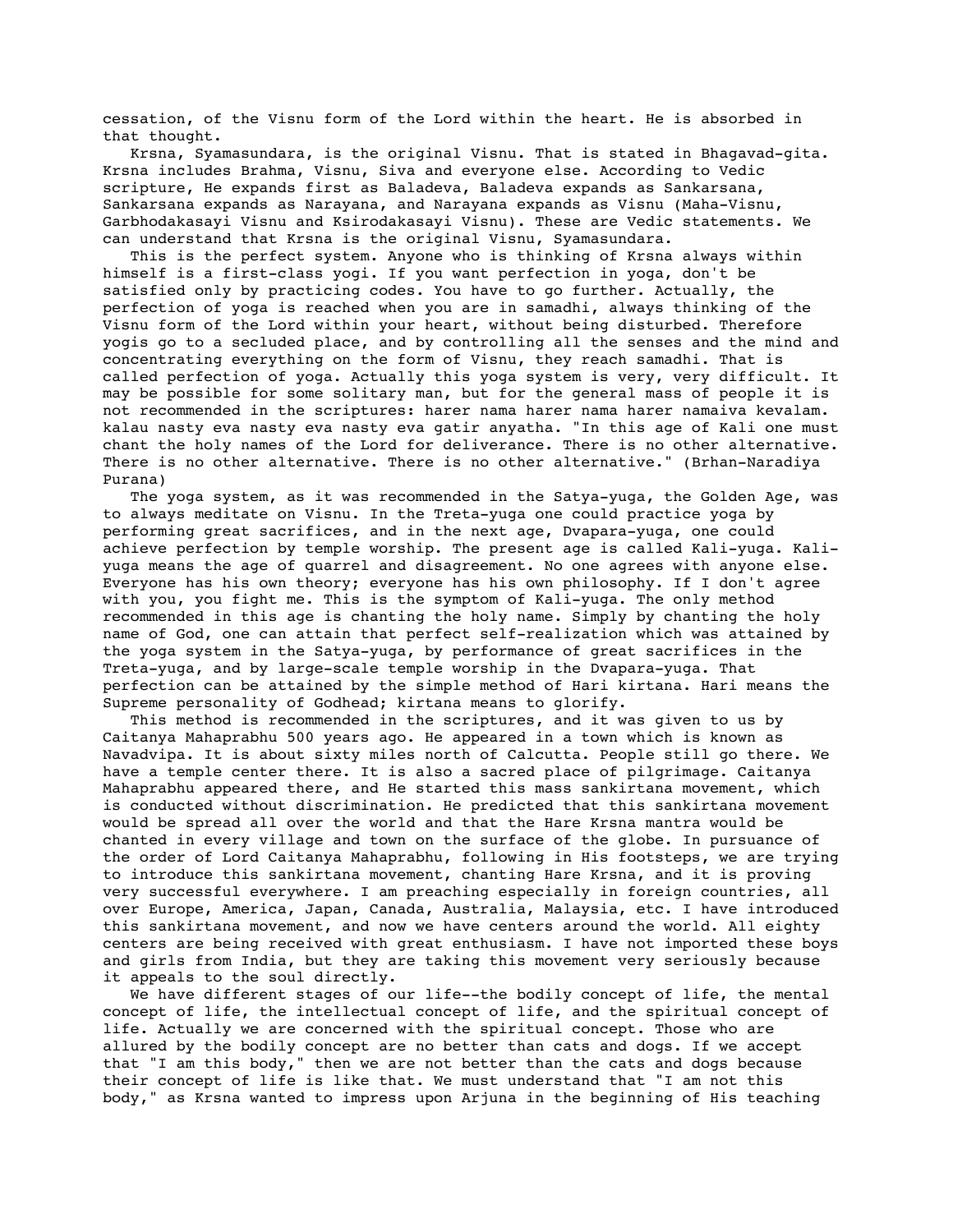of Bhagavad-gita: "First of all, try to understand what you are. Why are you lamenting in the bodily concept of life? You have to fight. Certainly you have to fight with your brothers, brothers-in-law and nephews, and you are lamenting. But first of all understand whether you are body or not." That is the beginning of Bhagavad-gita. Krsna tried to make Arjuna understand that he was not his body. This instruction was not for Arjuna exclusively, but for everyone. First of all we have to learn that "I am not this body," that "I am spirit soul." That is Vedic instruction.

 As soon as you come to this point of being firmly convinced that you are not this body, that is called the brahma-bhuta stage of Brahman realization. That is knowledge, real knowledge. Advancement of knowledge for eating, sleeping and mating is animal knowledge. A dog also knows how to eat, how to sleep, how to mate and how to defend. If our education extends only to these points (the dog is eating according to his nature, and we are also eating, but in a nice place, with nicely cooked food on a nice table), that is not advancement. The principle is still eating. Similarly, you may sleep in a very nice apartment in a sixstory building or in a 122-story building, and the dog may lie in a street, but when he sleeps and when you sleep, there is no difference. You cannot know whether you are sleeping in a skyscraper or on the ground because you are dreaming something which has taken you from your bed. You have forgotten that your body is lying there on the bed, and you are flying in the air, dreaming. Therefore, to improve the sleeping method is not advancement of civilization. Similarly, the dog has no social custom for mating. Whenever there is a she-dog, he mates on the street. You may mate very silently, in a secret place (although now people are learning how to mate like dogs), but the mating is there. The same principle applies to defending. A dog has teeth and nails with which he can defend himself, and you have atom bombs. But the purpose is defending, that's all. Therefore, scripture says that human life is not meant only for these four principles of life, bodily demands. There is another thing--a human being should be inquisitive to learn what is Absolute Truth. That education is lacking.

 According to Vedic civilization a brahmana is a learned man, or one who knows the spirit. In India, brahmanas are addressed as learned men, but in fact they cannot be brahmanas by birth. They are expected to know what is spirit.

 By birth everyone is a sudra, a fourth-class man, but he may be reformed by the purificatory process. There are ten kinds of purificatory processes. One undergoes all these processes and at last comes to the spiritual master who gives him the sacred thread as recognition of his second birth. One birth is by your father and mother, and the other birth is by the spiritual master and Vedic knowledge. That is called second birth. At that time the candidate is given a chance to study and understand what is Veda. By studying all the Vedas very nicely, he actually realizes what is spirit and what is his relationship with God, and then he becomes a brahmana. Above that situation of impersonal Brahman understanding, he comes to the platform of understanding Lord Visnu, the Supreme Personality of Godhead; then he becomes a Vaisnava. This is the perfectional process.

# Chapter Two Yoga and the Master of Yoga

 Yoga means the connecting link between the soul and the Supersoul, or the Supreme and the minute living creatures. Lord Sri Krsna is that Supreme, the Personality of Godhead. Being, therefore, the ultimate object of yoga, Krsna's name is yogesvara, the master of yoga.

 At the conclusion of the Bhagavad-gita, it is said: "Where there is Krsna, and where there is Arjuna, the greatest of bowmen, there, undoubtedly, is victory."

 The Bhagavad-gita is a narrative spoken by Sanjaya, the secretary of Maharaja Dhrtarastra. This is just like airwaves from the radio: the play is going on in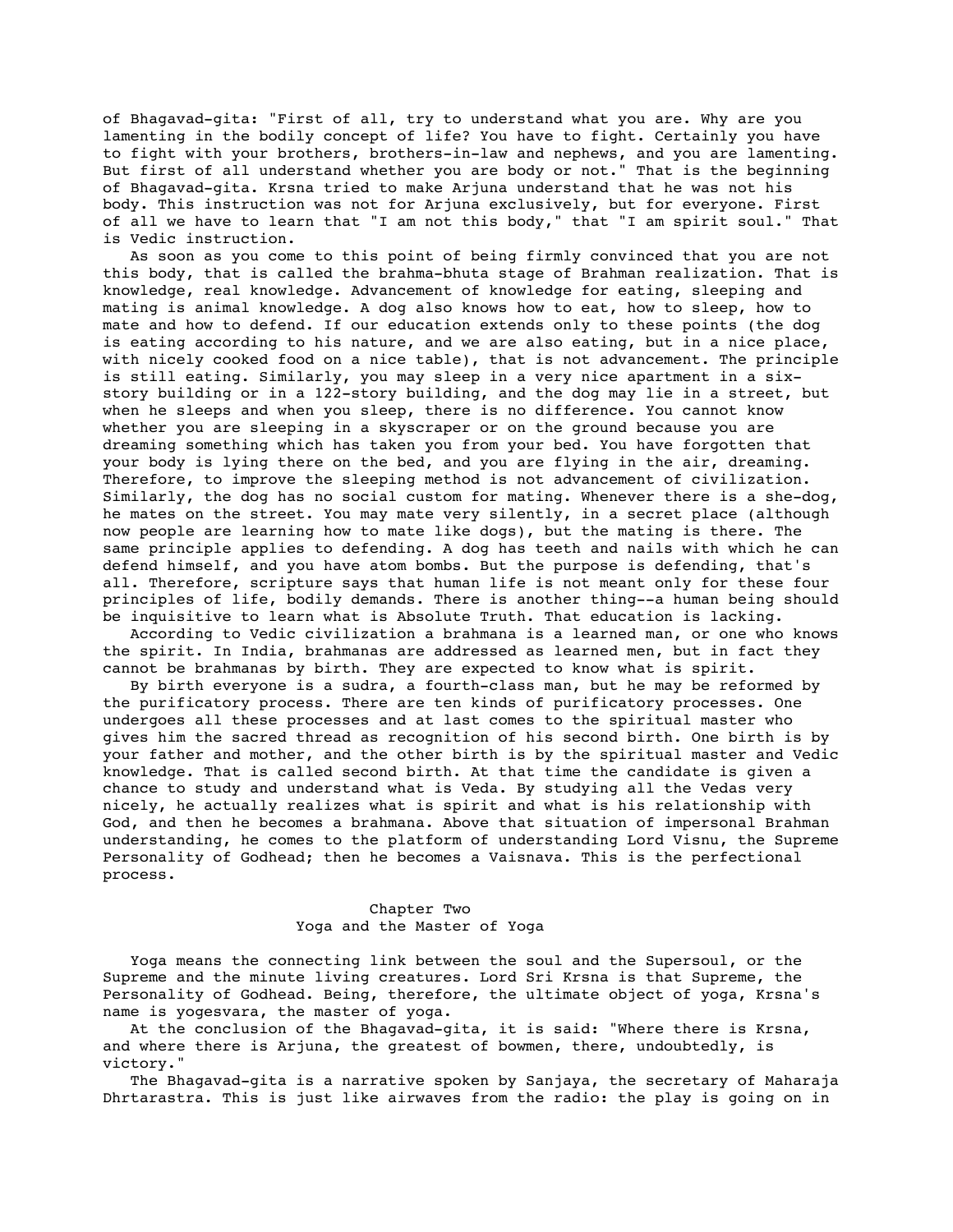the auditorium, but you can hear from your room. So, just as we now have such a mechanical arrangement, at that time there were also certain arrangements, although there was no machine. Anyway, the secretary of Dhrtarastra could see what was going on in the battlefield, and he was in the palace, telling this to Maharaja Dhrtarastra, who was blind. Now, the conclusion made by Sanjaya was that Krsna is the Supreme Personality of Godhead.

 When the yoga performance is described, it is said that Krsna's name is yogesvara. No one can be a better yogi than the master of yoga, and Krsna is the master. There are many different types of yoga. Yoga means the system, and yogi means the person who practices that system. The object of yoga, the ultimate goal, is to understand Krsna. Therefore, Krsna consciousness means to practice the topmost type of yoga.

 This topmost yoga system was described by Krsna in the Gita to His most intimate friend, Arjuna. In the beginning, the Lord said that this system can be practiced only by a person who has developed attachment for it. This Krsna conscious yoga system cannot be practiced by an ordinary man who has no attachment for Krsna, for it is a different system, and the topmost--bhaktiyoga.

 There are five types of direct attachment, and there are seven types of indirect attachment. Indirect attachment is not bhakti. Direct attachment is called bhakti. If you are attached to Krsna by the direct method, it is called devotional service, and if you are attached to Krsna by an indirect method, it is not devotional service. But that is also attachment. King Kamsa, for example, was the maternal uncle of Krsna; and there was a warning that Kamsa would be killed by one of his sister's sons. So he became very anxious about the sons of his sister, and he decided to kill his sister. Devaki, Krsna's mother, was saved by her husband, Vasudeva, who made a compromise and proposed to his brother-inlaw as follows: "You are afraid of the son of your sister. So your sister herself is not going to kill you." He requested, "Don't kill your sister. Save her, and I promise that all the sons born of her will be brought to you, and if you like you can kill them."

 Vasudeva did this in order that his poor wife might be saved. And Vasudeva thought, "When Devaki's son is born, Kamsa may have a change of heart." But Kamsa was such a great demon that he killed all the sons of Devaki. It was told that the eighth son of the sister would kill him. So, when Krsna was in the womb of His mother, Kamsa was always thinking of Krsna. You may say that he was not Krsna conscious, but actually he was. Not directly, not for love's sake, but as an enemy. He was Krsna conscious as an enemy. So, that is not devotional service. One in devotional service is Krsna conscious as Krsna's friend, Krsna's servant, His parent, or His lover.

 You may want Krsna as your lover, or as your son; you may want Krsna as your friend, you may want Krsna as your master, you may want Krsna as the Supreme Sublime. These five different kinds of direct relationships with Krsna are called devotion, or bhakti. They entail no material profit.

 The concept of accepting God as a son is superior to the concept of accepting God as a father. There is a distinction. The relationship between father and son is that the son wants to take something from the father. The father's relationship with the son is that the father always wants to give something to the son. Therefore, the relationship with God or Krsna as son is better than the relationship with Krsna by one who thinks, "If I accept God as my father, then my business will be to ask for my necessities from the father." But, if I become the father of Krsna, then from the very beginning of His childhood, my business will be to serve Him. The father is the parent of the child from the very beginning of his birth; therefore the concept of this relationship of Vasudeva and Devaki is sublime.

 Krsna's foster mother, Yasoda, is thinking, "If I do not feed Krsna sumptuously, He will die." She for. gets that Krsna is the Supreme Lord, that He is sustaining the three worlds. She forgets that only one Lord is supplying the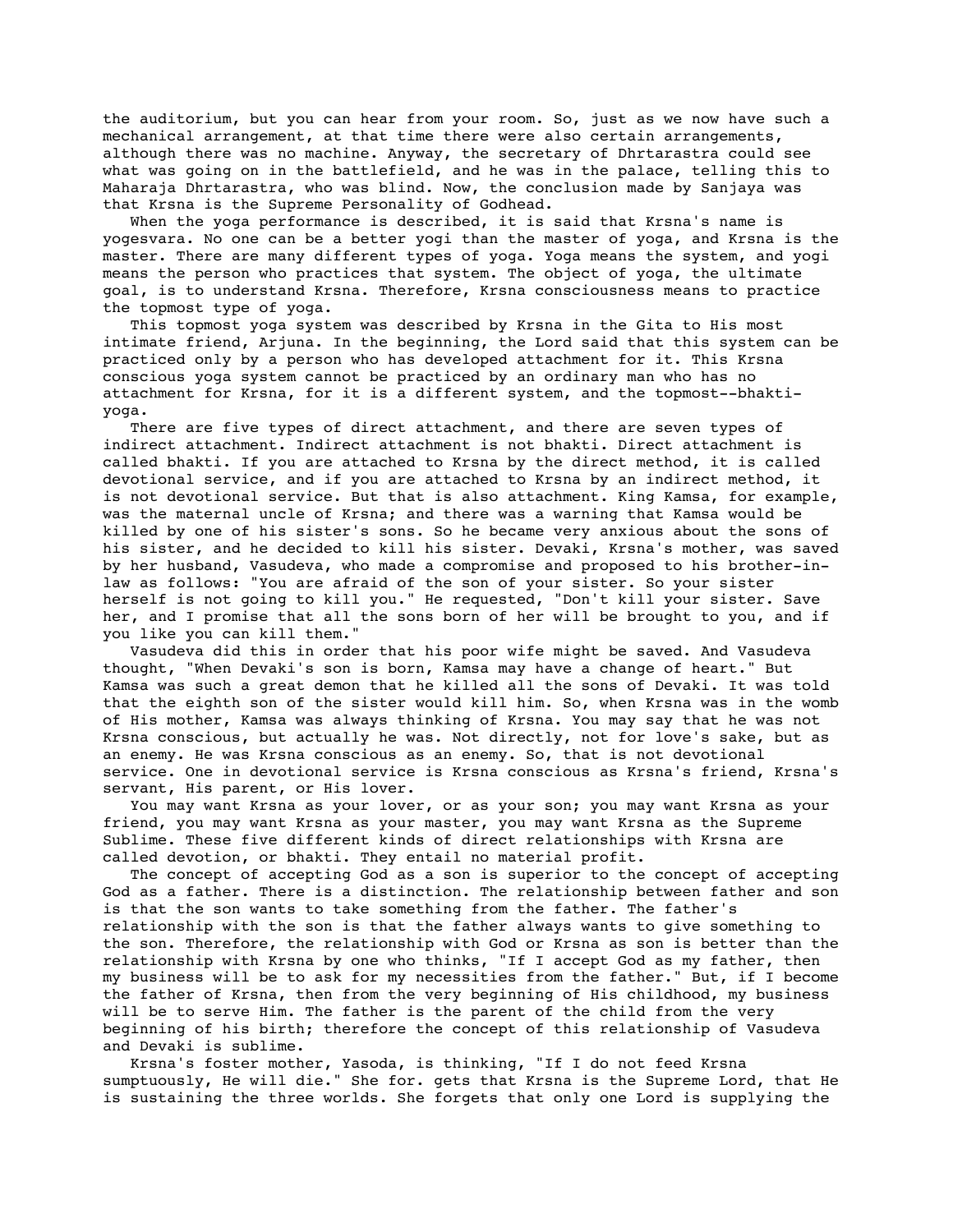necessities of all the living entities. This same Personality of Godhead has become the son of Yasoda, and she is thinking, "If I do not feed Him nicely, He will die." This is love. She has forgotten that it is the Supreme Personality of Godhead who has appeared before her as a little child.

 This relationship of attachment is very sublime. It requires time to understand, but there is a position where, instead of asking, "O God, please give us our daily bread," you can instead think that God will die if you do not supply bread to Him. This is the ecstasy of extreme love. There is such a relationship between Krsna and His devotee Radharani, the greatest devotee, the greatest lover of Krsna. Mother Yasoda is His lover as a parent; Sudama is His lover as a friend; Arjuna also as a friend--there are millions and billions of different kinds of direct devotees of Krsna.

 So the yoga systems as described here lead to bhakti-yoga, and bhakti-yoga can be practiced by persons who have developed attachment to Krsna. Others cannot practice it. And, if anyone is able to develop that attachment, the relationship will be that he will understand God, Krsna, perfectly. However we may try to understand God by our different theories or speculations, it is still a difficult job. We may say that we have understood God, but it is not possible to understand Him as He is, because we have limited senses, and He is unlimited.

 It is said in the Srimad-Bhagavatam that our senses are imperfect, all of them. We cannot understand even the material world perfectly. You have seen so many planets and stars in the sky at night, but you do not know what they are. You do not even know what the moon planet is, though men have been trying for so many years to go there in sputniks. Even this one planet, Earth! We do not know what varieties there are even on this planet! If you go to the sea, to the sky, your perception is limited. Our knowledge is, therefore, always imperfect. On that we must agree. If we foolishly think that we have acquired all forms of knowledge and we have advanced in science, this is another foolishness. It is not possible.

 And, when it is not possible to understand even the material things which we daily see with our eyes, what can we say of the spiritual world and Krsna, the Supreme Personality of Godhead? He is the supreme spiritual form, and it is not possible to understand Him by our limited senses. Then why are we bothering so much for Krsna consciousness, if it is not possible? If these imperfect senses cannot realize Krsna as He is? The answer is that if you become submissive, if you develop the spiritual attitude of following Krsna, and you are as a servant or a friend, as a parent or as a lover--if you begin to give service to the Supreme Lord then you can begin to know Him.

 Your service begins with the tongue. How? By the tongue you can chant Hare Krsna, and by the tongue you can taste Krsna prasadam, spiritual food. So, the beginning of the process is very nice. You can chant Hare Krsna, Hare Krsna, Krsna Krsna, Hare Hare. Hare Rama, Hare Rama, Rama Rama, Hare Hare--and whenever prasadam is offered to you by Krsna, by His kindness, you accept it. The result will be that if you become submissive, and if you begin this service--chanting and eating prasadam--Krsna will reveal Himself before you.

You can't understand Krsna by speculation; that is not Possible, because your senses are imperfect. But if you begin this process of service, then it will be possible--one day Krsna will reveal Himself to you: "I am like this." just as Krsna is revealing to Arjuna. Arjuna is a devotee, and he is submissive, and he is in contact with Krsna as a friend. Therefore Krsna is revealing to him.

 The Bhagavad-gita was spoken to Arjuna, not to any Vedantist philosophical speculator. In the beginning of the Fourth Chapter, you will note that Krsna says, "I am speaking to you that ancient system of yoga." It is stated, "unto you." Arjuna was a ksatriya, a fighter. He was a householder, not even a sannyasi, not a renouncer--but these are not qualifications to understand Krsna. Suppose I say I have become a sannyasi mendicant--this is not a qualification, that I can now understand Krsna. Then what is the qualification? This: One who has developed the service spirit, with love and devotion, can understand Me." No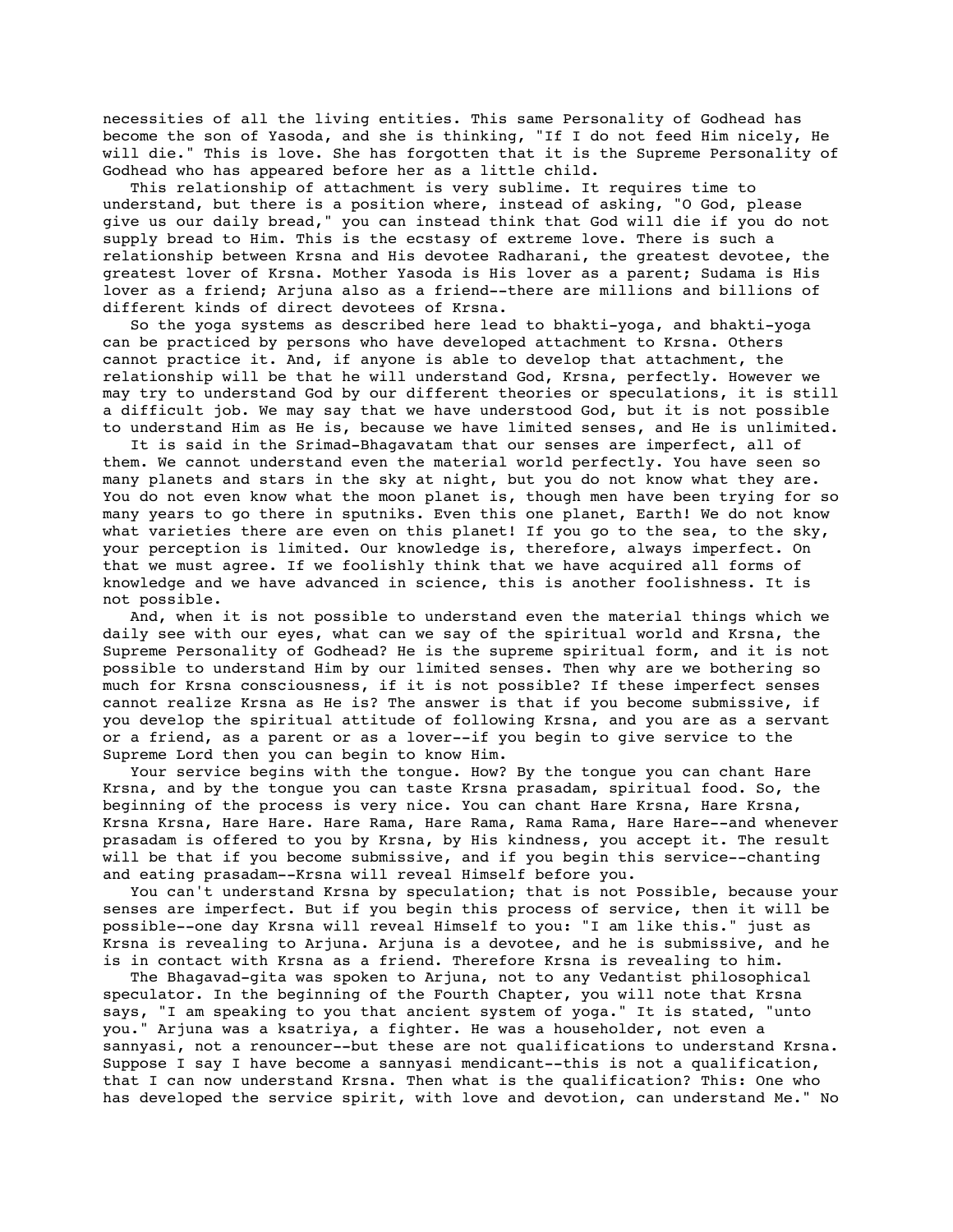other. Not the big scholars and mental speculators; but a child can understand Krsna, if he has full faith in Him. So faith and devotion qualify one.

 Simply by such faith and service you will understand that Krsna is the Supreme Personality of Godhead. Just as we are preaching Krsna consciousness; we are not wasting your time or our time, because we are in full faith that Krsna is the Supreme Personality of Godhead. Theoretically or practically, you should accept Krsna as the Supreme Person. Theoretically, there is the revealed scripture. You will understand from the Vedic literature, from the great devotees in the past and in the present.

 For the present, there is Lord Caitanya. Lord Caitanya is the great authority. None is greater. He was mad after Krsna. And then, after Him, His six disciples, the gosvamis, have left us an immensely valuable literature- especially Jiva Gosvami. They have written volumes on Krsna. So, under disciplic succession, we have come to this point; and if you like past history, then go back a long, long time to Vyasadeva. He is known to have written the Srimad-Bhagavatam and other literature on Krsna. Srimad-Bhagavatam is nothing but a description of Krsna. Vyasa is also the writer of the Bhagavad-gita. The Gita was spoken by Krsna and noted down by Vyasa, who put this Gita into the Mahabharata.

 So Vyasadeva accepts Krsna as the Supreme Person. In the Srimad-Bhagavatam he has given the description of the different incarnations; there are twenty-five of Them. And, in the conclusion, he says that the descriptions that are given of different incarnations are all parts of the representations of God. But Krsna is the Supreme Personality of Godhead Himself. He is not part, but one hundred percent--one hundred percent God. So there is the evidence of authority.

 And, practically, if we believe the sastras, the scriptures, then we can see: Who can be more powerful than Krsna? Who can be more beautiful than Krsna? Who can be more famous than Krsna? Krsna appeared five thousand years ago, but His knowledge, which He gave in the form of the Srimad Bhagavad-gita, is still worshiped. It is worshiped not only by the Hindus or the Indians, but is read all over the world. In your country there are at least fifty different editions of the Bhagavad-gita, written by different men. Similarly, in England, in Germany, in France and in all other countries, you will find hundreds of editions of the Gita. So, who can be more famous? There are many other evidences, if you believe in sastra: Krsna married 16,108 wives, and He provided each one of them with a big palace, and each one of them had 10 children, and from the 10 children there were many other children born. So we have the evidence of revealed Scriptures; and in the Brahma-samhita also, Krsna is accepted as the Supreme Personality of Godhead. This is a very old book, supposed to have been written by Brahma, the first living being in the universe.

 In that Brahma-samhita, it is said, isvarah paramah krsnah. Isvara means God. There are many gods. It is said that there are so many demigods, and there is the Supreme God. So Brahma-samhita says, isvarah paramah krsnah--He is the God of gods. Isvarah paramah krsnah, and then: sac-cid-ananda-vigrahah--and His body is eternal, and full of bliss and knowledge. And next: anadih--He has no beginning, but He is the beginning of everyone. Anadir adir govindah. Go means senses, go means cow, and go means land. He is the proprietor of all land, He is the proprietor of all cows, and He is the creator of all senses.

 We are after sense pleasure, but our perfection of sense pleasure can be achieved only when we reciprocate our pleasure with Krsna. Therefore, His name is Govinda, the Supreme Original Personality of Godhead.

 The same Personality of Godhead personally spoke about Himself to Arjuna in the Gita. How can you say that somebody, by his thinking, by speculation, can say something about God that is more important than what is being said by Krsna Himself? It is not possible. No one can speak better than Krsna about God, because God Himself is speaking. If you speak about yourself personally, who can say more than you? So, if you have faith, if you believe theoretically or practically in Krsna as the Supreme Personality of Godhead, then, by the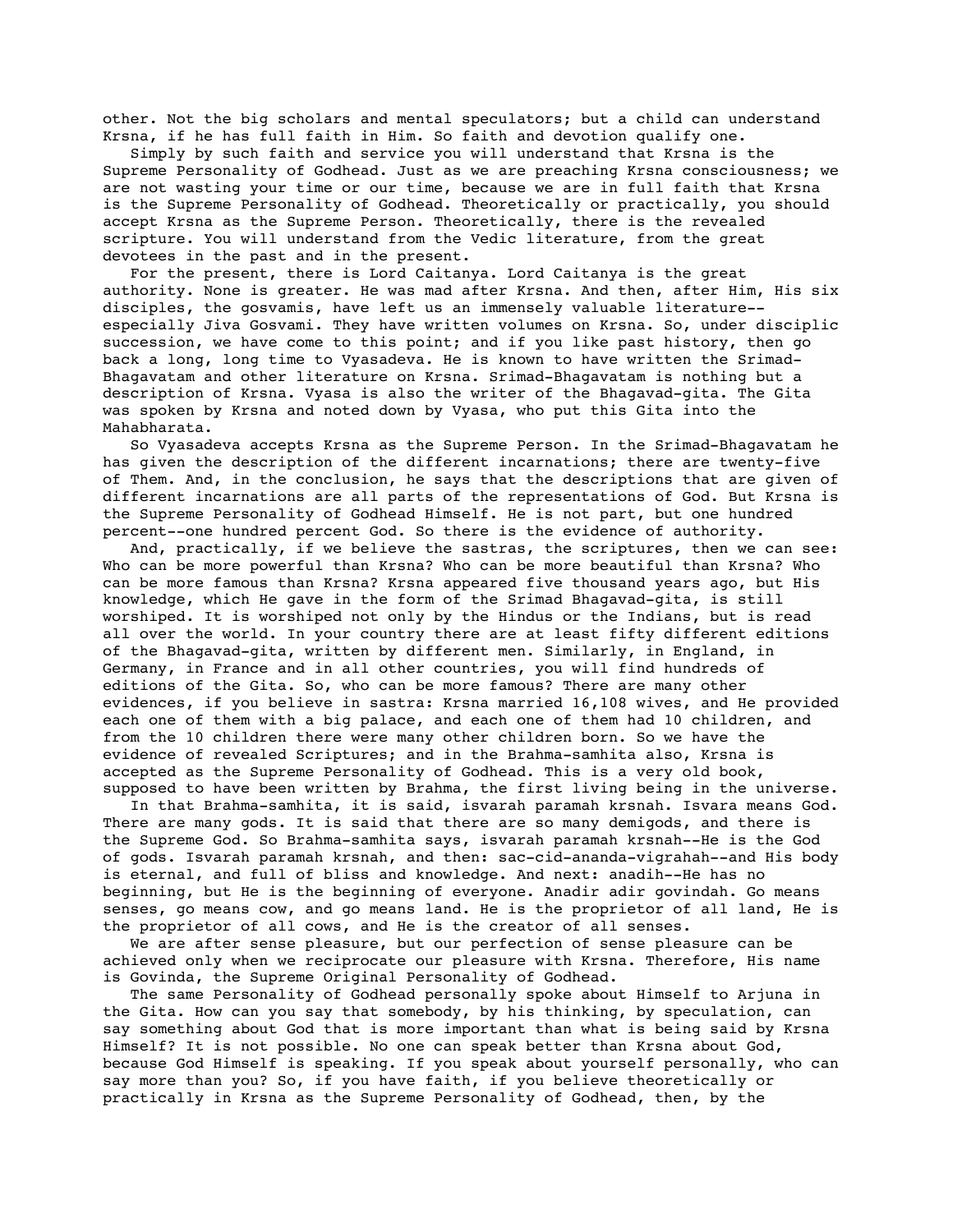speeches that are delivered by Krsna in the Bhagavad-gita, you can understand God. There is no difficulty.

 And, if you believe Krsna, then the result will be that you can understand God--how He is working, how His energies are acting, how He is manifesting, what is this material world, what is the spiritual world, what are the living creatures, what is their relationship--so many things are to be found in God's literature.

 The whole Vedic literature deals with three things: the first is your relationship with God; then, next, after you understand your relationship with God, you can act in that way. just as a man or woman may not be related, but as soon as the relationship is established that one is husband and the other is wife, then the dealings begin.

 Once they understand their relationship with God, people generally believe that God is the father, and the son's business is to ask Father for whatever he needs. But that is really a lesser relationship. If you understand God perfectly, then there are intimate relationships also. Your intimate relationship will be revealed when you are perfectly liberated. Each and every living creature has a particular relationship with God, but we have, for now, forgotten. When that relationship is revealed in the process of devotional activities, or Krsna consciousness, you will know that that is the perfection of your life. Krsna consciousness is a great science; it is not a sentimental speculation regarding love. It is based on scientific propositions described in the Bhagavad-gita, in the Vedas, and in the Brahma-samhita; and it is accepted by authorities like Lord Caitanya, Ramanujacarya, Madhvacarya, Narada, Asita, Vyasa--there are so many authorities. Krsna consciousness is not an ordinary lovemaking or moneymaking business; it is reality, and if you stick to it seriously, your life will be perfect.

 Krsna says in Bhagavad-gita, "After giving up this body, one who knows Me in truth does not come back again to this material world to accept a material body." Then what happens to him? He goes to Krsna, back home, back to Godhead. This Krsna consciousness movement is directly giving people understanding of Krsna. We are giving knowledge of Krsna based on these authorized scriptures: Bhagavad-gita and the Vedas. Veda means knowledge, and Vedanta means the ultimate end of knowledge. What is that end of knowledge? That is Krsna. Vedais ca sarvair aham eva vedyah. By knowing all the Vedas, the ultimate conclusion should be Krsna. This conclusion comes after many, many births. After culturing knowledge for many, many births, when one actually becomes wise, then he surrenders unto Krsna. How can he surrender? He knows that Vasudeva, Krsna, is everything. Whatever we see is simply a manifestation of the energy of Vasudeva. One must be convinced on this point, and then he becomes a devotee. Krsna therefore advises that whether you understand or not, simply surrender unto Him. What Krsna taught in Bhagavad-gita, we are also teaching, without different manufactured ideas. That is our Krsna consciousness movement. It is open to everyone, and the process is very simple. We have our centers. If you want to take advantage of this movement, you are welcome. You will be happy.

#### Chapter Three Beyond the Laws of Nature

 In materialistic life we cannot control our senses and mind. The mind is dictating, "Enjoy your senses in this way," and we are enjoying our senses. Materialistic life means sense gratification. This sense gratification process is going on life after life. In the many varieties of life there are different standards of sense gratification. Krsna is so kind that He has given us full liberty to gratify our senses.

 We are part and parcel of Krsna; we have small particles of all the desires of Krsna. Our existence is a small particle of God's, just like a small particle of gold which has all the qualities of the original gold. Krsna has the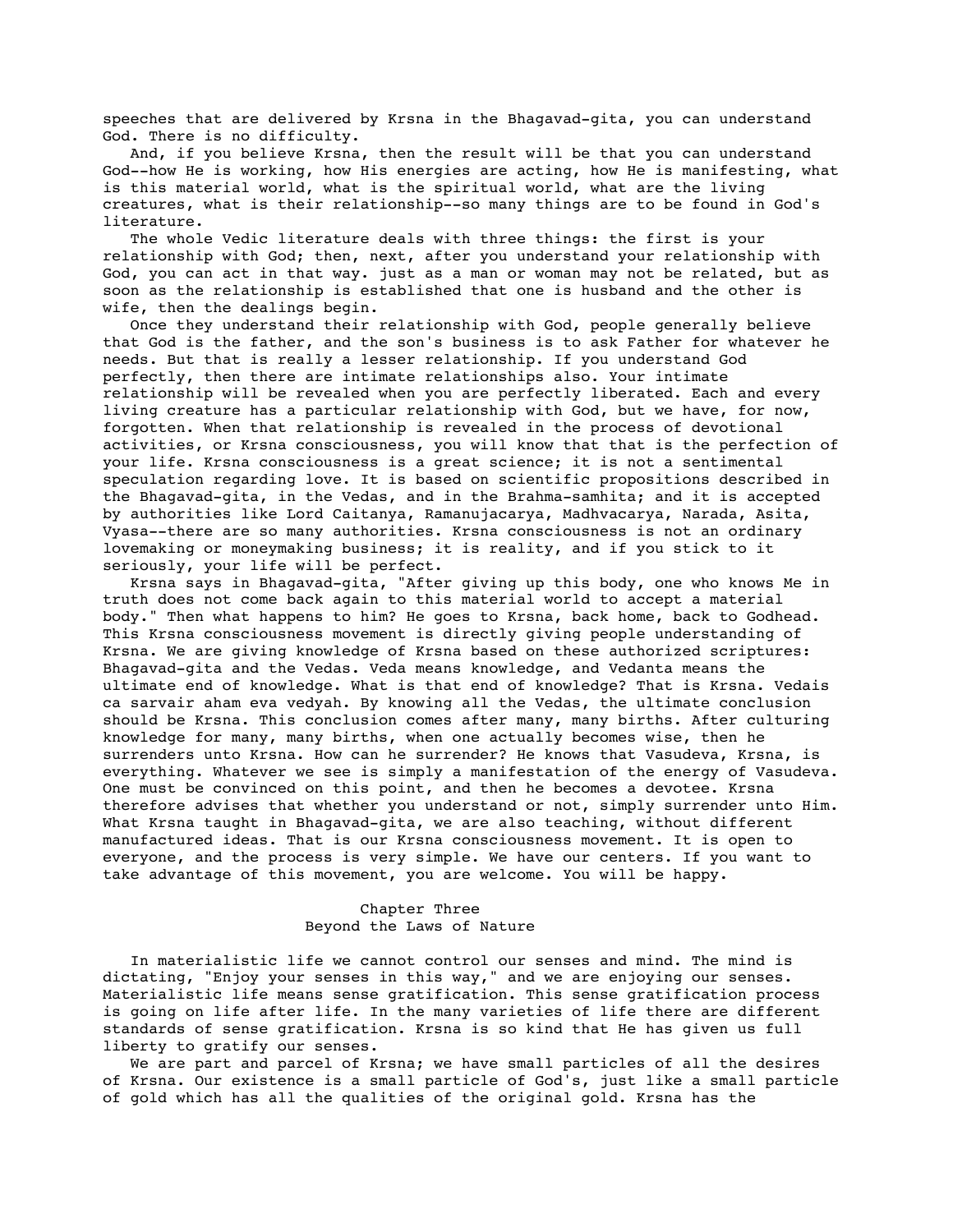propensity for sense gratification. He is the original sense gratifier. It is stated in Bhagavad-gita that Krsna is the supreme enjoyer. Our enjoying spirit exists because it exists originally in Krsna.

The Vedanta-sutra says that everything originates from Krsna. Param Brahman, or the Absolute Truth, means that from which everything is generated. Therefore, our desire for sense gratification is coming from Krsna. Here is the perfect sense gratification--Krsna and Radharani. Young boys and girls are similarly trying to enjoy their senses, but where is this propensity coming from? It is coming from Krsna. Because we are part and parcel of Krsna, the quality of desire for sense gratification exists within us. But the difference is that we are trying to gratify our senses in the material world; therefore we are perverted. In Krsna consciousness one gratifies his senses in association with Krsna. Then it is perfect.

 For example, if there is a nice sweetball or some nice foodstuff and the finger picks it up, it cannot enjoy. The foodstuff has to be given to the stomach, and then the finger can also enjoy. Similarly, we cannot gratify our senses directly. But when we join with Krsna, when Krsna enjoys, then we can enjoy. That is our position. The finger cannot eat anything independently; it cannot enjoy the nice sweetball. The finger can pick it up and put it in the stomach, and when the stomach enjoys, then the finger enjoys.

 We have to purify the propensity of material sense gratification. That is Krsna consciousness. For Krsna consciousness we have to be purified. What is that purification? We cannot enjoy anything directly, so we have to enjoy through Krsna. For example, we take prasadam. The nice prasadam, the foodstuff that is prepared, is not taken directly--we take it through Krsna. First of all, we offer to Krsna, and then we take it.

 What is the difficulty? There is no difficulty, but you become purified. The eating process is the same, but if you eat directly then you become materialistically encumbered. If you offer to Krsna, however, and then take it, then you become freed from all contamination of material life. That is stated in Bhagavad-gita. Devotees take prasadam after offering it to Krsna. That is called sacrifice. Whatever you offer to Krsna or Visnu is called sacrifice. Whatever we do here, within this material world, is some sort of sinful activity, even if we do not know it. Killing is sinful activity, even if we do not kill willingly. When you walk down the street you are killing many animals. Whenever you drink water, you are also killing. Below a water pot there are many ants and microbes that are being killed. Whenever you light a fire, there are many small microbes that also burn in the fire. When you grind spices with a mortar and pestle, many small microbes are killed.

 We are responsible for this. Willingly or unwillingly, we are becoming entangled in many sinful activities. Therefore, Bhagavad-gita says that if you take the remnants of foodstuff after offering sacrifice, you become freed from all contamination. Otherwise, one who cooks to eat personally without offering to Krsna is simply eating sinful reactions. This is our position. Therefore, it is stated that because people generally cannot control their senses, they engage in the materialistic way of life in which repeated birth and death in different species takes place.

 I do not know what is my next life, but the next life will come. Before us there are many species of life; I can take birth in any one of them. I can become a demigod, I can become a cat, I can become a dog, I can become Brahma- there are so many forms of life. In the next life I shall have to accept one of these forms, even if I do not want to. Suppose someone asks, "In your next life would you like to take the form of a dog or a hog?" I would not like it. But the law of nature says that after giving up this body, when I am not existing in this body any more, I will have to accept another body according to my karma. That is in the hands of nature. It is arranged by superior supervision. You cannot order, "Give me the body of Brahma, give me the body of Indra or a king or something exalted." That is not in your hands or in my hands; that will be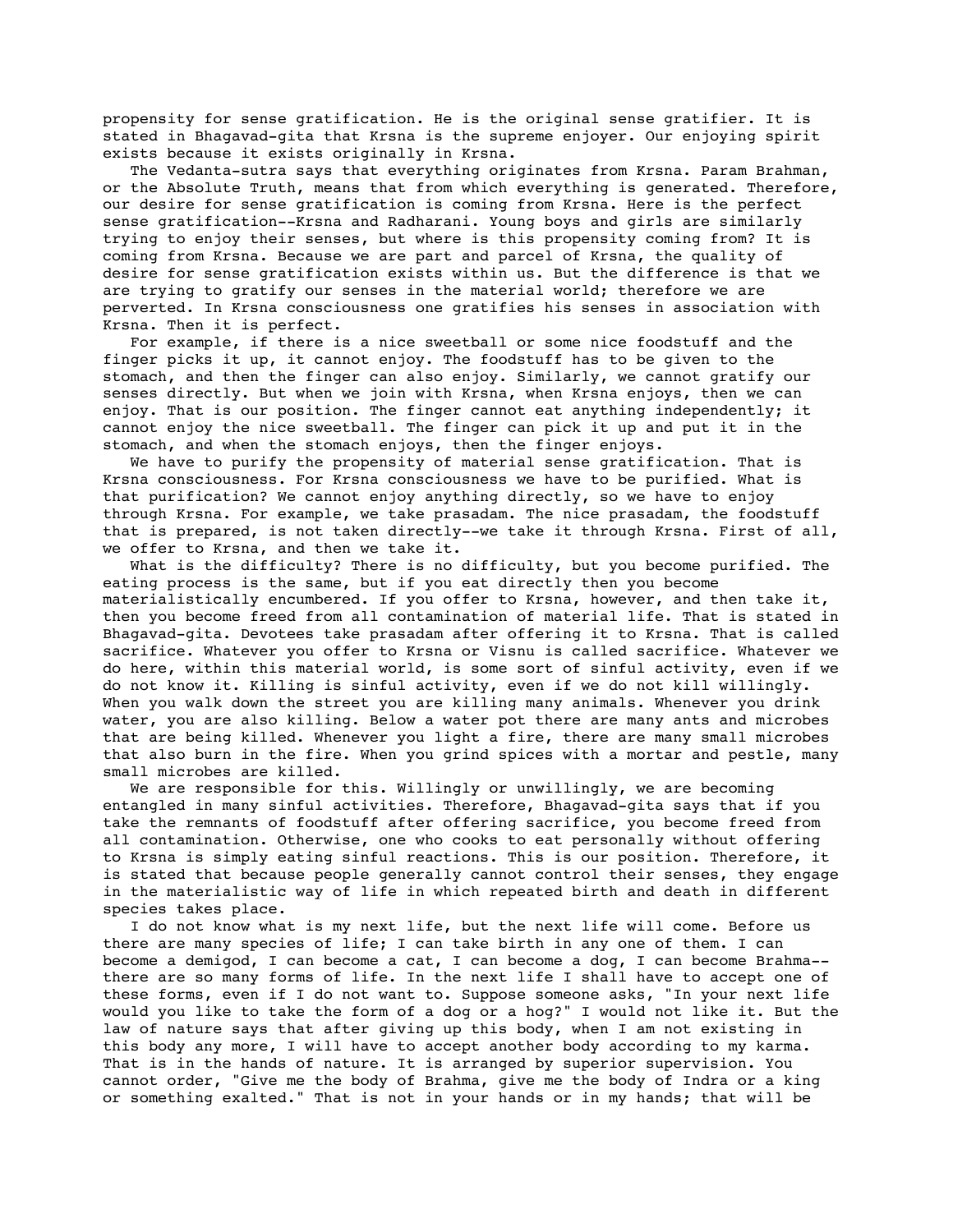judged by the superior agency of God, Krsna, and you will be given a body. Therefore, it is our duty to prepare a body which will help us go back to Krsna. That is Krsna consciousness.

 Prahlada Maharaja, a great authority, says that one must take instruction from others. One must take instruction from a guru, a spiritual master. One should not take instruction from anyone unless one accepts him as a guru. But even one who has a nice guru cannot remain Krsna conscious if he is determined to remain in this material world. If my determination is to remain in this material world to enjoy material life, then for me Krsna consciousness is impossible.

 Everyone in the material world is engaged in all kinds of political, philanthropic and humanitarian activities to make material life happy and prosperous, but this is not possible. One should understand that in the material world, however one may try to make adjustments, he cannot be happy. To cite an example I have given many times, if you take a fish out of water, you can give it a very comfortable velvet bedstead, but still the fish cannot be happy; it will die. Because the fish is an animal of the water, it cannot be happy without water. Similarly, we are all spirit soul; unless we are in spiritual life or in the spiritual world, we cannot be happy. That is our position.

 Everyone is trying for that spiritual realization. But we do not know. Therefore, we are trying to be happy here, in material conditions. We are becoming frustrated and confused. Therefore, we have to withdraw this understanding that we shall be very happy by making adjustments to this material world. Then Krsna consciousness will be effective.

 The boys and girls who are our students have been very scornful of the materialistic way of life. Their fathers and guardians are not poor. There is no scarcity of food or material enjoyments. Why are they being frustrated? You may say that because India is poverty-stricken the people are frustrated, but why have American boys and girls been frustrated? That is the proof that the materialistic way of life cannot make you happy. You may go on for some time trying to become happy, but happiness will never come from materialistic life. That is a fact. Those who are trying to be happy by making material adjustments cannot take to Krsna consciousness. Frustration and confusion with materialistic life is the qualification to come to Krsna consciousness. These boys and girls have a good qualification; they are coming to Krsna consciousness. There is a verse in Srimad-Bhagavatam which states that sometimes to show special favor to His devotees Krsna takes away all one's material opulence. For example, the Pandavas were bereft of their kingdom, although Krsna was present there. Krsna was present as their friend, and still they were bereft of their kingdom. They lost their property, their wife was insulted, and they were driven away to the forest.

 This question was posed by Yudhisthira Maharaja to Krsna. "How is it," he inquired indirectly, "that You are our friend and that we are put into such difficulty?" Krsna replied to Yudhisthira Maharaja, "This is My special favor." Sometimes we cannot understand the special favor of Krsna.

 So this frustration of the American and English boys with the materialistic way of life is a good sign for accepting Krsna consciousness. Of course, one does not need to become poor to take to Krsna consciousness. But if anyone has the desire to become spiritually advanced while at the same time enjoying material life, that is not possible. These are two contradictory aspirations. One must become determined to be happy in spiritual life. That is real happiness.

"**Krsna Consciousness the Topmost Yoga System**" by His Divine Grace A.C. Bhaktivedanta Swami Prabhupada.

COPYRIGHT NOTICE: This is an evaluation copy of the printed version of this book, and is NOT FOR RESALE. This evaluation copy is intended for personal non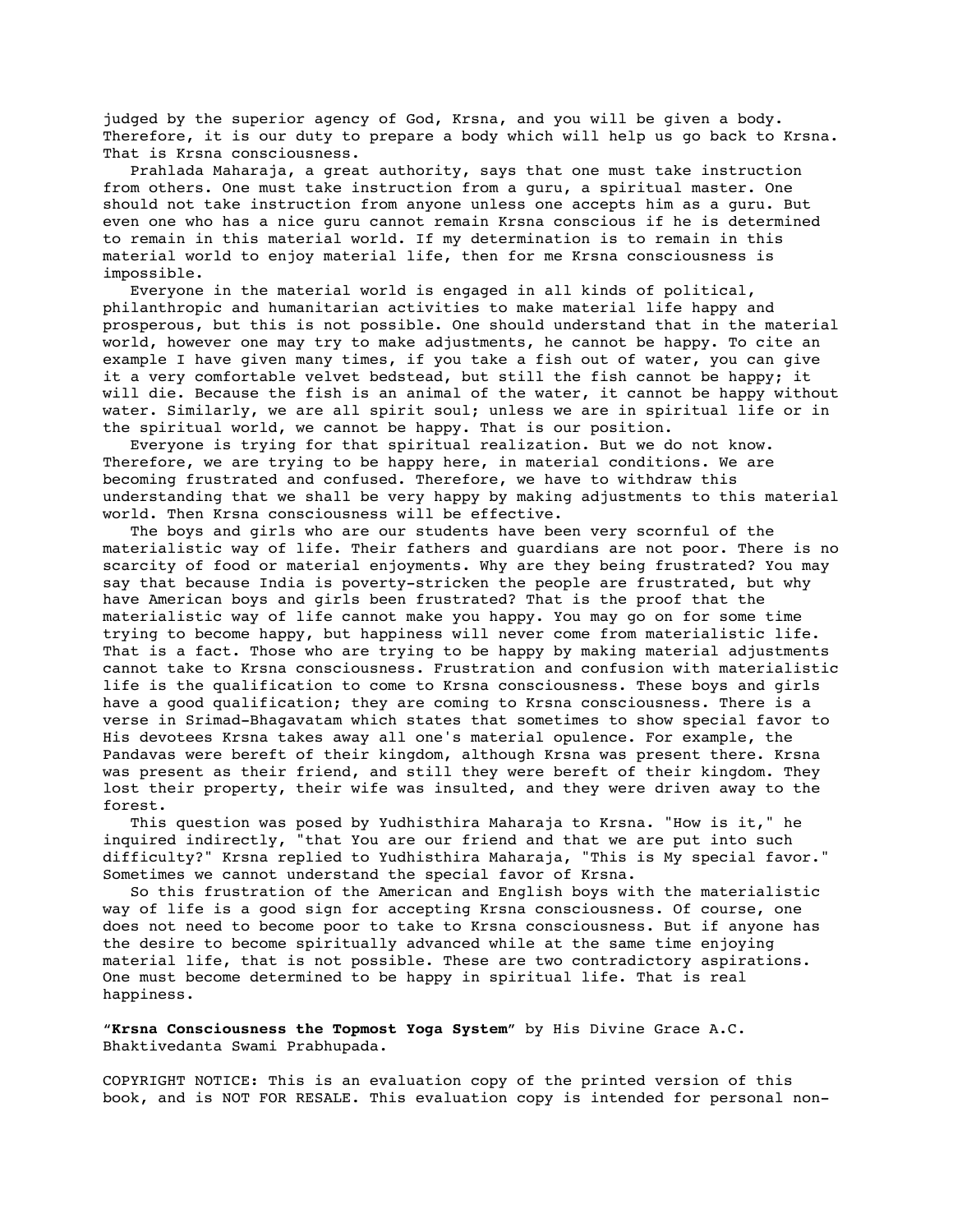commercial use only, under the "fair use" guidelines established by international copyright laws. You may use this electronic file to evaluate the printed version of this book, for your own private use, or for short excerpts used in academic works, research, student papers, presentations, and the like. You can distribute this evaluation copy to others over the Internet, so long as you keep this copyright information intact. You may not reproduce more than ten percent (10%) of this book in any media without the express written permission from the copyright holders. Reference any excerpts in the following way: "Excerpted from "Krsna Consciousness the Topmost Yoga System" by A.C. Bhaktivedanta Swami Prabhupada, courtesy of the Bhaktivedanta Book Trust International, www.Krishna.com."

This book and electronic file is Copyright 1972-2003 Bhaktivedanta Book Trust International, 3764 Watseka Avenue, Los Angeles, CA 90034, USA. All rights reserved. For any questions, comments, correspondence, or to evaluate dozens of other books in this collection, visit the website of the publishers, www.Krishna.com.

 This human form is especially meant for coming to that standard of spiritual life by tapasya, by voluntarily rejecting the materialistic way of life. In the history of India there were many great kings like Bharata Maharaja who even at a very young age practiced tapasya. Bharata Maharaja at the age of only twentyfour years left his young wife, young children and the whole empire Bharatavarsa and went to the forest for meditation. There are many such instances. Prahlada Maharaja was questioned by his father, Hiranyakasipu, "Who has taught you this Krsna consciousness?" A king's son does not mix with anyone else; he simply takes lessons from the appointed teachers. How is it then that this boy, who was only five years old, was so Krsna conscious? His father was surprised, so he asked him, "How have you taken to Krsna consciousness?" The answer was, "My dear father, Krsna consciousness cannot be achieved by a person like you, whose job is always simply to enjoy this material world." Hiranya means gold, and kasipu means softly cushioned bed.

 Materialistic life is spent chewing the chewed. Take, for instance, a father. A father knows that he has responsibilities, so he works hard to maintain his family. It is very difficult to keep the high standard of living in this age, so one must work very hard and engage one's son in the same way. In spite of very bad experience with materialistic life, still one engages his son in the same way. This happens again and again, so it is like chewing chewed things. Once I have chewed sugar cane and taken its juice, it is thrown out in the street, and if someone wants to taste it to see how sweet it is, he is chewing the chewed. Similarly, we don't have very good experience with this materialistic life, this hard struggle for life, but human beings, as it is stated in the Srimad-Bhagavatam, are born of the quality of passion. There are three qualities in the material world: goodness, passion and ignorance. Because people are in the mode of passion, they love to work very hard. That hard work is considered happiness. In London you will see everyone engaged in hard work. In the morning, all the buses and trucks travel with great speed, and people go to the office or factory from morning until late at night. They work hard, and it is called advancement of civilization. Some of them are frustrated; they don't want it. There will be frustration--after all, it is hard work. Hogs, too, are working hard day and night, thinking, "Where is stool? Where is stool?"That is their business. Therefore, in one sense this kind of civilization is a hog and dog civilization. It is not human civilization. Human civilization means sobriety. One should be inquisitive. A human being should be inquisitive to know these things: Who am I? Why am I put into this condition of working very hard to get only a few grains? Why am I in this uncomfortable situation? Where did I come from? Where do I have to go? The Vedanta-sutra begins by stating that a human being should be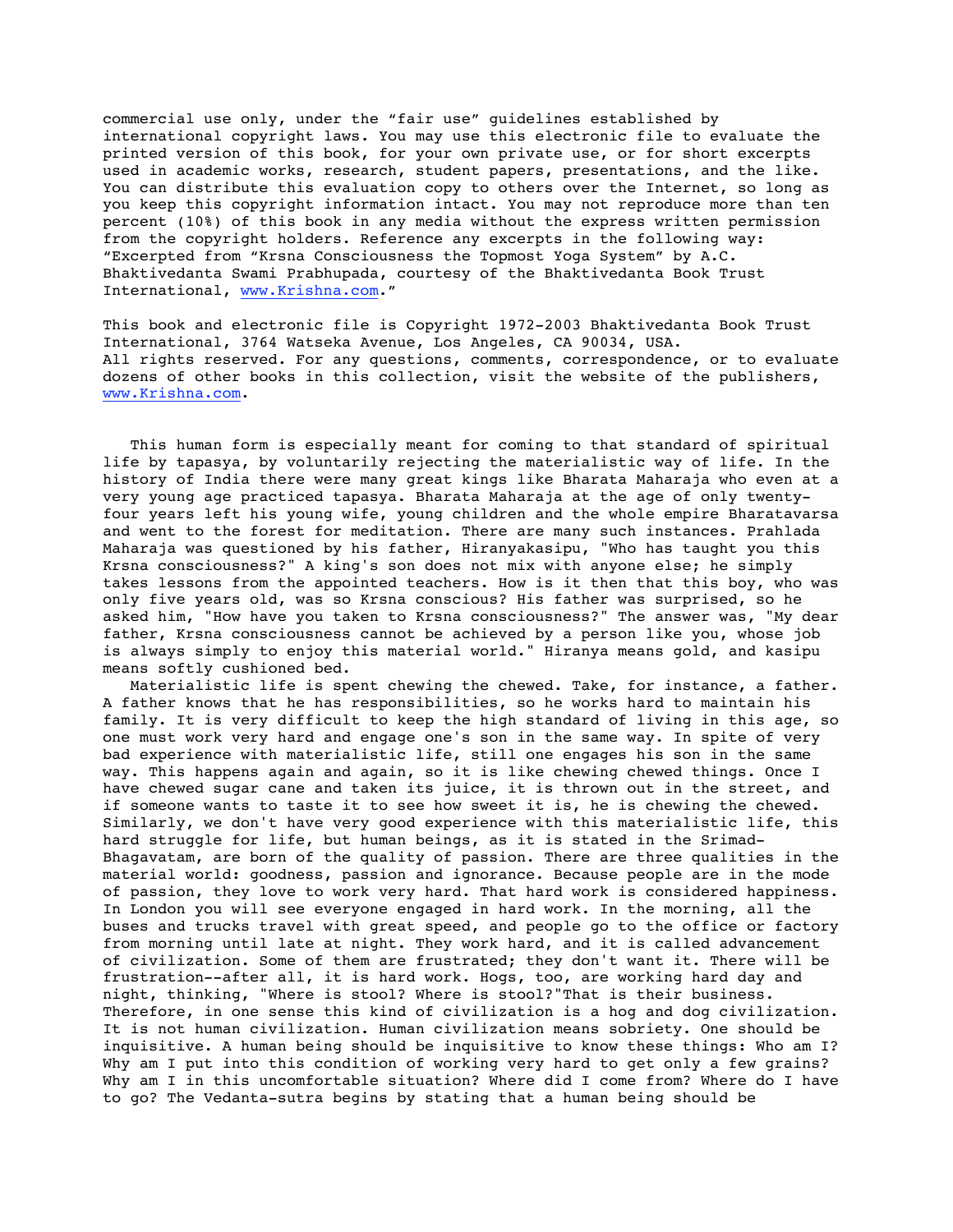inquisitive to know who he is, where he comes from, and where he has to go. Krsna consciousness is for those who have come to detest this material world. They are good candidates for developing Krsna consciousness. They will inquire why these men are working so hard and what their goal in life is.

 That is answered in Srimad-Bhagavatam. people are working so hard because they do not actually know what the goal of life is. Everyone says that he is looking after his self-interest, but he does not know what his self-interest is. Na te viduh svartha-gatim hi visnu. He should know that his real self-interest is to make progress toward Visnu, the Supreme Personality of Godhead. They do not know this. Why don't they know it? Because they have hopes which are very difficult to fulfill. I may hope for something which is possible; that is good. But if I hope for something which is never possible, that is hope which will never be fulfilled.

 We are a composition of the external and internal energies of God. The gross external energy is this gross material body, and the subtle external energy is the mind, ego and intelligence. Behind both energies--the gross external energy and the subtle external energy--is the soul, the internal energy. This body is made of earth, water, fire, air and ether. This is called gross external energy, and there is also a subtle external energy of mind, intelligence and false ego. And behind that, the soul is there.

 I am the proprietor of this body. Just as one is covered by a shirt and coat which are external to his real body, similarly we are covered by this gross body made up of earth, water, fire, air and ether, which is the gross external energy of God, or Krsna, and the mind, ego and intelligence, which are subtle. Thus we are covered.

 I may think that simply by having a nice shirt and coat I can be happy, but is it possible? Unless you eat nicely, unless you sleep nicely, unless you have your sense gratification, will you be happy simply by putting on a costly shirt and coat? No. That is not possible. We want to be happy by adjustment of this external energy. That cannot be. You are spirit soul--you must have spiritual food, you must have a spiritual life, and then you can be happy. As you cannot be happy simply by having a nice shirt and coat, similarly simply by the materialistic way of life you cannot be happy. There is gross matter and subtle matter. Gross matter includes high skyscraper buildings, machines, factories, nice roads, good cars, etc. Subtle matter includes nice songs, poetry, philosophy, etc. People are trying to be happy with this gross and subtle material existence. That cannot be.

 Why have people accepted this sort of civilization? Because they are led by blind leaders. We are conducting this Krsna consciousness movement, and very few are interested. But suppose we advertise some falsehood--"If you follow this path, within six months you will become God, and you will be all-powerful." Many people would come. This is actually one blind man leading other blind men. Suppose one blind man says, "All right, come, follow me. I shall help you crossing this busy Mulberry Street." He is blind, and the followers are also blind. The result will be that they will be hit by some car or truck and they will all die.

 We do not know that we are bound by the stringent laws of material nature. How can we become free from this material bondage? We have to take instruction from those who are not blind, whose eyes are opened and who are liberated from this material bondage. One must take instruction from such persons, and then he will understand his self-interest. Otherwise, if one who is blind takes instruction from a blind man, it will not be possible for him to be liberated from material bondage.

 What is self-interest? What is the interest of a child when it is crying? It is searching after the mother's breast. Anyone who knows this immediately brings the child to its mother--"Take care of your child; he is crying." The mother takes him to her breast, and the child is immediately happy. The child cannot express what he wants, so he simply cries. But one who knows what he is crying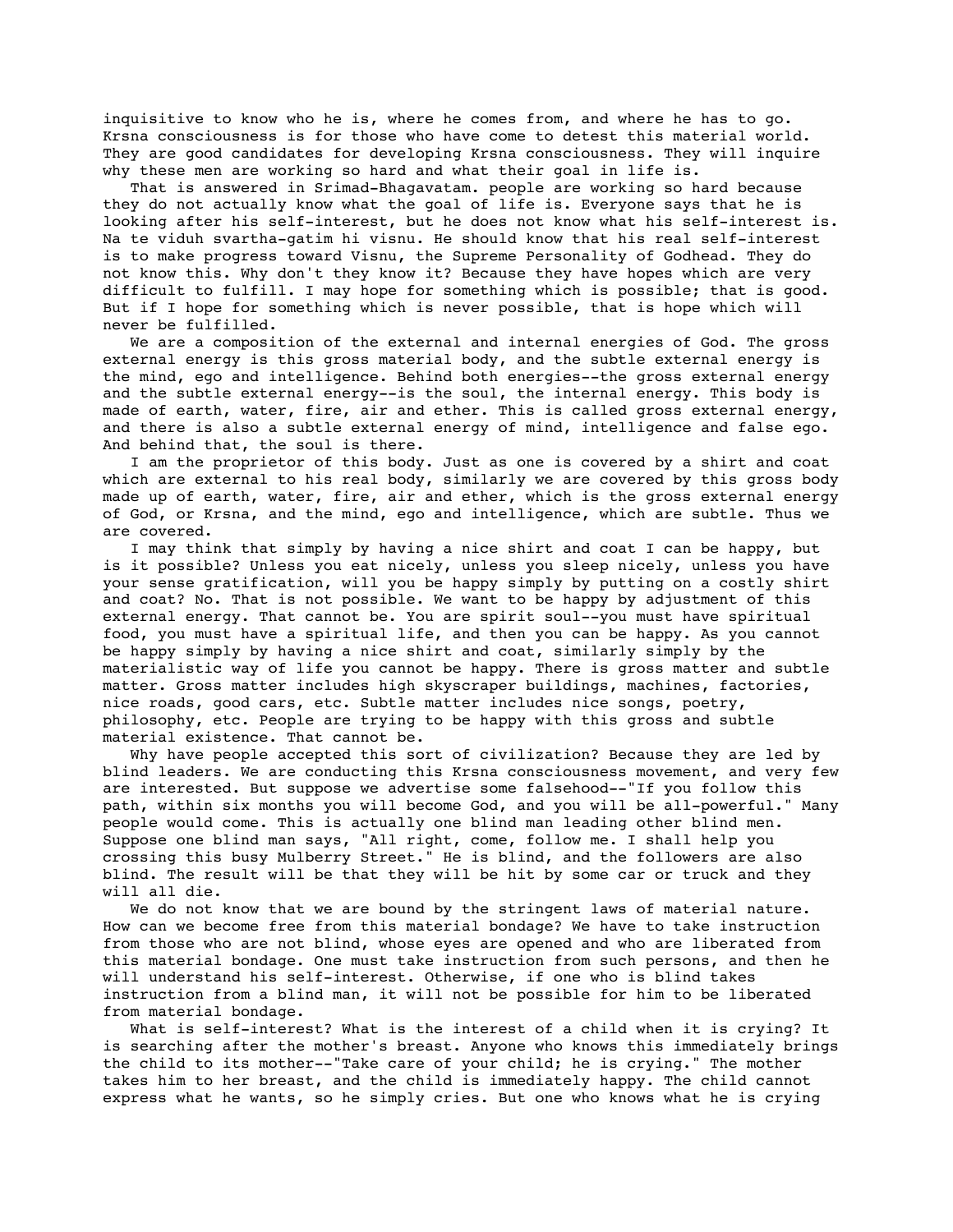for helps him, and the child becomes happy. Similarly, because we are part and parcel of Krsna, the Supreme Lord, the Supreme Personality of Godhead, we are actually crying for Krsna. But these false leaders, these blind leaders who do not know, are giving stone instead of bread.

 How can one be happy? I have already explained the gross external energy and the subtle external energy. Those who are interested in this gross and subtle external energy will never have their ambition of life fulfilled. One who is interested in Visnu and in showing the path of Visnu is the real friend. One who is giving Krsna consciousness is the real friend of the world. No others can give happiness to human society. That is the explanation given by Prahlada Maharaja.

 You cannot manufacture a process of happiness by tackling this material energy. That is not possible because the material energy is not under your control. It is controlled by the Supreme. How can you overpower the material energy? It is not possible. That is explained in Bhagavad-gita. It is not possible to overcome the stringent laws of material nature. Krsna says, "It is My energy; I am the controller. But one can surrender unto Me."

 All the material activities of the cosmic manifestation are going on just to bring the rebellious souls back to Godhead. That is the situation. Maya's stringent laws are there. Why? What is the purpose of the police force or the military force? The purpose is to keep the citizens obedient to the state. If a citizen is disobedient to the state law, he is immediately put into police custody. Similarly, anyone who has rebelled against the superiority of God is put under the stringent laws of material nature, and he must suffer. That is the position. Therefore, his self-interest is to seek out the Supreme Personality of Godhead and surrender unto Him. That will make him happy. Otherwise, if he simply tries to accept material things and become happy, that is not possible.

 Prahlada Maharaja gives a hint as to how one can seek out the path of Visnu, or Krsna consciousness. He says that we have created so many unnecessary things and become entangled by them. In the beginning of Srimad-Bhagavatam it is stated that we should desire to get out of this unnecessary trouble and to be free from the problems which are created. This morning I saw a picture of Berlin which was sent by one of my disciples. I have been to Berlin and to Moscow, and both are very nice cities. Berlin is a very nice city and London is also a very nice city, but why do the people engage in fighting and bombing every other city? Why has this happened? Because they have lost their interest in Visnu, God. Therefore, they are thinking, "You are my enemy; I am your enemy," and they fight like cats and dogs. But as soon as we come to the Visnu understanding, the Krsna understanding, these advanced cities, these advanced civilizations, can be maintained very nicely. You'll be happy, you'll eat nicely, dance nicely, live nicely and go back home, back to Godhead. Enjoy this life and the next life. That is our request.

 Everyone should take the Krsna consciousness movement seriously and try to understand it seriously. It is authorized on the Vedic principle; it is not something manufactured or unauthorized. We are opening centers in different parts of the world to give an opportunity for people to understand their real interest: Visnu, Krsna. That is our mission. Kindly help us and join us.

> Chapter Four The Goal of Yoga

 In the Bhagavad-gita, the Sanskrit word mam is frequently used. This word means "unto me." Krsna, the Supreme Personality of Godhead, says, "unto Me"-- Krsna. We cannot interpret this in a different way. When I say, "Bring me a glass of water," it means that I am the person in want of the glass of water, and if you supply to me and not to others, then it is right. When Krsna says, "unto Me," that means Krsna. But philosophers are still interpreting--they say "unto something else." Even grammatically this is wrong.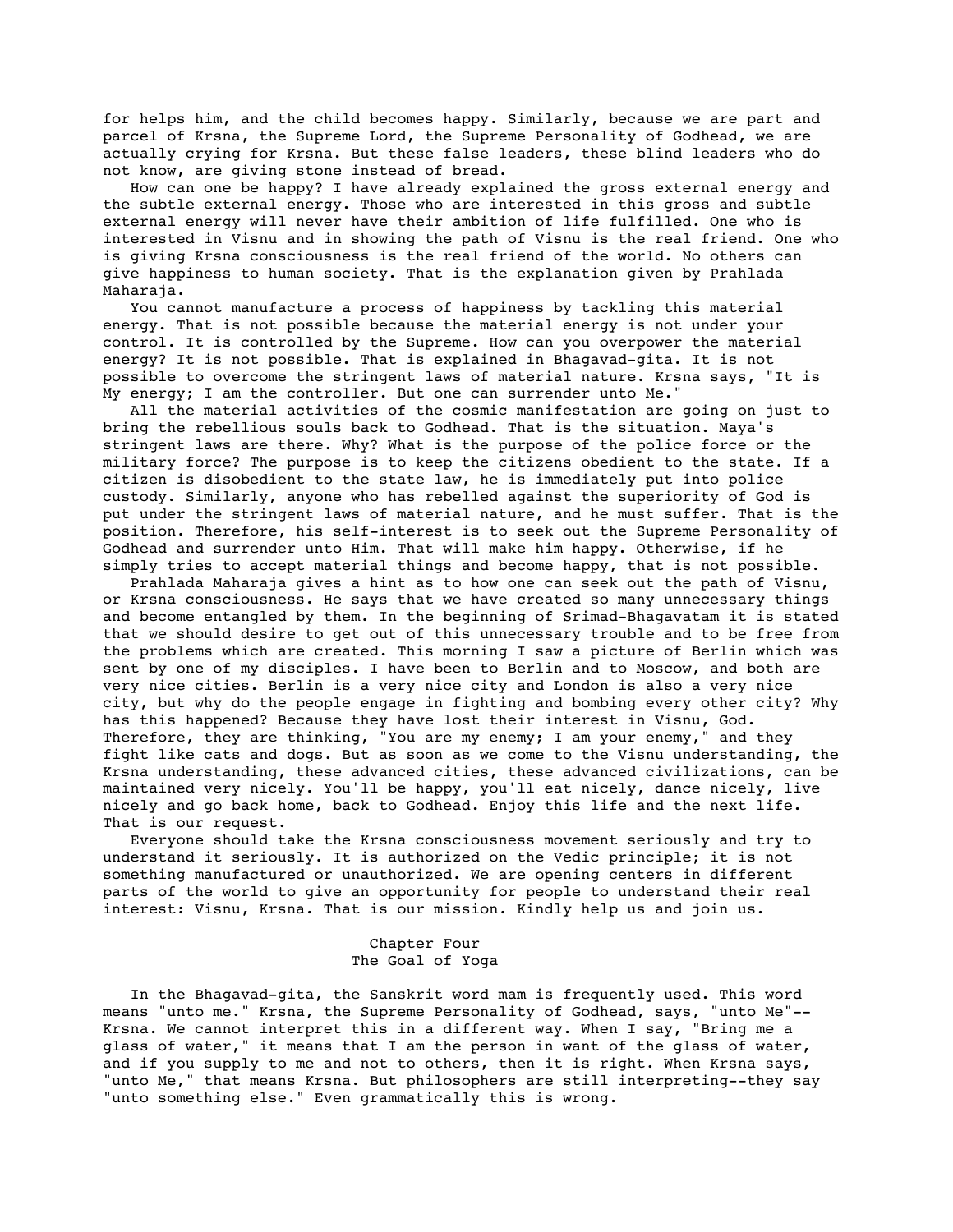One who has developed attachment to Krsna is Krsna conscious. They say if you have attachment for your lover you always think of her. That is lover consciousness. It is natural. It is stated that a woman who has another lover besides her husband shows herself very attentive to her household duties, but is always thinking, "When shall my lover and I meet in the night?" This is an example. It is possible, in spite of our false engagement, if we love somebody, to think of him always. If materially it is possible, why not spiritually? That is the whole teaching of the Bhagavad-gita.

 In the Gita, Krsna says to Arjuna, "As a fighter, you have to fight. You cannot step away from the fighting. It is your duty." Nowadays I have practical experience that the draft board of your country is calling for boys to join the army, but they are not willing. They are not willing because they are not trained as ksatriyas, warriors. They are trained as sudras, laborers. Therefore the caste system is very scientific. A section of people should be trained as brahmanas, men of knowledge. Those who are intelligent enough in the society should be picked and trained in higher philosophical science. And those who are less intelligent than the brahmanas should be given military training. We require everything in society--not only military men. How can everyone be a military man? Because they are sending sudras, ordinary workers, to Vietnam, these are unnecessarily being killed. Any country which is very proud of scientific advancement, and yet does not know how to organize its society, is a fool's society.

 In the Bhagavad-gita Krsna says that there are four divisions of society, brahmana, ksatriya, vaisya and sudra. That is natural. Some are inclined toward spiritual advancement, and these are the brahmanas. Now we are training boys who are spiritually inclined and they are unnecessarily being forced into military service. The foolish have no knowledge that some boy is being trained up in higher science. Why should he be destroyed when he is being perfected? The intellectual persons, those boys who have brahminical qualifications, are being restrained in brahmacarya student life: they don't take to meat-eating, they don't take part in illicit sex. They are being trained as complete brahmanas, the highest intellectuals, the most purified persons in society. If there is one brahmana in a whole family, then the whole family--the whole society--becomes sanctified. But today they have no knowledge of how to train a brahmana, or how to train a ksatriya. In the other fields of action, in the work of sudras and vaisyas there is nice training. If anyone wants to be a businessman, there are colleges or technological schools. That's very nice. But why should everyone be dragged into technology? Just as in your body: for proper maintenance we require the head, the arms, the belly and the legs. All these parts of the body are required. You cannot say, "We do not require the head." That is nonsense--we require everything. Suppose there is a body without a head--it is a dead body. If the body is now intact, but there is no head, it is called a dead body. The head is considered to be the intellectual part of the body. Similarly, if there is no brahmana in the society, it is a dead body. If there is no spiritual man in the society, it is a dead society.

 Therefore, Krsna says, "I have created the four divisions of society, according to quality and work." If someone is working as a brahmacari-brahmana and has acquired the quality of understanding Krsna, the Supreme Lord, then why should he be called for army action? The arm of the body is the ksatriya. Of course that is required; to protect the society, to protect the country, a military arrangement should be there. No one will disapprove. But not the brahmanas. It is putting a race horse before the work cart. A race horse is required for different purposes. The other beasts of burden--asses, mules and oxen--are required for pulling carts.

 I say this frankly--everyone may read it--that any society where there are no spiritual persons or Krsna consciousness is a rascal society, because it has no head. Where there is a headless man, there is a dead body. And if there is no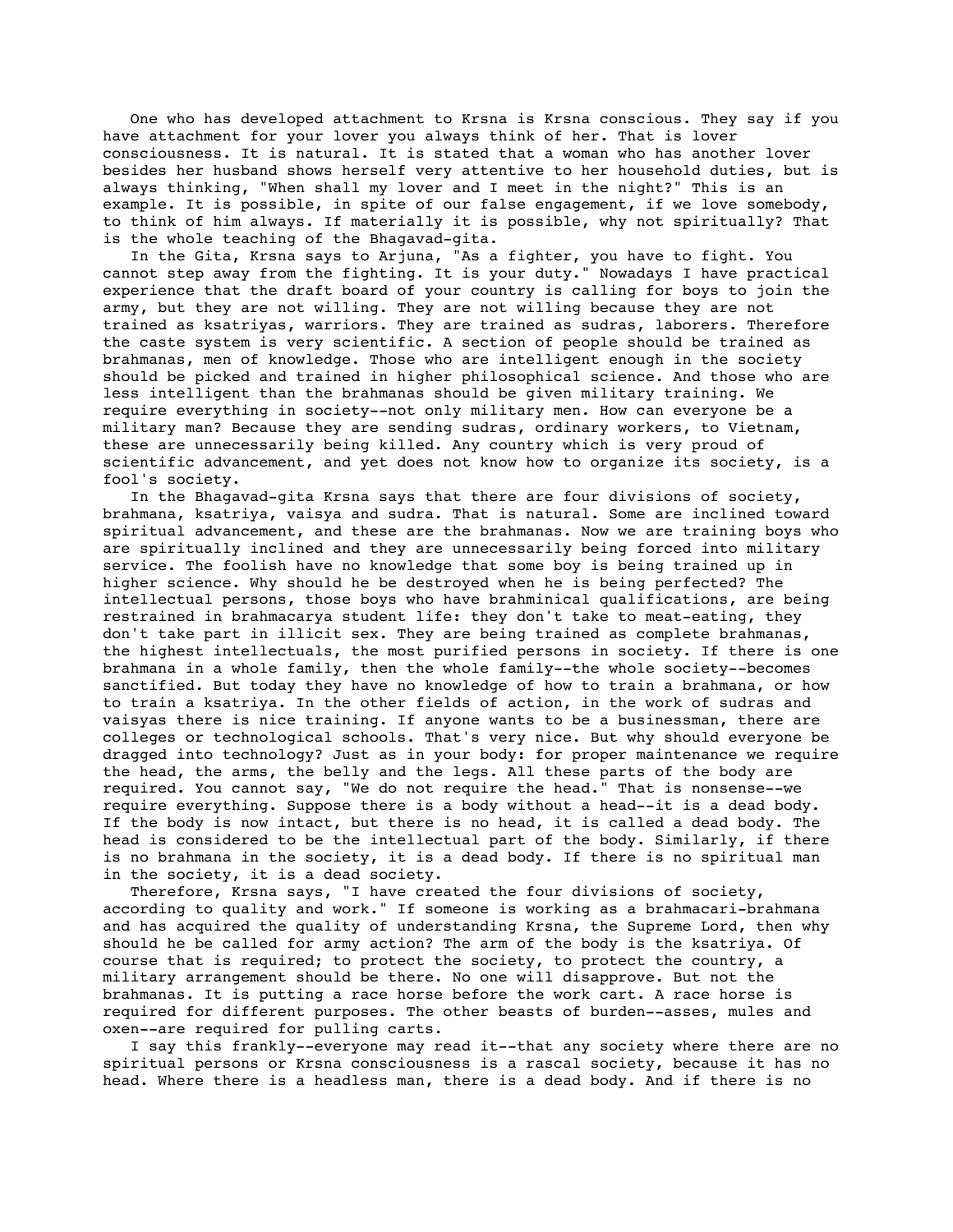brain, there is no head; if the brain is not working properly then he is a madman; if he has no head at all, then he is a dead man.

 Do you think that in a dead society or a mad society there can be any peace? No. If the society is full of madmen, then where is the question of peace? Therefore, Krsna consciousness is the most important study in present-day society. The men who are leading the society, the President and the Secretary of Defense, should have the intelligence to understand this science of the soul.

 The other day when coming to your country I met a secretary of the Japanese government in Tokyo. I wanted to explain to him that he should cooperate with this movement, but he said, "Oh, we cannot cooperate with any religious movement." He is one of the chief secretaries of the government, and he is such a fool. He is taking this movement as a religious movement, just as we have so many sentimental religions. But this is not sentimental. This is the necessity of society: a class of men should be Krsna conscious. Otherwise the society is doomed; it is going to hell. And, when such rascals are at the head of the government, how can there be peace? How can you expect peace in a dog's society? The dogs are by nature howling--"Woof! Woof! Woof!"--as soon as they see other dogs. So do you mean to say there will be peace if you turn human society into dog society, into cat society, into tiger society? The tiger is very powerful; he can kill many other animals. But does that mean he is a very important animal? No, he has no use in society. And now we are very powerful, and we have good weapons to fight with, and we can kill many people. But these are no qualifications for good men or a good society.

 We are not meant to manufacture a society of monkeys or tigers or asses--or rascals who work very hard. Do you mean to say a society of asses will derive any benefit from life? No.

 For those who have developed an attraction to Krsna, attachment can be developed. Before my coming to the West, there was no movement like this Krsna consciousness, but now it is developing. Krsna was not born in your country; you do not accept Krsna as your religious God. But Krsna is so attractive that although you are a foreigner, you are not foreign. To Krsna you are not a foreigner. He claims everybody. We make Him foreign, but this is our foolishness.

 In the Gita Krsna says, "My dear Arjuna, there are many different forms and different species of life undoubtedly. But I am their father." Just see how Krsna is universal. He is claiming not only human society, but animal society, bird society, beast society--everyone. He says, "I am the father." So how can Krsna be foreign? It is a mental concoction. They say Krsna is Indian or Krsna is worshiped by the Hindus and therefore He is one of the Hindu Gods; and they think that Krsna is saying, "Yes, I am the Hindu God. Yes, I am Indian." But He is like the sun. Why American sun or Indian? Nothing is American or Indian; that is all artificial.

 "This planet belongs to the humans, that's all." This is your communism. This present communism is defective because the Russians say that Russia is for the Russians or China is for the Chinese. Why not for others? Just think in terms of human communism! Why human communism? Living being communism! If you take this world as belonging to human society, that is defective. It belongs to everyone! It belongs to the tree community; it belongs to the beast community. They also have a right to live. Why should you cut the trees? Why should you send the bulls to the slaughterhouse? This is injustice. How can you gain justice by yourself doing injustice? We have no Krsna consciousness. We do not know that Krsna is our original father and that we are all His sons. The tree is my brother, the ant is my brother, the bull is my brother. The American is my brother, the Indian is my brother, the Chinese is my brother. Therefore, we have to develop Krsna consciousness. We talk all this nonsense of universal brotherhood and United Nations--all nonsense. Either you acknowledge the Father, or else you have no idea of how to realize brotherhood or humanity. Therefore, they are talking for years and years. They are the same fools. Can't you see the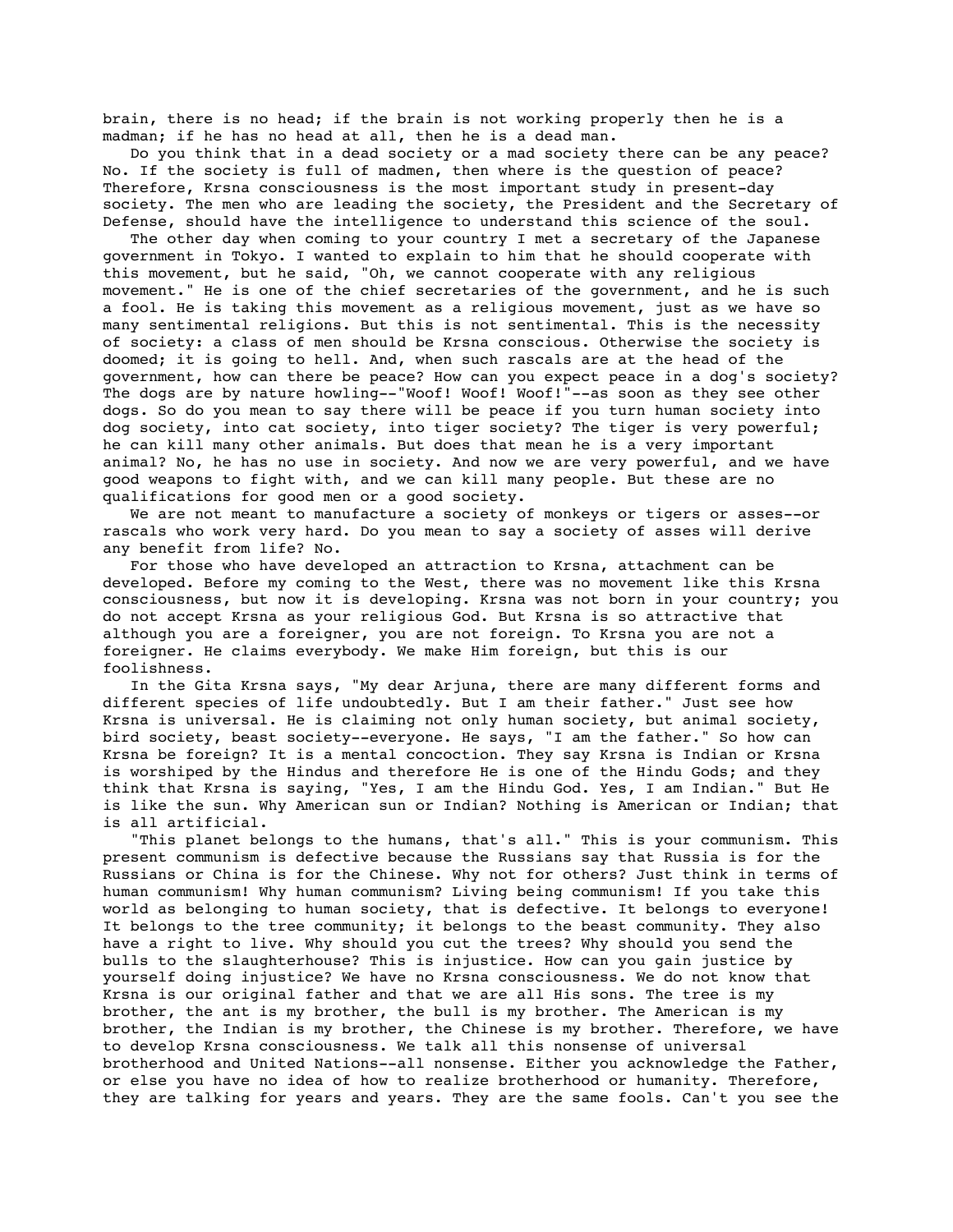U.N.? They have headquarters in New York. They are simply talking nonsense, that's all. That is their business. So unless there is full Krsna consciousness, there cannot be any improvement of the world condition.

 Krsna says that you have to develop your attachment for Him. Begin at the beginning, but you can do it; it is not artificial. I have a few sincere students here, just developing; they are not complete, but they are developing Krsna-attachment. Otherwise, why should they waste their time chanting Hare Krsna? They are doing it, and it can be done. You can develop love for anything if you try for it. But Krsna development is very natural. Because Krsna is not a thing belonging to a particular type of religion or sect. Krsna claims, "I belong to everyone." Therefore originally, we are all connected with Krsna; but we have simply forgotten. This process of chanting is to evoke your remembrance of Krsna. It is not that we are inducting something artificially into you. No, Krsna is already connected with you, but you have forgotten. And we are trying to give you the process for reviving your original consciousness. So you can come to our temple; that is the beginning. You can see Krsna or Krsna's devotees, and you can chant Hare Krsna.

 Krsna is not different from His name because He is absolute. He is nondifferent from His words. The name Krsna and the person Krsna are not different. Because everything is Krsna.

 Oneness, the philosophy of monism or pantheism, is imperfect. When that oneness comes in understanding Krsna, that is perfection. If Krsna is the Supreme Absolute Truth from whom everything is emanating, then everything is Krsna. Just as you have a gold mine and are preparing so many golden utensils and ornaments and many other things. But they are all gold because the original is gold. So you may name it "earring," but you have to add "gold"--golden earring. You may name it "necklace," but it is gold, because originally it came from the gold mine. Similarly, originally, everything is coming from Krsna.

 If He is Supreme, the Absolute Truth, then nothing is different from Him. Just as, whether you say earring or necklace or bangle or wristwatch, these are all made of gold, and so they are gold. But, at the same time, you cannot say that this is all gold--you must say, "This is a gold necklace. This is a gold earring." The mayavadi, or impersonalist, will say that everything is Brahman. But "everything is Brahman" is not right.

 This is very nicely explained in the Gita, in the Thirteenth Chapter: "I am expanded all over. That is My impersonal feature." Krsna is everywhere in His impersonal feature, but still He is a person. The Mayavadi philosopher thinks that if Krsna has become everything, then where is the possibility of Krsna here, apart? This is complete rascaldom because it is thinking in a material way. There is no spiritual knowledge.

 In the material way, suppose you take a piece of paper and tear it into particles and throw it all over. The original paper has no existence. This is material. But we get information from the Vedas that the Absolute Truth is so perfect that if you take away the whole, still the whole remains. One minus one equals one. The material way of thinking is one minus one equals zero; but spiritually it is not like that. Spiritually, one minus one equals one, and one plus one equals one also.

 Krsna is everything. The Mayavadis, the impersonalists, see our Deities here and say, "Oh, they have installed some wooden forms, and they are worshiping them as God." But one who knows Krsna science understands that Krsna is everything and therefore can appear in everything. With electricity, the current is everywhere along the line, so wherever you touch you will feel it. Similarly, the Krsna current in His impersonal form is everywhere, and it is the technician who knows how to use the force. Before we have a phone installed, we have a telephone conversation, and we simply inform the person, before we even talk money, that he should come immediately to find out where the connection can be made. And he comes out and does his work; and we do not notice, because he knows the technique. So, one must know how to connect with Krsna. Krsna is everywhere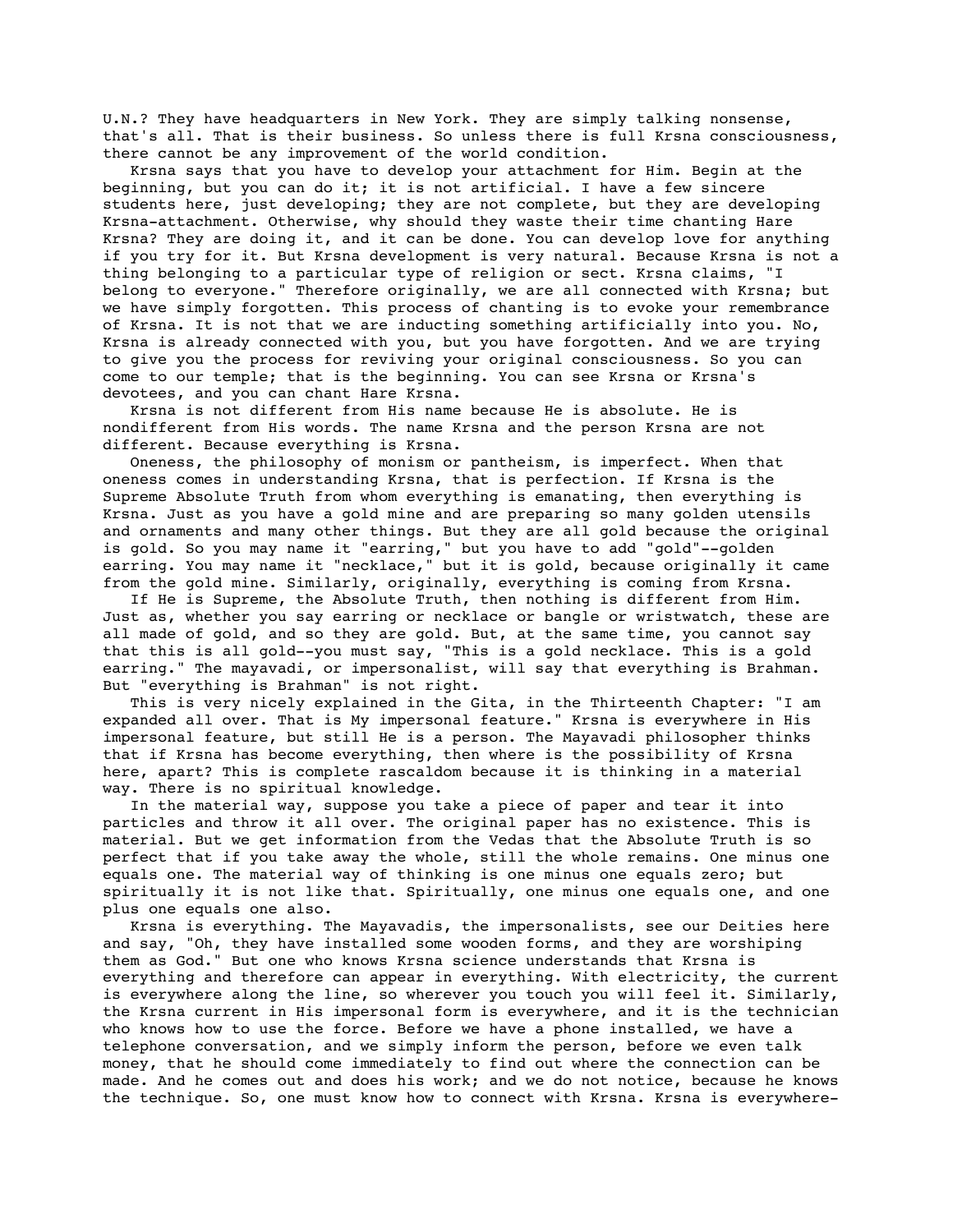-this is Krsna consciousness. But one must know how he can derive Krsna from the features of Krsna's form in wood or iron or metal.

 You have to learn how to contact Krsna everywhere in everything. That is explained in the system of yoga. Krsna consciousness is also yoga, the perfect yoga, the highest of all yogic systems. A yogi may come, and we can challenge him, saying that this is the topmost yoga system, though at the same time it is very simple. You don't have to exercise your body over a period of weeks before you feel some power. But in Krsna consciousness you won't feel tired. All of our students are simply anxious to be overloaded with work in Krsna consciousness. "Prabhupada, what can I do?" And they are actually doing it. In the material world, if you work for some time you'll feel weak.

 Of course, I am not exercising myself. I am an old man of seventy-two years. I was ill, I went back to India; but I want to work. Actually, I could retire from all these activities, but as far as I can, I want to work; I want to learn day and night. At night I will work with the dictaphone, and I am sorry if I cannot work. This is Krsna consciousness. One must be very anxious to work. It is not an idle society. No, we have sufficient engagements: editing papers, selling papers.

 Simply find out how Krsna conscious you can be. If you want to be really at peace, if you want to be happy, then develop Krsna consciousness. And the beginning is to develop attachment for Krsna. The process which we have prescribed is chanting and dancing before the Deities, and offering prasadam, spiritual food. This will make you more Krsna conscious.

 The yoga system as it is described in the Bhagavad-gita is different from the bogus yoga system which is going on in the West these days. The yoga systems which have been introduced into the West by so-called yogis are not bona fide. Yoga is difficult: the first thing is to control the senses. That is the position of the yogi: he is not allowed to indulge in sex life. If you indulge in intoxication, if you indulge in meat-eating, and if you indulge in gambling and sporting--all nonsense--you cannot at the same time become a yogi. I was astonished when a yogi came here, having advertised in India that you can be a yogi even though you may be addicted to drinking. This is not the yoga system. This is not standard. You can call it yoga, but it is not the standard yoga system.

 The yoga system is especially difficult for this age. In the Srimad-Bhagavatam we understand that yoga means to concentrate one's attention on the Superself, Visnu. He is situated in your heart. And, in order to concentrate your attention, you have to control the senses. The senses are working just like infuriated horses. If you cannot control the horses of your carriage, it will be dangerous. Just imagine that you are seated in a carriage and your horses are so furious that they are dragging you to hell. Then what is your position? The yoga system means to control these senses. The senses are also compared to serpents: The serpent does not know who is its friend and who is its enemy. It bites anyone. And, as soon as the serpent bites, the result is death. Similarly, if the uncontrolled senses work in their own way, then you should know that you are in a dangerous position.

 It has been said that when one becomes too sensual, he loses his temper, he loses his identity, he forgets himself. Infuriated by the senses, a man will attack even his children, even his daughter. Therefore, for those who are advancing in spiritual life--not only for them but for everyone--the sastras, scriptures, say that you should not sit in a secluded place even with your mother, even with your daughter or your sister. Why? Because the senses are so strong that if they become infuriated, you will forget whether she's mother, sister, or daughter.

 You may say that this may be true only for some foolish persons, but sastra says no--you should not sit in a secluded place even with your mother, sister or daughter, because the senses are so strong that even though you may be very moral, you may still be attracted by sex.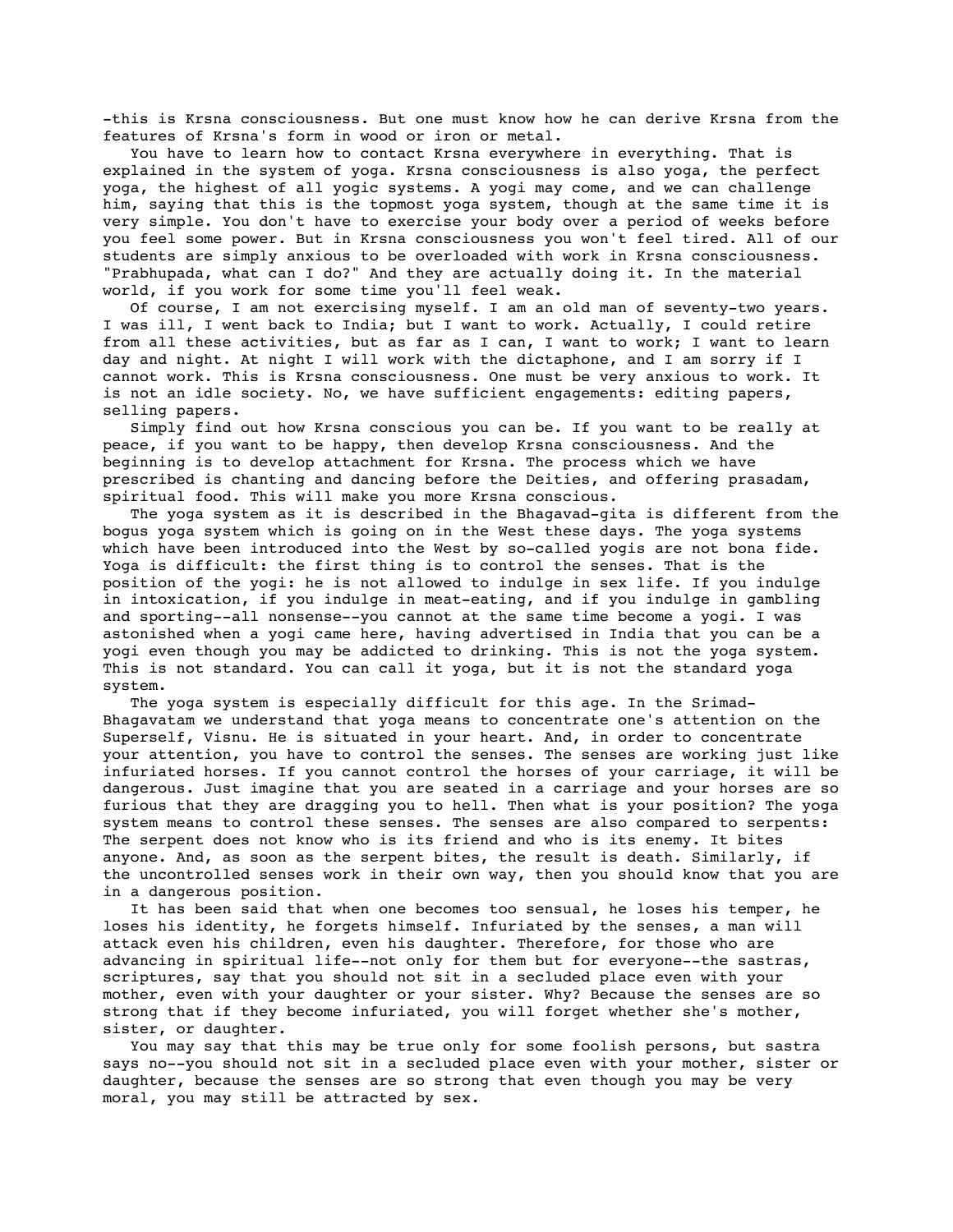Our position in this world, our suffering in this world, is due to the body. This body is the cause of all miseries, and the ultimate goal of life should be to get out of this material body and be situated in the spiritual body. This is a foreign atmosphere. The soul is free spiritually, but it has been conditioned by this material atmosphere. And the body is of this matter.

 A human being is fit to inquire as to whether he is this body or something else. This can be understood very easily. I am not this body, because at the time of death the body remains--although everyone cries, "Oh, the poor man is gone!" The man is lying there. Why do you say he is gone? He is lying there! At that time, we can come to our senses: the body is not the man. The real man is gone. The childhood body is changed to the youthful body, and the childhood body is gone. Similarly, when the boyhood body is gone, you'll have to accept a body like mine, an old man's body. The body is changing. Not only year after year, but at every second the body is changing. Still, you are situated there. This is very simple to understand. And because the body is there, we are suffering. Everyone is trying to get out of suffering, in any field of action; in the economic field, in the political field, or any field of activity, social or national, everyone is trying to get out of misery. There is no other activity. Either nationally or socially, individually or collectively, we are all suffering; and this suffering is due to the body.

 Yoga means to inquire. What am I? If I am not this body, then what am I? I am pure soul. Now, if my bodily activities or sensual activities are incorrect, I will not be able to understand myself--what I am--and the Bhagavad-gita says that we are all grand fools. Why fools? Since we have this body, we are fools. If somebody invites you to come to his apartment but you know it is full of danger, do you think you would like to go there? "Oh no," you will say, "I am not going there. If it is full of danger, why shall I go?" Similarly, don't you think that the body is full of danger? Then, why are you going there, taking repeated birth? When you are flying in a plane, you are always fearful that there may be a crash. And what is this crashing? It is due to the body. The soul cannot be affected by crashes. But you are always afraid.

 The soul is ever-existing, and the body will not exist. And because you are existing and the soul has accepted the nonexisting body, therefore you suffer.

The problem, then, is how to get out, just as you try to get out of a fever. The fevered condition is not your permanent life. Permanent life is enjoyment, but due to the fever you cannot enjoy life. When you are sick you cannot go out; you have to rest and take so many medicines and formulas. But we don't want that--"Why should I be a sick person?" But you are diseased. Similarly, we should always know that this bodily conditional stage of the pure soul is a diseased condition. And anyone who does not know that he is suffering from disease is a fool. He is Fool Number One.

 The sastra says, everyone is born a fool: because he has this body, therefore he was born a fool. No being, either American or Indian, cat or dog, is free from this. You have come to disease, that's all. If you feel, "I am an American," that is a kind of disease; if you feel, "I am an Indian," that is also a disease; if you feel, "I am a cat," that is a disease. You are not a cat, you are not a dog, you are not Indian, you are not fair, you are not black. You are your soul--that is your identity! And one who does not understand this truth, that "I am pure soul," is defeated in all his activities.

 Lord Jesus Christ taught like that: If you lose your soul and gain the whole world, what do you gain? People do not know what they are, and yet they work just like madmen. Just see, all these people are working, and they are madmen. They are not Americans or Indians, Germans or Japanese. They are nothing of the kind. They have been given a chance to come to this naughty place, this Earth; and so, being born in a particular place, they have a particular kind of body- and they are mad after it.

 The Bhagavad-gita says that just as our outer garments are changed, so this body is changed. Yoga means the process of getting out of this material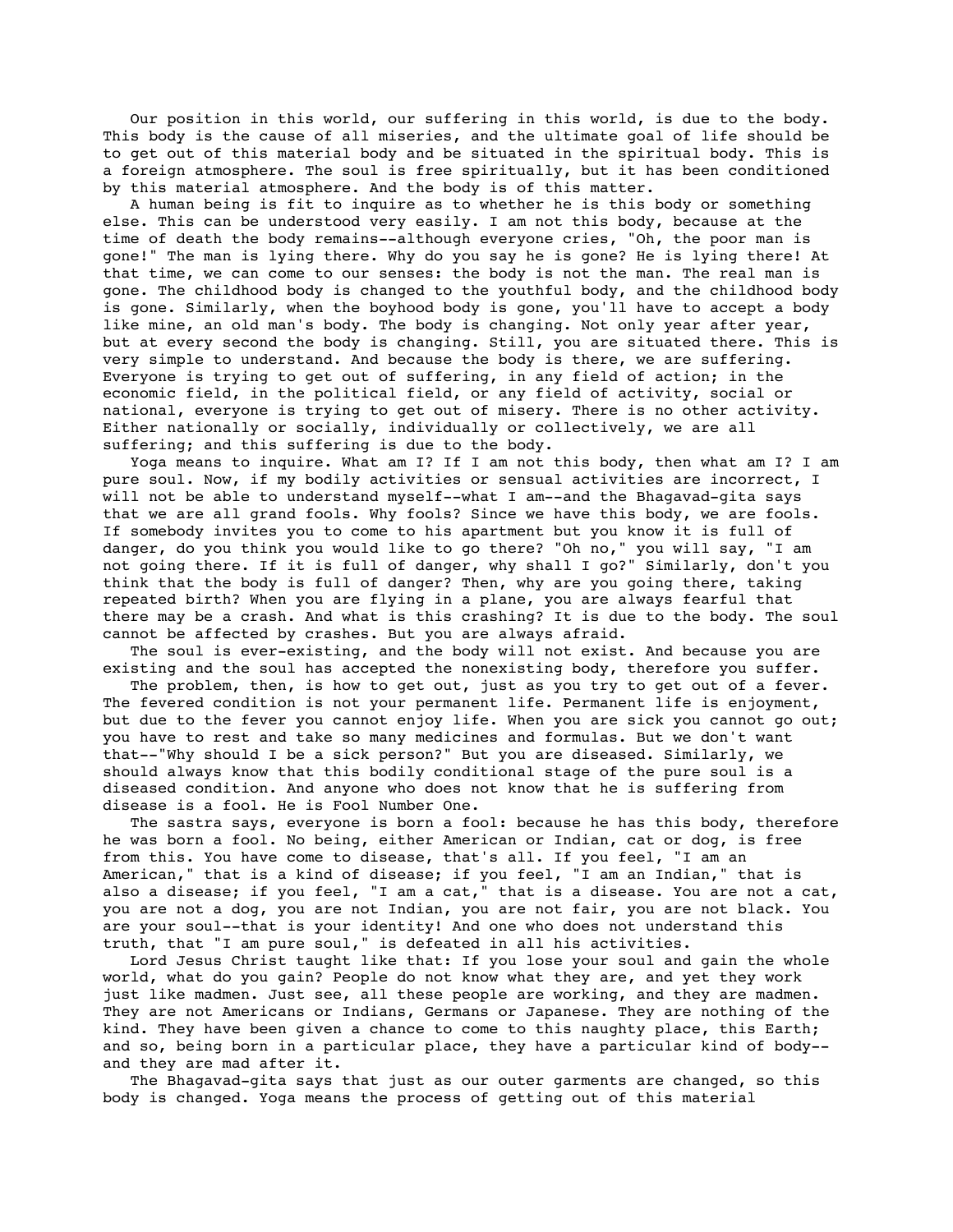embodiment. Just as you are repeating changes of dress, so you are repeating birth and death, and this is the cause of your miseries. If you do not understand this, then all your activities end in defeat.

 Yoga means to get out of this embodiment, and it means to know oneself. This body is born of the parents. Similarly, as pure soul, you are also the source of its birth. We do not mean birth beginning historically from a certain day and ending on a certain day. No; the soul is not like that--it has no beginning, and it has no end. But in the Bhagavad-gita it is said that the soul is part and parcel of God. God is eternal, God is full of joy and bliss. The position of the Absolute Person, the Godhead, is that He is full of bliss, eternal, and full of knowledge. And, because we are also part and parcel of the Supreme, we have partial blissfulness and eternality, and we are full of knowledge, according to our infinitesimal size.

 The human beings are understood to be the most intelligent of all living creatures, but they are misusing their intelligence. How? They are misusing their intelligence by devoting it to the animal propensities. These animal propensities are eating, sleeping, mating and fearing. You can analyze the trend of modern civilization: everyone is busy with these four principles of animal life. They are sleeping and creating some cushions for comfortable sleep. They are creating palatable dishes for the eating propensity. They are exciting sex very nicely, for the mating necessity. And they are defending their country with so many atom bombs--that is the fear propensity.

 But these symptoms you will find among the animals. They are also sleeping according to their own ways, and they are defending. They may not have the atom bomb, but they have some way of defending. You can kill your enemy, or he can kill you, but there is actually no defense. You cannot defend yourself; wherever you drop the bomb, it will hurt you, due to nuclear radiation. So this is not the solution of your problems. The solution of your problems is to get out of the conditioned state of life. That is called yoga--to link yourself to the Supreme.

 There is a Supreme. This material creation is so nice--don't you think there is a friend behind it? The sky is so beautiful, the foodstuff is being produced, the moon is rising in due course, the sun is rising in due course, supplying heat for your health, supplying heat to the planetary systems. Everything is arranged very nicely; and yet the fools say there is no brain behind it, but it is all happening automatically.

 The fact is that there is God, Krsna, and we are all parts and parcels of Krsna. We have been conditioned in some way or other in this material atmosphere. But now we have this human form of life, and so we have to get out of the entanglement. But getting out is not possible. You cannot get out of the entanglement of the material body unless you develop your Krsna consciousness. Krsna consciousness is not artificial--don't think that. This is the greatest necessity of the human being. Krsna consciousness, God consciousness, is there within you. Don't you find, when there is a kirtana performance, that the more innocent a person is, the sooner he begins? Immediately, the child begins to clap, begins to dance. This is within him; and it is very simple, this Krsna consciousness.

 So, unless you develop Krsna consciousness, there is no rescue from the entanglement of conditioned life. This you have to understand. This is not some sentiment. No, it is a great science. You have to understand it nicely. Then the human form of life will be successful, and otherwise it is defeated. You may become a very great nation, but that is not the solution of the problem of life.

 By the grace of Krsna, I am able to serve you with my life's energy. I left the United States in 1967 in poor health; but life and death--everything- depends on Krsna. I thought, "Let me go back to Vrndavana, because Vrndavana is a sanctified place where Krsna consciousness is very strong." I thought that I might go there and die in Krsna consciousness. Of course, if you are always in the atmosphere of Krsna consciousness, then here also you can have Vrndavana.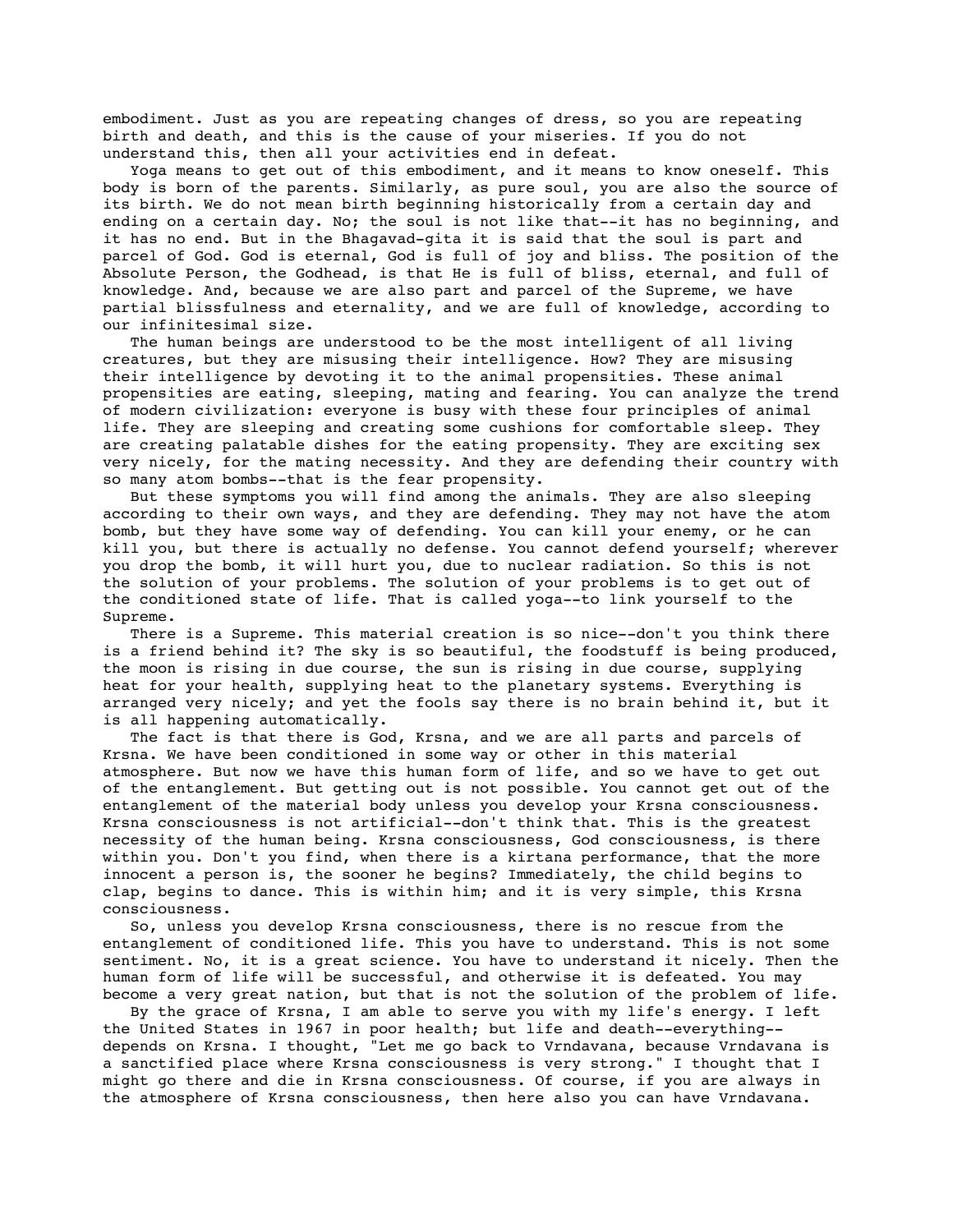Vrndavana is not a particular place that is called Vrndavana. Krsna says, "It is not that I live in the Kingdom of God, Vaikuntha; nor is it that I live in the heart of the yogi." The yogi wants to find out where Krsna is within the heart. But Krsna says, "I am not in the abode in the spiritual sky, nor am I in the heart of the yogi." Then where are You? Krsna says, "I stay where My pure devotees are chanting My glories." That is Vrndavana.

 So, if that is Vrndavana, then I am there. There is no difference. Wherever there is electric light, there is electricity. It is naturally understood. Similarly, wherever there is Krsna consciousness, it is Vrndavana. We can create Vrndavana by the mercy of Krsna, if we chant Hare Krsna. Perfect this Krsna consciousness; try to understand the philosophy behind it. It is a science, not a bluff. We can speak from any angle of vision.

 Krsna consciousness is the great necessity of human society. Learn it and appreciate it, comprehend it and assimilate it--and teach it. It is very simple. If you offenselessly chant Hare Krsna, everything will be revealed from within because Krsna is sitting within you. If you are strong and have faith and conviction in Krsna, as well as in the spiritual master, the transparent via medium to Krsna, then Krsna is there. The Vedas say that if you have implicit faith in God and implicit faith in your bona fide guru, who teaches you Krsna consciousness, then the result will be that all the Vedic scriptures will be revealed authoritatively.

The process is spiritual; it does not require any material qualifications. The speculators who are not realized souls are covered in delusion and are simply wasting their time. Whatever they may do in their official class, they remain the same foolish rascals. But our Krsna conscious students will feel a change in their lives, a change in happiness, and a change in youth, also. This is reality.

 I shall request you, my dear young girls and boys, to take Krsna consciousness very seriously, and you will be happy--your life will be perfected. It will be the sublime addition to your life. It is not a bluff. We have not come here to collect some money. Money is supplied by Krsna. I am going back and forth to India--not only I, but my students as well. For a rich man there would be many expenditures; it would cost ten thousand dollars or such trips. But our business is Krsna, and He will supply. I do not know where the money comes from, but Krsna supplies. In Krsna consciousness, you will be happy. You are the young generation; you are the flower of your country and society. practice this most sublime system, Krsna consciousness. Be happy and make others happy. This is the real mission of life.

> Chapter Five Our Real Life

 The Bhagavad-gita says that out of many thousands of human beings, one may try to make perfection of his life. Man is an animal, but he has one special prerogative, rational thought. What is that rational thought? Reasoning power, argument. Now, reasoning power is there in dogs and cats as well. Suppose a dog comes up to you; if you say, "Hut!" he'll understand. The dog will understand that you don't want him. So, he has some reasoning power. But what is the special reasoning power of the human being?

 As far as the bodily necessities are concerned, the reasoning power is there even in the animal. If a cat wants to steal some milk from your kitchen, she has very nice reasoning power: she is always looking to see when the master is out and she can take. So, for the four propensities of animal life--eating, sleeping, mating and defending--there is reasoning power even in beasts. Then, what is the special reasoning power of the human being, by which he is called the rational animal?

 The special reasoning power is to inquire, "Why am I suffering?" This is special reasoning. The animals are suffering, but they do not know how to remedy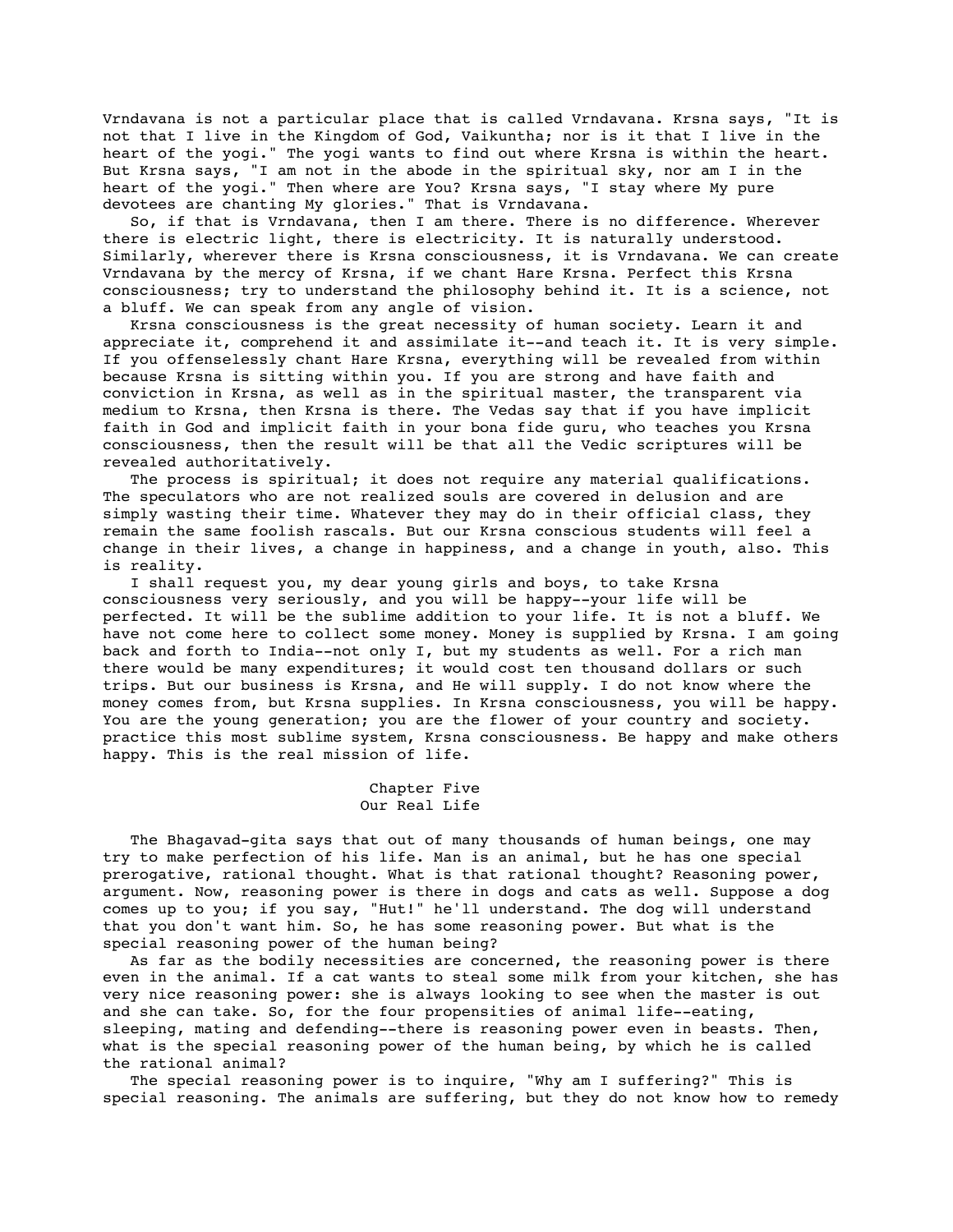the suffering. But human beings are making scientific advancement and philosophical advancement, cultural advancement, religious advancement--progress in so many lines--because they want to be happy. "Where is the point of happiness?" This reasoning power is especially given to the human being. Therefore, in the Gita, Krsna says, "Out of so many men, one may know Me."

 Generally, the people are just like animals. They simply do not know anything beyond the necessities of the body: how to eat, how to sleep, how to mate and how to defend. And the Bhagavad-gita says, out of many thousands, someone may develop this reasoning power: "Why am I suffering?" He asks this question: "Why am I suffering?" We do not want to suffer, but suffering is forced upon us. We do not want too much cold, but too much cold and too much heat are forced upon us.

 When there is some impetus to awaken this reasoning power, it is called brahma jijnasa. This is found in the Vedanta-sutra. The first verse says that now, this human form of life is meant for asking the question of how to solve the problem of suffering.

 So Krsna says that this special prerogative of the human being is nut awakened very easily, except by some good association. Just as we have this Krsna conscious association. If we attain such association, where nice things are discussed, then that awakening of reason, that special prerogative of the human being, will come. As long as this question does not arise in one's mind, he should understand that whatever activities he is doing will lead to his defeat. He is simply leading an animal life. But, not when these questions arise: Why am I suffering? What am I? Am I meant for suffering? Am I meant for troubles?

 I am undergoing troubles by nature's laws, and by the state's laws. So the question of freedom is how to become free from all these troubles. The Vedantasutra also says that the soul, my actual self, is by nature joyful. Yet, I am suffering. Lord Krsna further says that when these questions arise, gradually one comes to God. Those who have awakened to these questions are said to lie on the path of perfection. And, when the question of God and our relationship with God comes, that is our final perfection of life.

 Now, Krsna says that out of many thousands of people, one may try to make perfection of this life; and out of many millions of such persons on the path of perfection, only one may understand Krsna. So understanding Krsna is not very easy. But it is also the easiest. It is not easy, but at the same time it is the easiest. It is the easiest if you follow the prescribed forms.

 Lord Caitanya Mahaprabhu has introduced this chanting of Hare Krsna. He has not exactly introduced it; it is in the scriptures. But He has especially propagated this formula. In this age this is the easiest method of selfrealization. Simply chant Hare Krsna. It can be done by everyone. In my classroom, I am perhaps the only Indian. My students are all Americans, and they are taking part in the chanting very nicely, chanting and dancing. That means that, in any country, in any place, this can be performed. Therefore it is the easiest. You may not understand the philosophy of the Bhagavad-gita. That is also not very difficult; but still, if you think that you cannot understand, you can still chant very easily: Hare Krsna, Hare Krsna.

 If we want to understand God, Krsna, this is the beginning. The easiest beginning--simply chanting. Now, there are many students of my ISKCON institution. This institution is open a little over a year; but some of the students, by simply chanting, by the grace of Krsna, have advanced in such a way that they can talk about the science of God, and they will very easily answer those human questions. So, this is the easiest method of transcendental meditation.

 Krsna says that out of many millions of people, one may understand Him. But, by chanting of this Hare Krsna, as introduced by Lord Caitanya--chanting and dancing--you can understand Krsna within a very short time. Knowledge begins not from Krsna, but from things which we are accustomed to see every day.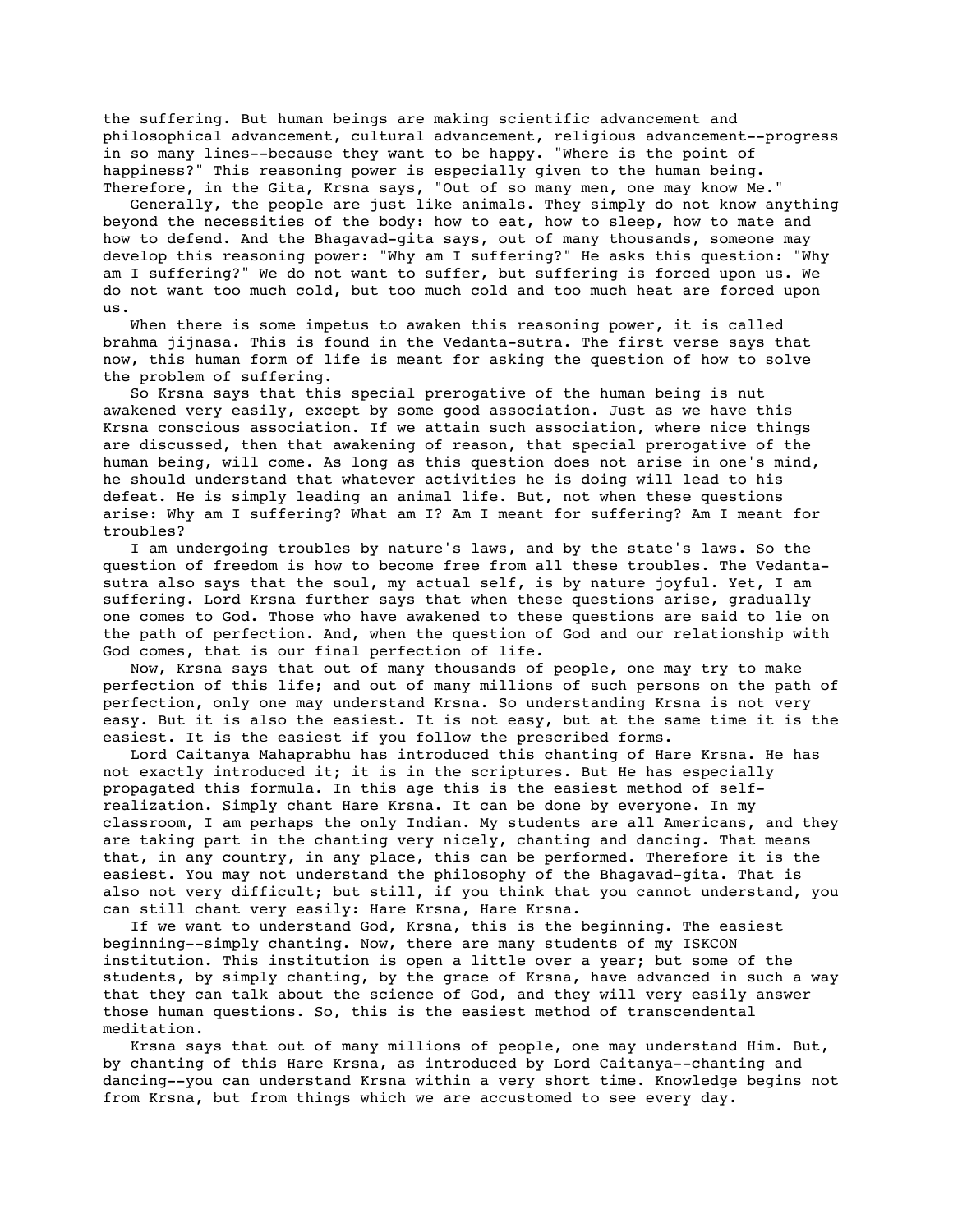Land is gross. If you touch it, you can feel its hardness. But, as soon as the land becomes still finer, it is water, and the touch is soft. And then again, from water to fire, still finer. After fire or electricity the air is still finer; and after air, the sky, ether, is finer still. Beyond ether, the mind is still finer; and beyond the mind, intelligence is still finer. And, if you go beyond intelligence to understand the soul, it is finer still. From these elements people have discovered so many sciences. There are many scientists, for example, who are soil experts; they can say, by analyzing a particular type of earth, what kind of minerals are there. Somebody seeks out silver, somebody seeks out gold, somebody seeks out mica. This is knowledge of gross things--the earth. If you go to finer substances, then you study water, or liquid things, such as petrol and alcohol. Go still finer, and from water you will go to fire and electricity. If you study electricity, you have to study all sorts of books. And, from this finer fire, you will come to air. We have so much advancement in our airplanes; we are studying how they move, how they are made--now sputniks and jets--so many things are being discovered.

 Next comes the study of the ethereal: electronics, ethereal transformations from one thing to another. Then, finer still, is the mind--psychology and psychiatry. But for intelligence, rationalism, there is only a little philosophical speculation. And what about the soul? Is there any science of the soul? The materialists have none. Material science has advanced to the study of the ether, or the mind and intelligence, but there is no advancement beyond that. Beyond intelligence, they do not know what exists. But here in the Bhagavad-gita you can find this.

 The Bhagavad-gita begins at the point after intelligence. When Arjuna was perplexed at the outset, his intelligence was perplexed--whether to fight or not to fight. Krsna begins the Gita from the point where intelligence fails. How does knowledge of the soul begin? It is just like a child is playing. You can understand this child's body is now so small, but one day this child will be grown up, like you or me. But the same soul will continue. So, by intelligence, you can understand that although the body is changed, the soul is there. The same soul which was existing in the body of the child is still continuing in the body of the old man. Therefore the soul is permanent, and only the body has changed. This is a very easy thing to understand. And the last change of this body is death. As at every moment, every second, every day, every hour, the body is changing, so the last change is when one cannot act with the body, and so he has to take another one. Just as, when my cloth is too worn out or old, I cannot put it on; I have to take a new cloth. It is similar with the soul. When the body is too old or unworkable, I have to change to another body. This is called death.

 This is the beginning of the Bhagavad-gita, when the preliminary knowledge of the soul is there. And you will find that there are only a few who can understand the existence of the soul as permanent, and of the body as changeable. Therefore Bhagavan, Lord Krsna, says that, out of many, many millions of people, one may understand it. But still, the knowledge is there. If you want to understand it, it is not difficult. You can understand it.

 Now, we should inquire into the existence of the ego, the finest material substance. What is ego? I am pure soul, but with my intelligence and mind I am in contact with matter, and I have identified myself with matter. This is false ego. I am pure soul, but I am identifying falsely. For example, I am identifying with the land, thinking that I am Indian, or that I am American. This is called ahankara. Ahankara means the point where the pure soul touches matter. That junction is called ahankara. Ahankara is still finer than intelligence.

 Krsna says that these are the eight material elements: earth, water, fire, air, ether, mind, intelligence and false ego. False ego means false identification. Our nescient life has begun from this false identification- thinking that I am this matter, although I am seeing every day, at every moment, that I am not this matter. Soul is permanently existing, while matter is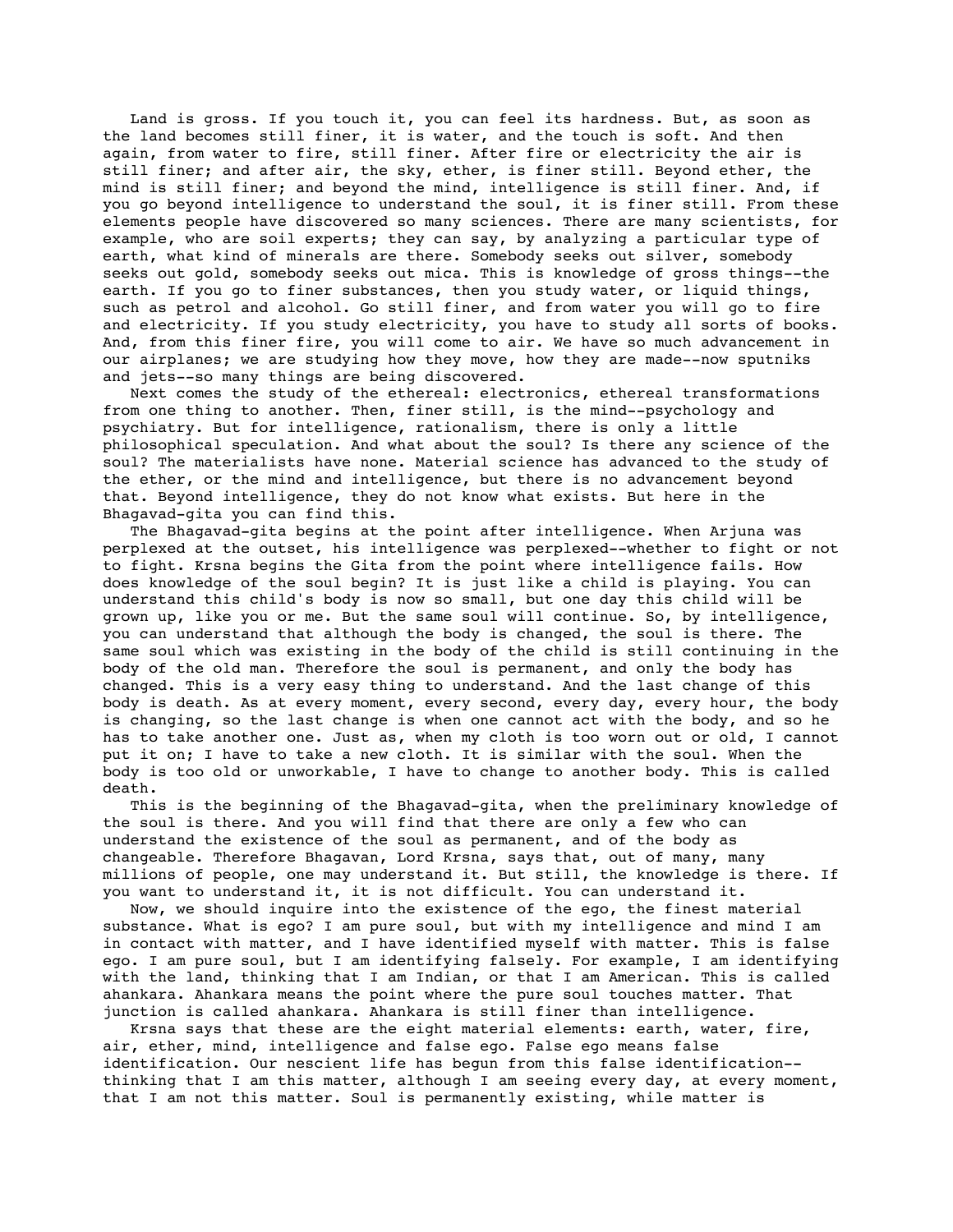changing. This misconception, this illusion, is called ahankara, false ego. And your liberation means when you are out of this false ego. What is that status? Aham brahmasmi. I am Brahman, I am spirit. That is the beginning of liberation.

 Of course, one may be suffering from disease, from fever, and the temperature may come down to normal, 98.6 degrees. So he is now normal, but that is not the cure. Suppose for two days he has a 98.6 degree temperature, but with a slight change of diet, a slight change of behavior, the temperature rises immediately to 100. Relapse. Similarly, simply purifying the mind, rejecting this false ahankara identification--I am not this body, I am not this matter; I am soul- this is not liberation. It is only the beginning of liberation. If you stick to this point, and continue--just as you might continue your activities and keep your temperature at 98.6 degrees--then you are a healthy man.

 For example, in the West now there is some propaganda for taking intoxication. The people want to forget the bodily existence. But how long will you forget? There will be a relapse. You can forget for one hour or two, by intoxication, and think that I am not this body. But unless you are actually on the platform of understanding yourself by knowledge, it is not possible to continue. Still, everyone is trying to think, "I am not this body." They have experience that they are suffering so much on account of bodily identification, and so, "If only I could forget my bodily identification!"

This is only a negative conception. When you actually realize yourself, simply understanding that you are Brahman will not do. You have to engage in the activities of Brahman. Otherwise you will fall down. Simply flying very high is no solution to the problem of going to the moon. Nowadays the fools are trying to go to the moon, but they simply go 240,000 miles up from the Earth, touch the moon, and return. They are very proud. There is so much talk of aeronautics: crowds and meetings and conferences. But what have they done? What are 240,000 miles in that vast sky? If you go 240 million miles, still you are limited. So this will not do. If you want to go high, you must have permanent shelter. If you can take rest there, then you cannot fall down. But if you have no rest, then you will have to fall down. The airplane goes high, seven miles, eight miles up from the earth, but it comes down immediately.

 So, simply understanding ahankara means no more than understanding the false identification. Simply understanding that I am not matter, I am soul, is not perfection. The impersonalist, the void philosopher, simply thinks of the negative, that I am not this matter, I am not this body. This will not stay. You have to not only realize that you are not matter, but you have to engage yourself in the spiritual world. And that spiritual world means to be working in Krsna consciousness. That spiritual world, that functioning of our real life, is Krsna consciousness.

 False ego I have already explained. It is neither matter nor spirit, but the junction--where the spirit soul comes into contact with matter and forgets himself. It is just as, in delirium, a man is diseased and his brain becomes puzzled, and gradually he forgets himself and becomes a madman. He is gradually forgetting. So there is the beginning of loss, and there is one point where he forgets. That beginning point is called ahankara, or false ego.

Chanting the maha-mantra--Hare Krsna, Hare Krsna, Krsna Krsna, Hare Hare. Hare Rama, Hare Rama, Rama Rama, Hare Hare--is the process not merely of putting an end to this false conception of the self, but it goes beyond that, to the point where the pure spirit soul engages in his eternal, blissful, all-knowing activities in the loving service of God. This is the height of conscious development, the ultimate goal of all living entities now evolving through the cycles and species of material nature.

"**Krsna Consciousness the Topmost Yoga System**" by His Divine Grace A.C. Bhaktivedanta Swami Prabhupada.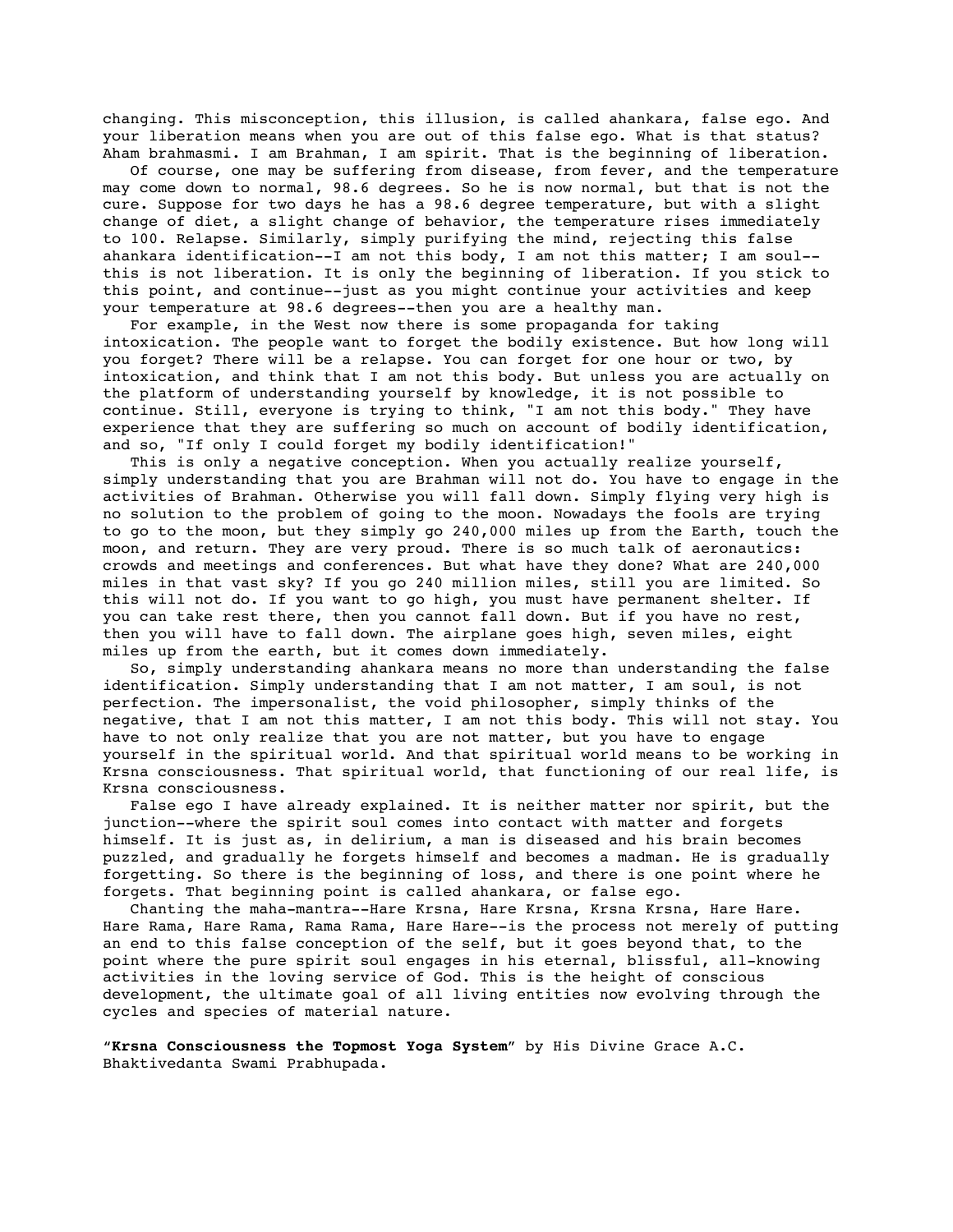COPYRIGHT NOTICE: This is an evaluation copy of the printed version of this book, and is NOT FOR RESALE. This evaluation copy is intended for personal noncommercial use only, under the "fair use" guidelines established by international copyright laws. You may use this electronic file to evaluate the printed version of this book, for your own private use, or for short excerpts used in academic works, research, student papers, presentations, and the like. You can distribute this evaluation copy to others over the Internet, so long as you keep this copyright information intact. You may not reproduce more than ten percent (10%) of this book in any media without the express written permission from the copyright holders. Reference any excerpts in the following way: "Excerpted from "Krsna Consciousness the Topmost Yoga System" by A.C. Bhaktivedanta Swami Prabhupada, courtesy of the Bhaktivedanta Book Trust International, www.Krishna.com."

This book and electronic file is Copyright 1972-2003 Bhaktivedanta Book Trust International, 3764 Watseka Avenue, Los Angeles, CA 90034, USA. All rights reserved. For any questions, comments, correspondence, or to evaluate dozens of other books in this collection, visit the website of the publishers, www.Krishna.com.

#### Chapter Six The Hare Krsna Mantra

 The transcendental vibration established by the chanting of Hare Krsna, Hare Krsna, Krsna Krsna, Hare Hare. Hare Rama, Hare Rama, Rama Rama, Hare Hare, is the sublime method for reviving our transcendental consciousness As living spiritual souls, we are all originally Krsna conscious entities, but due to our association with matter from time immemorial, our consciousness is now adulterated by the material atmosphere. The material atmosphere, in which we are now living, is called maya, or illusion. Maya means that which is not. And what is this illusion? The illusion is that we are all trying to be lords of material nature, while actually we are under the grip of her stringent laws. When a servant artificially tries to imitate the all-powerful master, it is called illusion. We are trying to exploit the resources of material nature, but actually we are becoming more and more entangled in her complexities. Therefore, although we are engaged in a hard struggle to conquer nature, we are ever more dependent on her. This illusory struggle against material nature can be stopped at once by revival of our eternal Krsna consciousness.

 Hare Krsna, Hare Krsna, Krsna Krsna, Hare Hare is the transcendental process for reviving this original pure consciousness. By chanting this transcendental vibration, we can cleanse away all misgivings within our hearts. The basic principle of all such misgivings is the false consciousness that I am the lord of all I survey.

 Krsna consciousness is not an artificial imposition on the mind. This consciousness is the original natural energy of the living entity. When we hear the transcendental vibration, this consciousness is revived. This simplest method of meditation is recommended for this age. By practical experience also, one can perceive that by chanting this maha-mantra, or the Great Chanting for Deliverance, one can at once feel a transcendental ecstasy coming through from the spiritual stratum. In the material concept of life we are busy in the matter of sense gratification as if we were in the lower animal stage. A little elevated from this status of sense gratification, one is engaged in mental speculation for the purpose of getting out of the material clutches. A little elevated from this speculative status, when one is intelligent enough, one tries to find out the supreme cause of all causes--within and without. And when one is factually on the plane of spiritual understanding, surpassing the stages of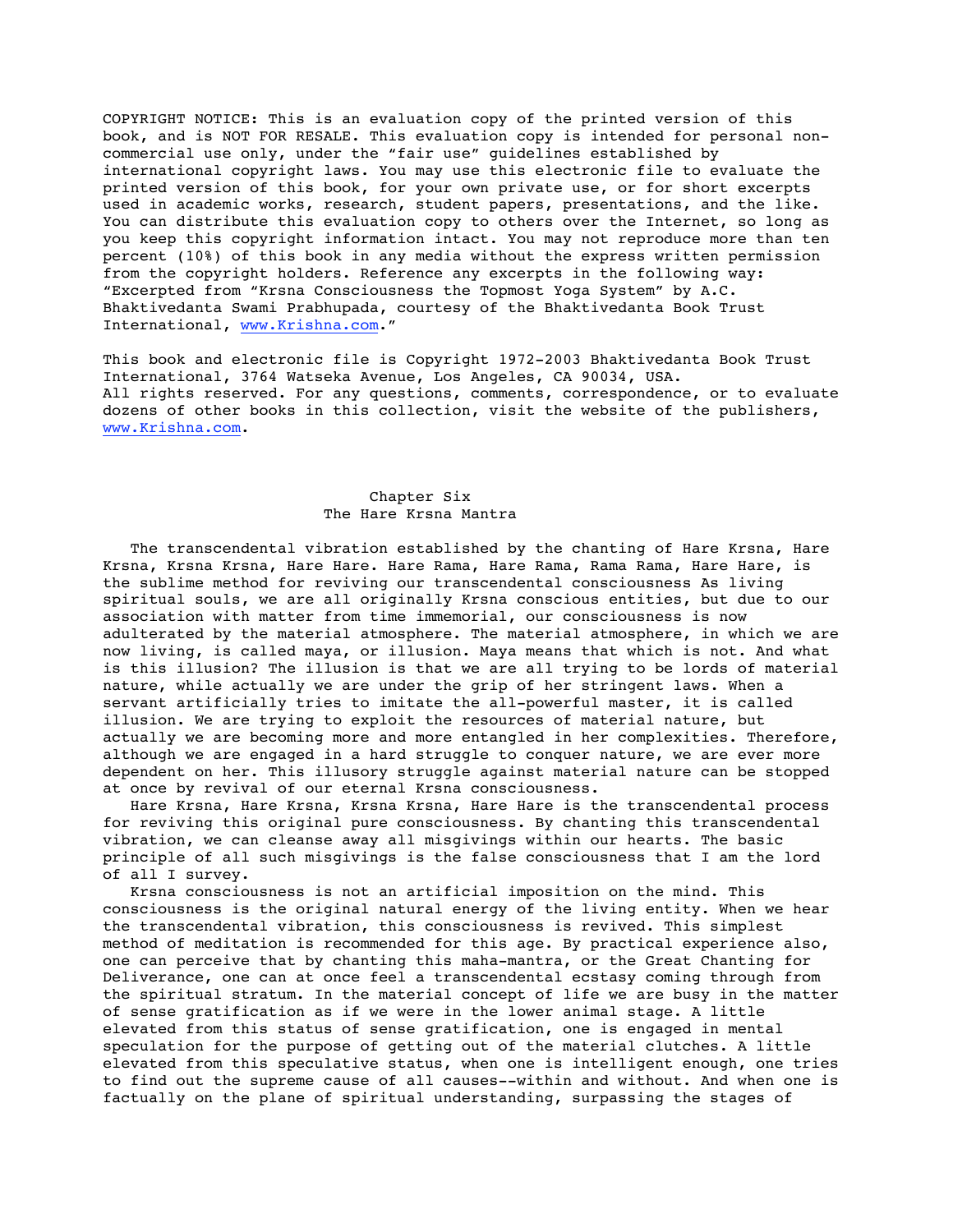sense, mind and intelligence, he is then on the transcendental plane. This chanting of the Hare Krsna mantra is enacted from the spiritual platform, and thus this sound vibration surpasses all lower strata of consciousness--namely sensual, mental and intellectual. There is no need, therefore, to understand the language of the mantra, nor is there any need for mental speculation nor any intellectual adjustment for chanting this maha-mantra. It is automatic, from the spiritual platform, and as such, anyone can take part in vibrating this transcendental sound without any previous qualification. In a more advanced stage, of course, one is not expected to commit offenses on grounds of spiritual understanding.

 In the beginning, there may not be the presence of all transcendental ecstasies, which are eight in number. These are: (1) Being stopped as though dumb, (2) perspiration, (3) standing up of hairs on the body, (4) dislocation of voice, (5) trembling, (6) fading of the body, (7) crying in ecstasy, and (8) trance. But there is no doubt that chanting for a while takes one immediately to the spiritual platform, and one shows the first symptom of this in the urge to dance along with the chanting of the mantra. We have seen this practically. Even a child can take part in the chanting and dancing. Of course, for one who is too entangled in material life, it takes a little more time to come to the standard point, but even such a materially engrossed man is raised to the spiritual platform very quickly. When it is chanted by a pure devotee of the Lord in love, it has the greatest efficacy on hearers, and as such this chanting should be heard from the lips of a pure devotee of the Lord, so that immediate effects can be achieved. As far as possible, chanting from the lips of nondevotees should be avoided. Milk touched by the lips of a serpent has poisonous effects.

 The word Hara is the form of addressing the energy of the Lord, and the words Krsna and Rama are forms of addressing the Lord Himself. Both Krsna and Rama mean the supreme pleasure, and Hara is the supreme pleasure energy of the Lord, changed to Hare (Hah-ray) in the vocative. The supreme pleasure energy of the Lord helps us to reach the Lord.

 The material energy, called maya, is also one of the multi-energies of the Lord. And we the living entities are also the energy, marginal energy, of the Lord. The living entities are described as superior to material energy. When the superior energy is in contact with the inferior energy, an incompatible situation arises; but when the superior marginal energy is in contact with the superior energy, called Hara, it is established in its happy, normal condition.

 These three words, namely Hara, Krsna and Rama, are the transcendental seeds of the maha-mantra. The chanting is a spiritual call for the Lord and His energy, to give protection to the conditioned soul. This chanting is exactly like the genuine cry of a child for its mother's presence. Mother Hara helps the devotee achieve the Lord Father's grace, and the Lord reveals Himself to the devotee who chants this mantra sincerely.

 No other means of spiritual realization is as effective in this age of quarrel and hypocrisy as the maha-mantra: Hare Krsna, Hare Krsna, Krsna Krsna, Hare Hare. Hare Rama, Hare Rama, Rama Rama, Hare Hare.

# Chapter Seven How Bhakti-yoga Works

 In the Bhagavad-gita Krsna tells His disciple Arjuna, "I am disclosing a most confidential part of knowledge to you, because you are My dear friend." As is stated in the Fourth Chapter, the Bhagavad-gita is spoken to Arjuna because of his one qualification: he was a devotee. The Lord says that the mystery of the Bhagavad-gita is very confidential. Without being an unalloyed devotee you cannot know it. In India there are 645 different commentaries on the Gita. One professor has proposed that Krsna is a doctor and Arjuna is His patient and has made his commentary in that way. Similarly, there are commentators and people who have taken it that everyone is perfect, and that they can interpret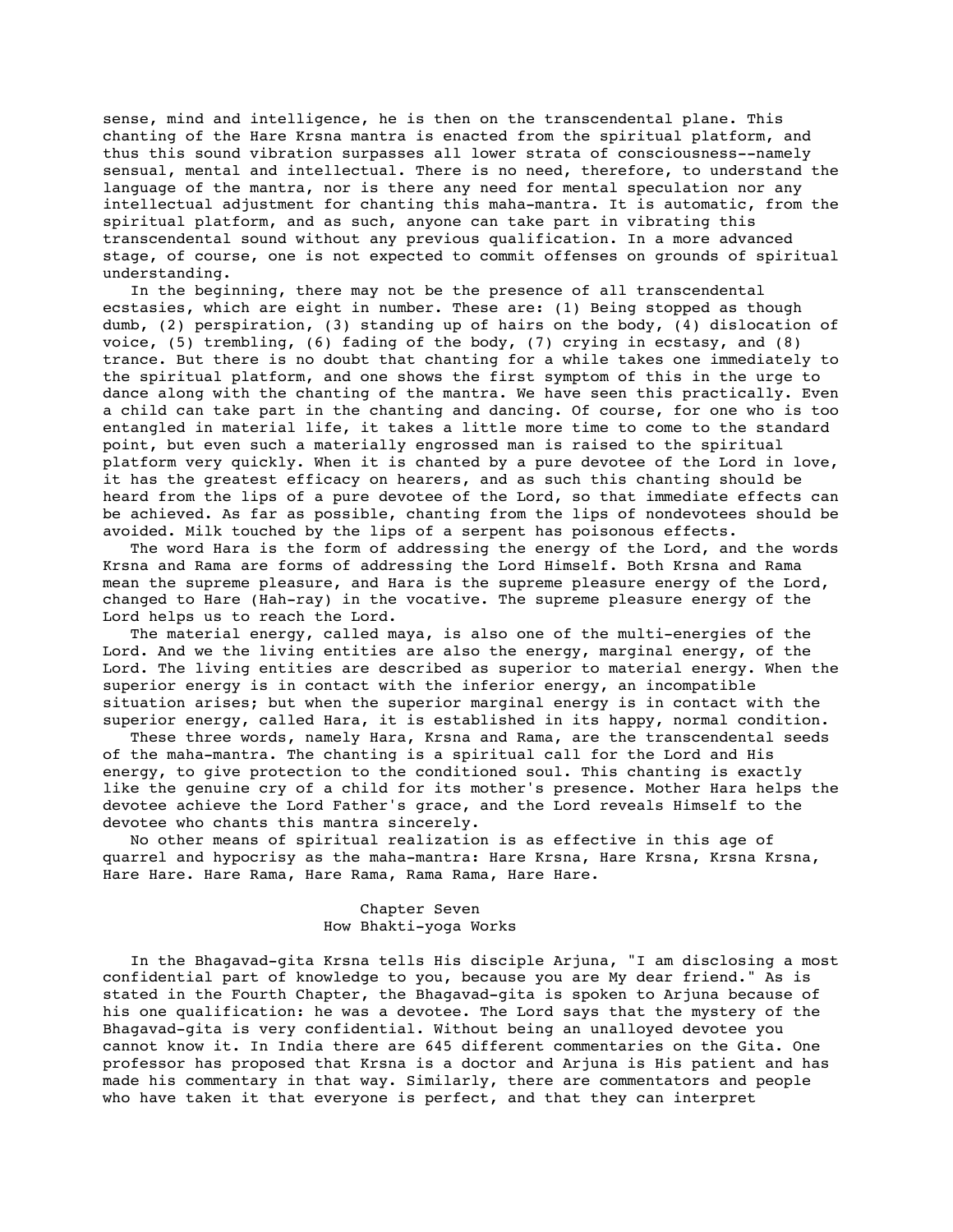scripture in their own way. As far as we are concerned, we agree to read the Bhagavad-gita according to the instructions given in the Gita itself. This has to be taken through the parampara, the system of disciplic succession. It is being taught by the Supreme Person because "you are My dear friend. I desire that you may become prosperous and happy. Therefore I speak to you." Krsna wants everyone to be happy and peaceful and prosperous, but they do not want it. Sunshine is open to everyone, but if someone wishes to remain in darkness, what can the sunshine do for him? So the Gita is open to everyone. There are different species of life, and lower and higher grades of understanding exist- that is a fact. But Krsna says that this knowledge is for anyone. If one has lower birth or whatever, it doesn't matter. The Bhagavad-gita offers transcendental subject matter everyone can understand provided he goes along with the principle as stated in the Fourth Chapter. That is, that the Gita is coming down in disciplic succession: "I first of all instructed this yoga system to the sun-god Vivasvan, who taught it to Manu, who taught it to Iksvaku." From Krsna the disciplic succession is coming down, but "in course of time the disciplic succession was broken." Arjuna is therefore made the new disciple. In the Second Chapter, Arjuna surrenders: "So far we have been talking as friends, but now I accept You as my spiritual master." Anyone following the principle in this line accepts the guru as Krsna, and the student must represent Arjuna. Krsna is speaking as the spiritual master of Arjuna, and Arjuna says, "Whatever You are saying I accept." Read it like that--not: "I like this, so I accept it; this I don't like, and so I reject it." Such reading is useless nonsense.

 The teacher must be a representative of Krsna, a devotee, and the student must be like Arjuna. Then this Krsna consciousness study is perfect. Otherwise it is a waste of time. In the Srimad-Bhagavatam it is stated: "If anyone wants to understand the science of Krsna, he should associate with pure devotees. When discussions take place among pure devotees, the potency of spiritual language is revealed." Scholarly discussion of the Gita is futile. In the Upanisads it is stated: "To one who has firm faith in God, and similar faith in God's representative, all the import of Vedic language will be revealed." We must have the qualification of being a devotee. Become dear to God. My spiritual master used to say, "Don't try to see God. Act in such a way that God will see you." We have to qualify ourselves. By your qualification God Himself will come and see you.

 If one can perceive God, he is transcendental to all material demands. We are always dissatisfied in the material world in circumstances that won't continue; happiness is temporary, and temporary plight also will not exist for much time. Cold, heat, duality--it is all coming and going. To get to the absolute stage is the process of Krsna consciousness. Krsna is seated in everyone's heart, and as you become purified He will show you the path. And in the end you will quit this body, and you will go to the spiritual sky.

 "No one knows Me," Krsna says, "My influence, My power and My extent. Even the maharsis [the great thinkers] don't know. I am the origin of all demigods and the origin of all rsis." There are so many forefathers we don't know of, and there are Brahma and the demigods--what do we know? We can't reach to the platform where we can grasp God. We gather knowledge by limited senses, and Krsna can't be reached by the mind, the center of the senses. Imperfect senses can't grasp perfect knowledge. Mind and sense manipulation can't reach Him. If you engage the senses in the service of the Lord, however, then He will reveal Himself through your senses.

 People may say, "What is the use of understanding God? What is the use? Let Him stay in His place, let me stay in my place." But in the sastras, the scriptures, it is stated that pious activities will raise us to beauty, knowledge and good birth; and that by impious (sinful) activities, we suffer. Suffering is always there, pious or impious, but a distinction is made. He who knows God, however, becomes freed from all possible sinful reactions, which no amount of piety can accomplish. If we reject God we can never be happy.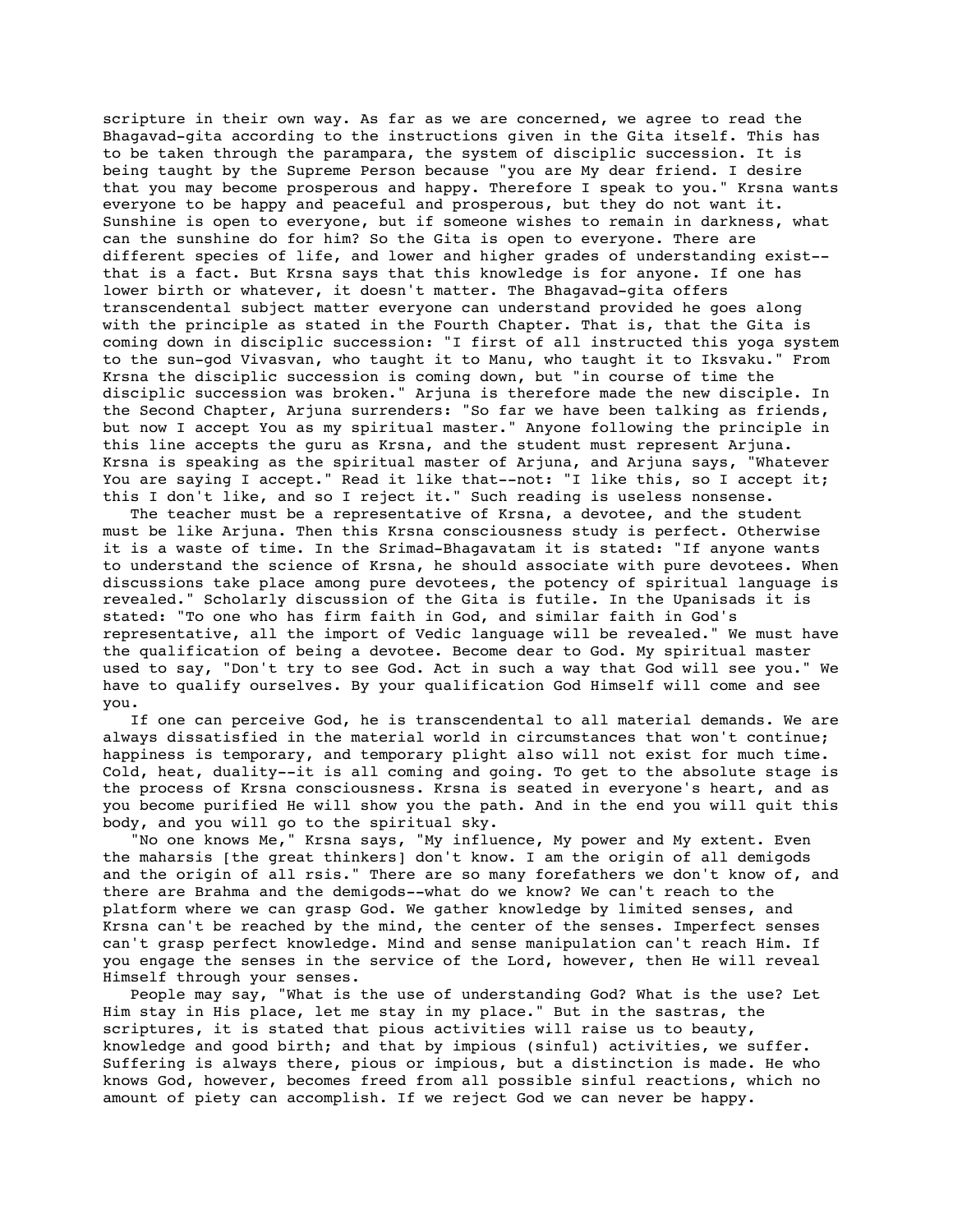Not even considering human society, if you take the demigods who are more advanced and intelligent, they also don't know Krsna. The seven great sages whose planet is near the North Star also do not know. Krsna says: "I am the original, the source of all these demigods." He is the father of everything, not only the origin of demigods, but of the sages--and the universe. The Srimad-Bhagavatam describes how the universal form took place, and everything is emanating from Him. Also Krsna is the origin of Paramatma, the Supersoul; and the impersonal brahmajyoti, the shining effulgence, is in Him. Of everything, of every conception, "I am the source." The Absolute Truth may be realized in three phases, but is one nondual truth. Brahman (the glowing effulgence), localized Supersoul, and Bhagavan--the Supreme Person--are three features or aspects of God.

 If no one knows the Supreme Personality of Godhead, how can He be known? He can be known when the Supreme Lord comes before you and reveals Himself to you. Then you can know. Our senses are imperfect, and they cannot realize the Supreme Truth. When you adopt a submissive attitude and chant, realization begins from the tongue. To eat and to vibrate sound is the business of the tongue. If you can control your tongue for prasadam, spiritual food, and make the sound vibration of the holy name, then by surrender of the tongue you can control all the other senses. If you cannot control your tongue, you cannot control your senses. Taste prasadam and become spiritually advanced. You can have this process at your home: offer vegetarian foods to Krsna, chant the Hare Krsna mantra and offer obeisances:

> namo brahmanya-devaya go-brahmana-hitaya ca jagat-hitaya krsnaya govindaya namo namah

 Everyone can offer, and then take the food with friends. And chant before the picture of Krsna, and lead a pure life. Just see the result--the whole world will become Vaikuntha, where there is no anxiety. All is anxious with us because we have accepted this material life. Just the opposite is so in the spiritual world. No one, however, knows how to get out of the material concept. Taking an intoxicant doesn't help; the same anxieties are there when you are finished being drunk. If you want to be free and want life eternal with bliss and knowledge, take to Krsna. No one can know God, but there is this way:. the process of Krsna consciousness.

 In the Srimad-Bhagavatam it is stated that no one can conquer Him or approach Him, but He becomes conquered. How? Let people remain in their own positions, but let them give up nonsense speculation through volumes of books. Thousands of books are printed and read, and after six months thrown away. This way and that- -how can you know the Supreme by speculation on the information supplied by your blunt senses? Give up research--throw it away--just become submissive; acknowledge that you are limited and subordinate to material nature and to God. No one can be equal to or greater than God. So be submissive. Try to hear about the glories of the Supreme Lord from authorized sources. Such authority is handed over by disciplic succession. If we can understand by the same authority as Arjuna, that is real authority. God is always ready to reveal; you just become Krsna conscious. Follow the path traversed by the great acaryas, the devoted teachers, and then everything will be known. Although He is unconquerable and unknowable, He can be known in your home.

 If you take to this process and follow the principles, what will be the result? As soon as you understand, you will know that the Supreme Lord is the cause of all causes, but that He is not caused by any other cause. And He is the master of all planets. This is not accepting blindly. God has given you the power of reason, the power of arguing--but don't argue falsely. If you want to know the transcendental science you must surrender. Surrender to authority and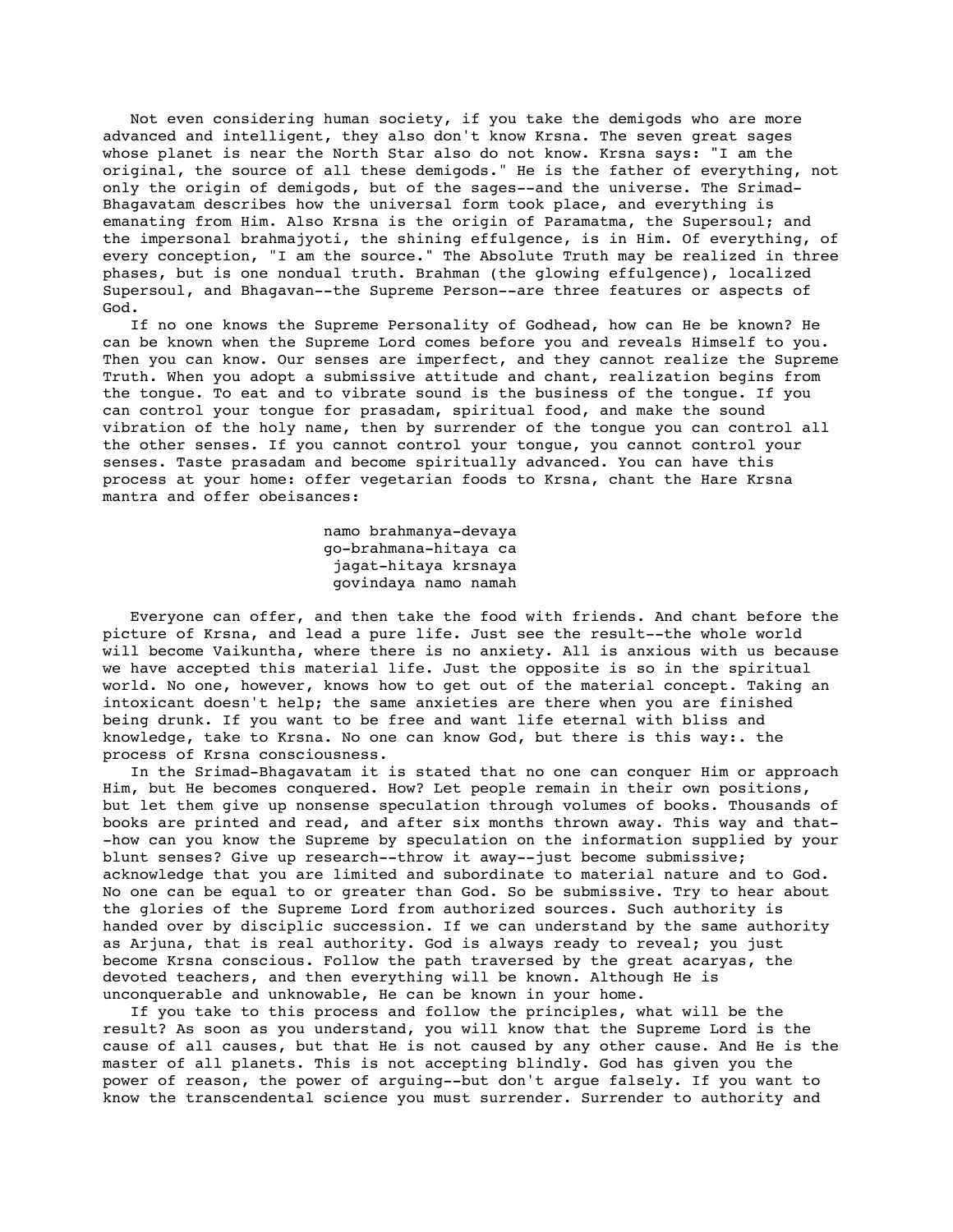know Him by signs. Don't surrender to a fool or a rascal. Find one who is coming in disciplic succession, one who is fully convinced about the Supreme Absolute Truth. If you find such a person, surrender and try to please him, serve him and question him. Surrender unto Him is surrender to God. Question to learn, not to waste time.

 The process is there, but if we waste time by intoxication we will never see Him, the unconquerable Lord. Follow the principles and slowly but surely, without doubt, you will know. "Yes, I'm making progress," you'll say. And it is very easy, and you can execute it and be in a happy mood. Study, take part with music, eat prasadam. And no one can cheat you by this process. But if you want to be cheated--go to the cheaters.

 Try to understand it from the authoritative source and apply it in your life. Amongst the dying mortals, you will become the most intelligent because you are freed from sinful actions. If you act only for Krsna, then you are freed from all reactions. You will have no anxiety over what is auspicious or inauspicious because you will be in touch with the most auspicious. This is the process. Ultimately, we can get in touch with Krsna. Life will be successful. Anyone can adopt it, because it is very simple.

 Here is a nice formula presented by Krsna Himself: one should understand the position of Krsna. He is unborn and without any cause. We have experience, all of us, that we are born, and we have a cause; our father is our cause. If someone poses himself as God, he has to prove that he is unborn and uncaused. Our practical experience is that we are born. Krsna is not born. We have to understand this. Understanding this is to be firmly convinced He is the cause, but is not caused; and since He is not caused He is the proprietor of all manifestation. One who understands this simple philosophy is not illusioned.

 We are generally illusioned. We are claiming ownership of the land. But before my birth the land was here, and after my death it will still be here. How long will I go on claiming, in body after body, "This is my land! This is my land!"? Is it not nonsense? One has to be out of illusion. We should know that whatever we are doing in the material concept of life is illusion. We have to understand whether we are illusioned or not. And all conditioned souls are illusioned. He who learns to be disillusioned gets free of all encumbrances. If we want freedom from all bonds, then we have to understand God. There is no neglecting this; it is our prime duty.

 Out of millions of entities, one may be enlightened. Generally we are all born fools. As soon as I take birth I am nurtured by parents and educated to falsely claim a land as my own. National education means to make you more foolish. Am I not foolish? I am changing my body like a dress life after life. You have so many minds, so many dresses--why do you claim this one? Why don't you understand: "This dress is nice, but next moment I may be in another." You are in the grip of nature. You cannot say what dress you will have: "Nature, make me American." No; material nature controls. If you live like a dog--here, take a dog's dress. If you live a godly life-here, take God.

 Out of many fools someone tries to understand what I actually am. Dog? American? Russian? This real inquiry goes on. If you inquire, you have to ask someone, not just yourself. When crossing the street in a place you don't know, you have to ask the policeman or some gentleman. For "what I am" you have to go to an authority also. What is a spiritual master? He is a person conversant with the science of Krsna. Ordinarily nobody inquires; but if a man does, he can make progress and come to this understanding: Krsna is the cause of all causes.

 Four kinds of people, followers of scripture and higher authority, inquire about Krsna. Those addicted to sinful activities can't inquire. They go on in intoxication. The righteous, pious man inquires and goes to God. Facility is given to people in this process by the authority--to make people happy, not to exploit people. The purpose of ISKCON is, in this way, to understand the science of God. You want happiness. Here it is. You are distressed by sinful reactions. But if there is no sinful reaction there is no suffering. One who knows Krsna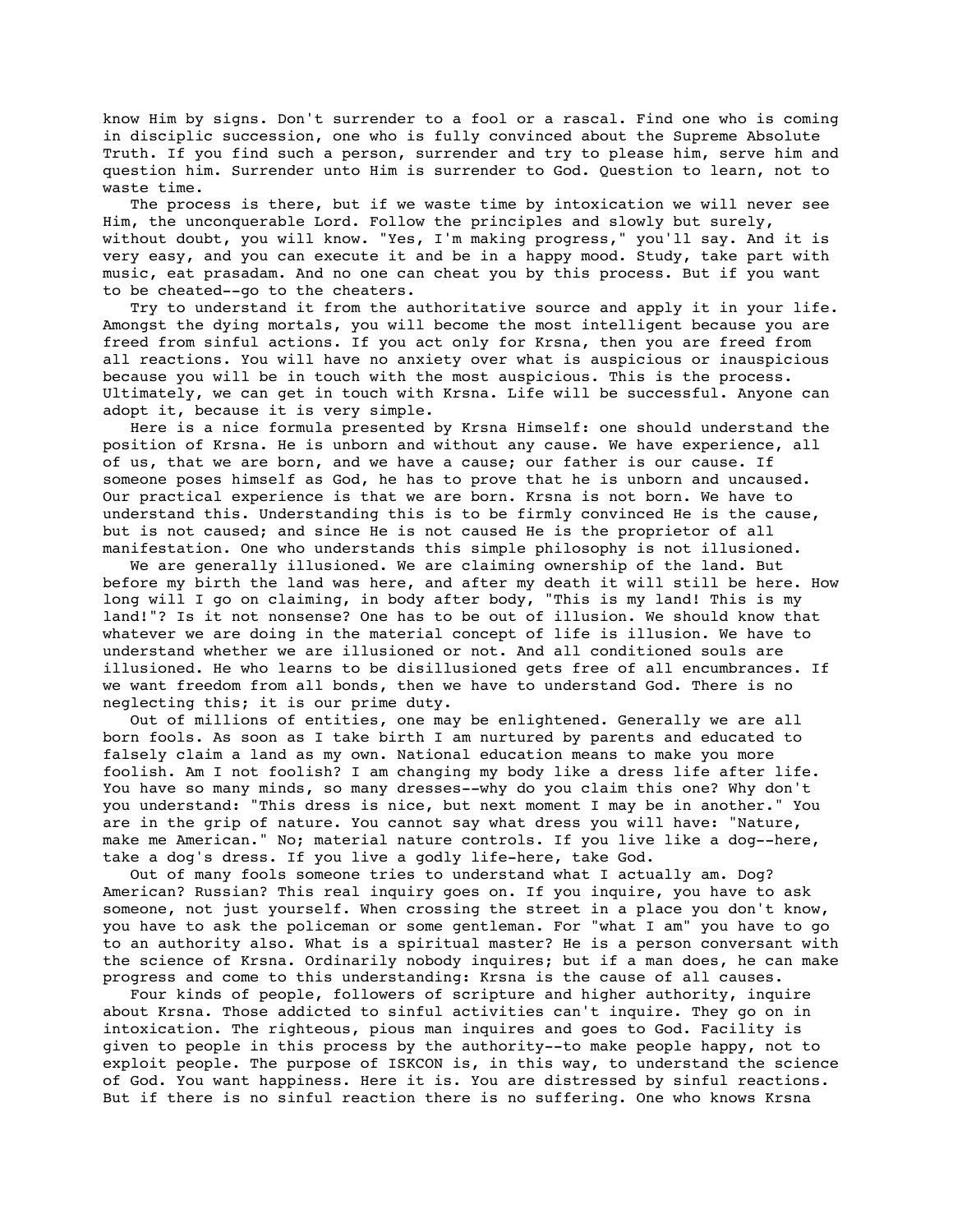without doubt is relieved of all reactions. Krsna says, "Come to Me, and I will give you freedom from all reactions." Don't disbelieve it. He can give you shelter; He has all power. If I give you such a promise, because I have no such power I may break the promise.

 If you associate yourself with Krsna consciousness your dormant relationship with Krsna will be evoked. You have a relationship with Him. There is no question of disbelieving; it is simply foolishness. The dormant relationship is there. You want to serve Krsna, but simply by the spell of illusion we think we have no connection with Krsna. We go on doing all "independent" nonsense and we are always anxious. When we associate with these dormant feelings for Krsna, however, we will become engaged in Krsna consciousness.

 "God is unborn" indicates that He is different from the material world. We have no such experience of the unborn. This city was born--history is filled with dates. Spiritual nature, however, is unborn, and at once we can see the difference. The material nature is born. You have to understand; if Krsna is unborn then He is spiritual, not like one of us. Krsna is not some "extraordinary person who was also born." He is not born. So how can I decide He is an ordinary man? "Those who are fools and rascals think of Me as an ordinary man," Krsna says in the Gita. He is different from everything in this world. He is anadi, without cause.

 Krsna may be spiritual, but there are other spiritual bodies. We have spiritual bodies like Krsna's, but they are born. They are not exactly born; it is like the sparks of the fire. The sparks are not born from the fire; they are actually there. We are also not born; we are sparks that come out of the original form. Even if we are not born, the spark comes out of Krsna, so we are different; the sparks of the fire are fire, but they are not the original fire. As for quality, we are the same as Krsna. It is like the difference between father and son. Father and son are different and nondifferent at the same time. The son is an expansion of the father, but he cannot claim that he is the father; that would be nonsense.

 Because Krsna is declaring Himself supreme proprietor, He is therefore different from anything. If I am the proprietor of New York State, I am still not New York State. In every step there is duality. No one can say we are completely one with God.

 When you can understand Krsna's and your own position in a nice analytical way, then at once you become free from sinful reactions. This process will help you. Chant Hare Krsna and cleanse your mind, and you will receive the message. One has to be qualified. If you chant and hear, for no payment, you will approach God. All things will become clear and illuminated.

# Chapter Eight Sources of Absolute Knowledge

 We require to hear about the method of relishing the Srimad-Bhagavatam the most elevated text on the science of God consciousness, the matured and ripened fruit of the tree of Vedic wisdom. The Sanskrit word rasa means juice, just like the juice of an orange or a mango. And the author of the Srimad-Bhagavatam requests that you kindly try to taste the rasa, or juice, of the fruit of the Bhagavatam. Why? Why shall I taste the juice of the fruit of the Bhagavatam? Because it is the ripened fruit of the Vedic desire tree. As a desire tree, whatever you want you can have from the Vedas. Veda means knowledge; it is so complete that whether you want to enjoy in this material world or you want to enjoy spiritual life, both kinds of knowledge are there. If you follow the Vedic principles, then you will be happy. This is like the codes of the state. If the citizens obey, then they will be happy, there will be no criminal trespassing, and they will enjoy life. The state does not come to you for nothing just to trouble you, but if you live according to the state law there is no question of unhappiness.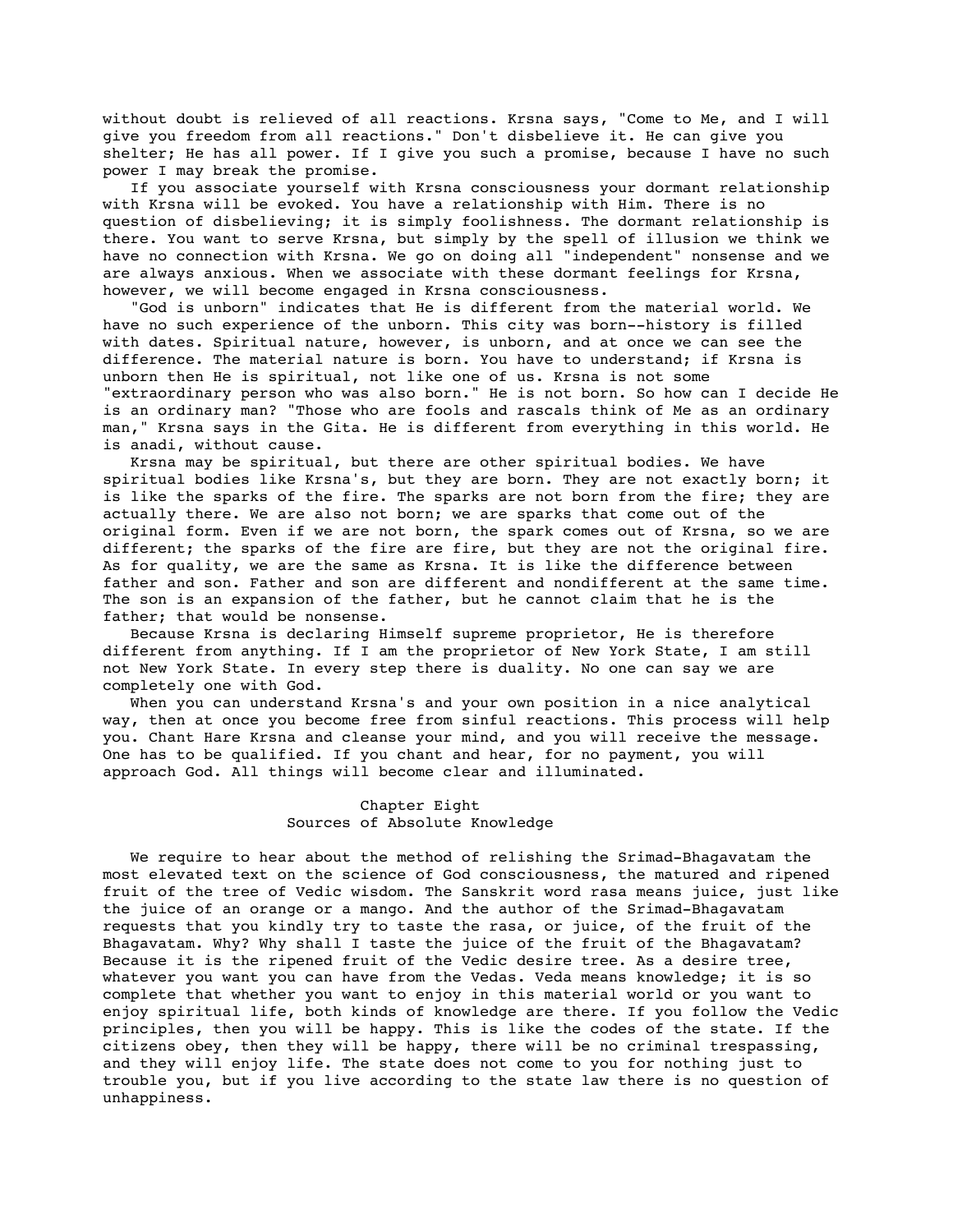Similarly, this conditioned soul, the living entity, has come here to this material world for enjoyment and for material happiness. And the Vedas are the guidance: all right, enjoy--but you enjoy according to these principles. That is called Veda. Therefore, everything is there. Just as we sometimes perform a marriage ceremony in the temple. What is this marriage ceremony? It is the combination of man and woman, boy and girl. They are already there they are living like friends--what is the use of this marriage ceremony? It is Vedic: the Vedas account for living together, sex life, but under some special regulations so that you may be happy. The ultimate end is to become happy. If you follow the Vedic rules and restrictions, that will not mean that you will be kept from eating or not allowed to sleep, not allowed to defend or to have sex life. It is not like that. Your bodily necessities are the same as those of the animals; the animals also eat, they also sleep, they also mate and also defend. So we require these things also. But the Vedas prescribe some regulations: you act in this way, so that you will not be unhappy. If you follow the regulation, ultimately the result will be that you will be free from the material entanglement.

 This material life is not meant for the spirit soul. It is simply a misunderstanding that you want to enjoy this material life. But Krsna, the Supreme Lord, gives us specific orders so that we can enjoy, in such a way that, at the end, we will understand that this is not our proper life--our proper life is spiritual. This human form of life is perfected as soon as we come to the understanding of spiritual existence--that I am Brahman. Otherwise, if I do not take care of my spiritual life, then the result is that I must live as the cats and dogs do. There is every possibility that my next life will be an animal life. And if, by chance or by a freak of nature, I get into animal life, then millions and millions of years will be required before again coming to this human form of life. So the human form of life is meant for self-realization, and the Vedas are the direction.

 Now in the Bhagavad-gita you will find that Krsna says that to study or to follow the rules and regulations of the Vedas actually means to come to the understanding of Krsna consciousness. That is stated in the Srimad-Bhagavatam also. So the Vedas give you the chance to gradually come to the point of understanding Krsna, after many, many births. But the Bhagavatam is called the essence of life, the ripened fruit of the Vedas, because the Bhagavatam gives you directly what is needed in your life.

 The Vedas are divided into four: Sama, Rg, Atharva and Yajur. Then these are explained by the Puranas, of which there are eighteen. Then these are still further explained by the Upanisads, of which there are 108. The Upanisads are summarized in the Vedanta-sutra, and the Vedanta-sutra is still again explained by the Srimad-Bhagavatam, by the same author. This is the process. So the Bhagavatam is the essence of all Vedic knowledge.

 Naimisaranya is a very famous and sacred forest in northern India, where all the rsis, the sages, generally go to aid their spiritual advancement of life. This Srimad-Bhagavatam was first discussed in this age in that forest. When it was discussed, the great saint Suta Gosvami was asked by his audience: Now that Krsna has gone back to His abode, with whom is transcendental knowledge now resting? This question was raised. The Bhagavad-gita was spoken by Krsna Himself, and it contains all descriptions of jnana-yoga, karma-yoga, dhyana-yoga and bhakti-yoga. Now this inquiry was made: Where can you get spiritual knowledge, now that Krsna is gone? The answer was that Krsna, having departed, has left us the Srimad-Bhagavatam. It is the representation, the sound representation, of Krsna. The Bhagavatam is not different from Krsna, as the Gita is not different from Krsna. They are absolute. Krsna and Krsna's sound vibration are not different. Krsna and Krsna's name are also not different. And Krsna and Krsna's form, again, are not different. This is absolute. It requires realization.

 This Bhagavad-gita and Srimad-Bhagavatam are sound incarnations of Krsna. The Srimad-Bhagavatam is also the literary incarnation of Krsna, and it is the fruit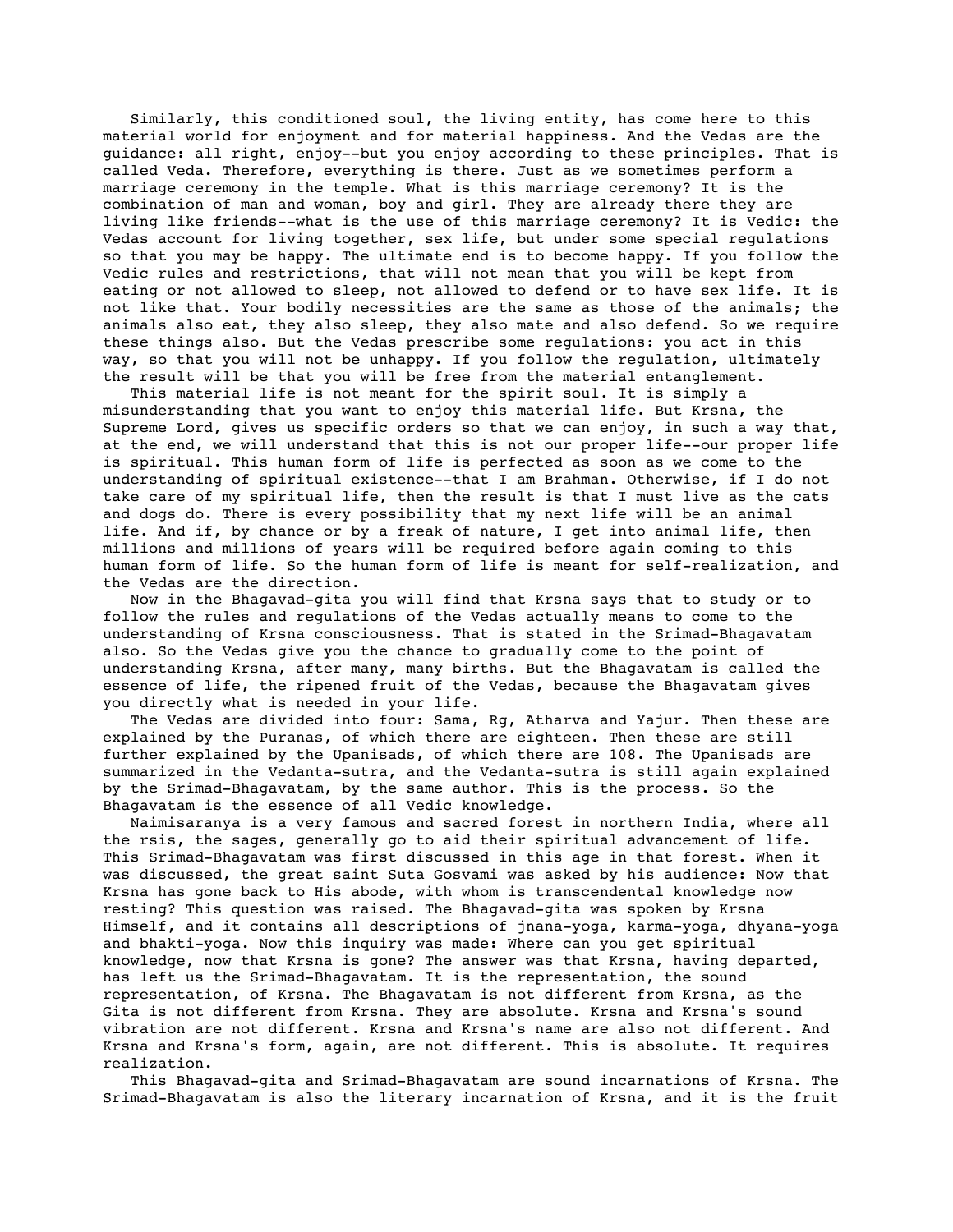of Vedic knowledge. You may have experience that there is a bird which is called a parrot. The parrot's body is green, and his beak is red. The specific qualification of the parrot is that whatever you say he can imitate. That parrot bird is touching the ripened fruit, and, naturally, if the fruit is ripened on the tree, it becomes very tasteful. Again, if the fruit is tasted by the parrot, it becomes still more tasteful. That is nature's way. So, here, it is said that this Srimad-Bhagavatam is just like the ripened fruit of Vedic knowledge, and at the same time it is touched by Sukadeva Gosvami, Suta's spiritual master. Suka means parrot in Sanskrit.

 This Srimad-Bhagavatam was first explained by Sukadeva Gosvami, though the author is his father, Vyasa. Sukadeva was only sixteen years old when he was taught the Bhagavatam, and he was illumined. He was already liberated in the impersonal concept of the Absolute, but after hearing the Bhagavatam from his father, he became attracted by the pastimes of Krsna, and he became a preacher of the Bhagavatam. First he explained it before Maharaja Pariksit, the great king. A short history of Maharaja Pariksit is that he was a very pious king, but unfortunately by some of his acts he was cursed by a brahmana boy to die within seven days. In those days if a brahmana should curse someone it would come true. They had the power to curse or give benediction.

 So Pariksit understood that within a week he would have to die, and he prepared himself. He gave up his kingdom, entrusting it to his son, Maharaja Janamejaya, and he detached himself from the family and sat down on the banks of the Ganges near Delhi. It was not exactly the Ganges; it was actually the Yamuna. There, because he was a great emperor, many learned sages came.

 Pariksit now inquired from all the great sages present there: "What is my duty? I am going to die within seven days; now what is my duty? You are all learned sages; please just prescribe for me." So someone said to practice yoga, some said to practice jnana, the cultivation of knowledge; there were different opinions. But at that time Sukadeva Gosvami entered the forest, and although Sukadeva was only sixteen, he was so learned and reputed that all the old sages, including his father, Vyasadeva, stood up to show him respect. He was so learned. So when he appeared, it was agreed. "Here is Sukadeva Gosvami. Let him decide what to do. We appoint him as our representative."

 Sukadeva Gosvami was thus authorized to speak, and he was asked, "What is my duty? I am very fortunate that you have come in this momentous hour. Kindly tell me what is my duty."

 Sukadeva Gosvami said, "All right, I shall explain to you the Srimad-Bhagavatam." Then everyone present agreed.

 As the Bhagavatam was first spoken by Sukadeva Gosvami, it is therefore mentioned that as the parrot touches ripened fruit and it becomes even sweeter, so this Srimad-Bhagavatam, because it was touched first by Sukadeva Gosvami, has become still more tasteful.

 The idea is that any Vedic literature, especially the Bhagavatam or the Gita, should be learned as spoken by a realized soul. Especially this literature, which is called Vaisnava literature, should not be heard from a person who is not a devotee. This point I have several times stressed. Those who are nondevotees, those who are mental speculationists, those who are fruitive workers, those who are meditators or mystic yogis, cannot explain the science of God. This is especially mentioned also by Sanatana Gosvami, another great saint; those who are not in devotional service, nongodly, those who have no faith in God--such persons should not be allowed to speak on the Bhagavad-gita and Srimad-Bhagavatam, or any literature which is in relationship with the Supreme Lord. So it is not that anybody can speak the Bhagavatam or the Gita and we will have to hear it. No. Sanatana Gosvami especially prohibits us: we should not hear of the Supreme Lord from one who is not purified.

 One may ask, "How can you taint the words of Krsna, which are naturally transcendentally pure? What is the harm if we hear from the nondevotee?" This question may be raised. The example given here is that milk is very nice and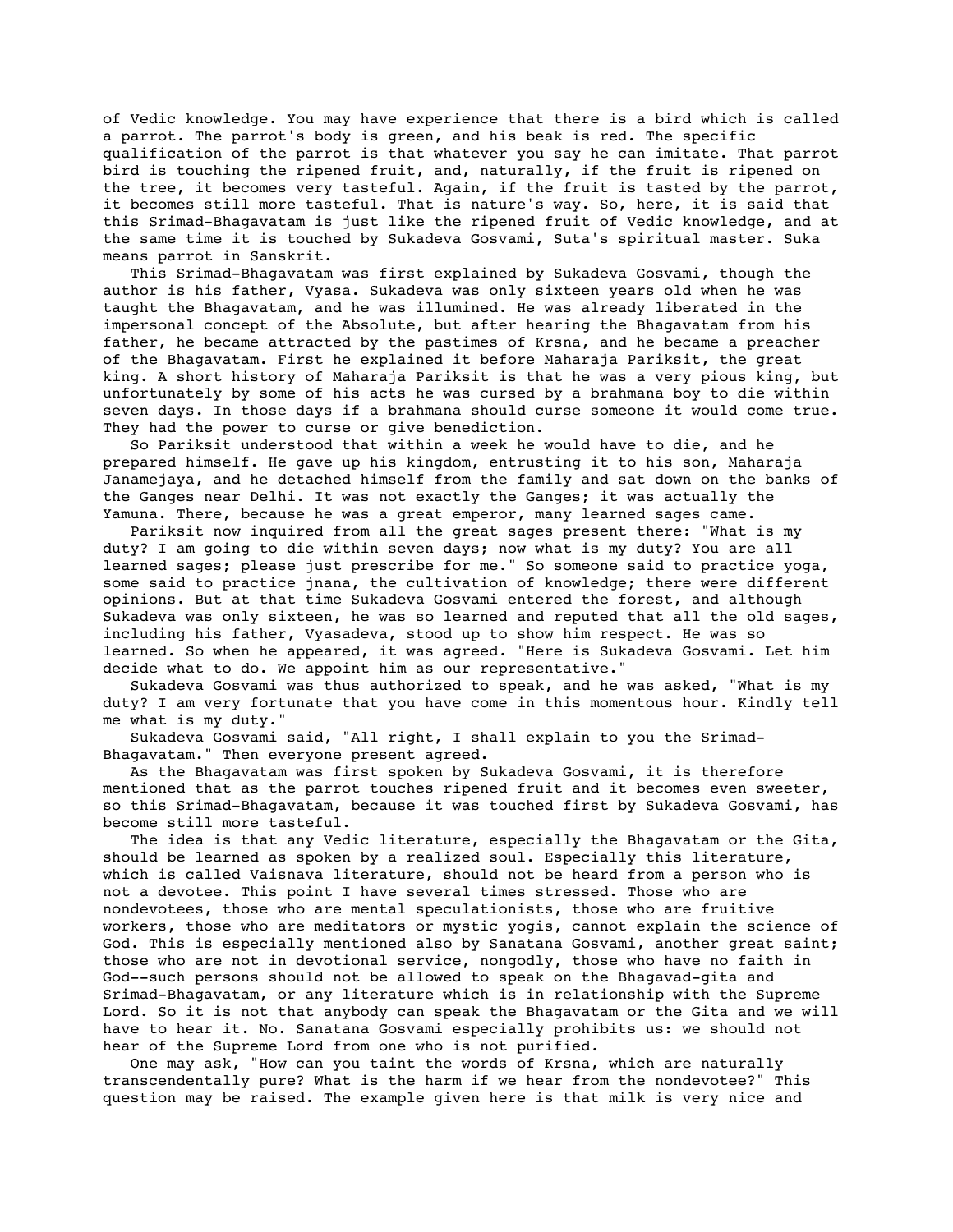nutritious, but as soon as it is touched by a serpent it becomes poison immediately. The serpent is very envious. He bites and puts to death immediately, unnecessarily, and therefore is considered the cruelest animal amongst the living entities. In the sastra nonviolence is recommended, as in every scripture, but the serpent and the scorpion are allowed to be killed. You cannot say that milk is so nutritious, and we can drink--what is the harm if it is touched by serpents? No--the result will be death. One should not hear at least the Bhagavad-gita and the Srimad-Bhagavatam from those who are not devotees of the Lord, who have no realization of God and who are envious of Him. Their touch renders it poison. The words of the Lord are always sublime, but as soon as they are touched by the serpent-like nondevotee, one should be very careful about hearing.

 In the Bhagavatam, it is indicated that as soon as Sukadeva touched it, it became delicious. This is the distinction. Basically it is the ripened fruit of Vedic knowledge, but at the same time it has been touched by Sukadeva Gosvami.

The Lord is the supreme object of yoga and the reservoir of all transcendental pleasure; He reveals Himself only to His devotees and by the mercy of His devotees all can relish His intimate association.

#### Chapter Nine The Real Peace Formula

 Every living entity is searching after peace. That is the struggle for existence. Everyone, from the aquatics to the highest form of human being--from the ant up to Brahma, the first creature of this universe--is searching for peace. That is the main objective. Lord Caitanya said that a person who is in full Krsna consciousness is the only peaceful man because he has no demands. That is the special qualification of a person who is in Krsna consciousness. He is akamah. Akamah refers to those who have no desire, who are self-sufficient, who have nothing to ask and who are fully peaceful. Who are they? They are the devotees who are situated in Krsna consciousness.

 All others fall into three classes. One class is bhukti, those who are hankering after material happiness and enjoyment. These people want to eat, drink, be merry and enjoy. There are different modes of enjoyment according to the body. People are searching after sense enjoyment on this planet, on other planets, here, there and everywhere. Their main object is to gratify the senses. That is called bhukti. The next class is those people who are fatigued or frustrated in sense gratification and therefore want liberation from this material entanglement. And then there are those who, in search of knowledge, speculate about what the Absolute Truth is. Thus there are some who want sense enjoyment, and others, the salvationists, who are seeking liberation. The salvationists also have some desire, the desire to be free from this material entanglement. Then there are those who are yogis; they are searching after mystic perfection. There are eight kinds of mystic perfection which grant the ability to become the smallest, to become the heaviest, or to get whatever one desires. Ordinary persons who are after sense gratification and those who are salvationists or who are after mystic perfection all have some demand. But what about the devotees? They have no demands. Because they simply want to serve Krsna, they are waiting for the order of Krsna, and that is their satisfaction. If Krsna wants the devotees to go to hell, they are prepared to go to hell. And if Krsna says, "You come to Me," they are prepared to go. They have no demands. This is the perfectional stage.

 There is a very nice verse in which a devotee prays: "I shall simply be conscious of You, my dear Lord, Krsna conscious, free from all mental demands." Actually, because we are in material bondage, we have many demands. Some people want sense gratification, those who are a little more elevated want mental satisfaction, and those who are still more refined want to show some magic jugglery of power in this world. They are all in material bondage in different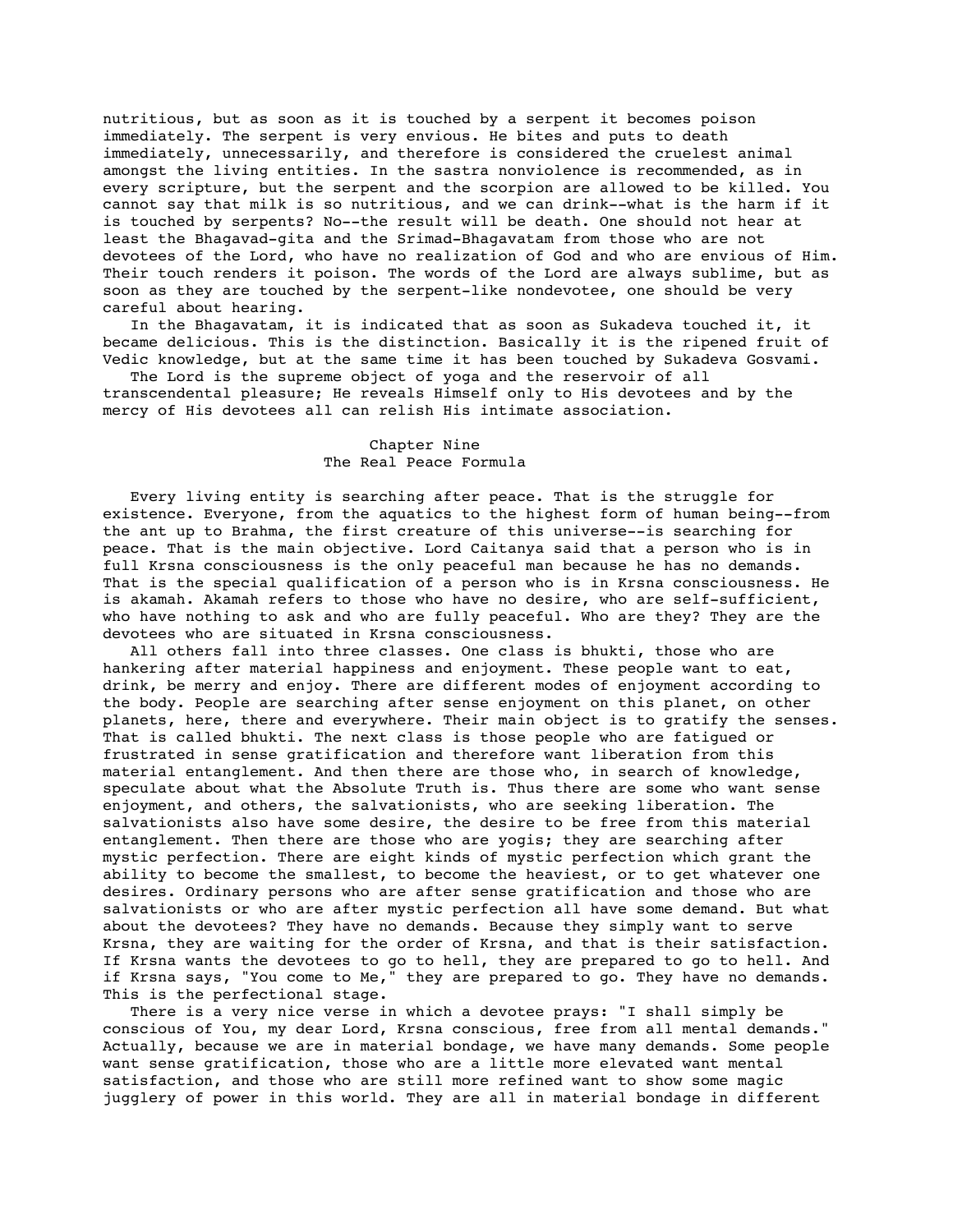capacities. Therefore, a person who is Krsna conscious prays to the Lord: "My dear Lord, when shall I be fully absorbed in Your thoughts or Your service?" "Your thoughts" are not simply abstract, concocted speculation; it is a practical mode of thought. "I shall become peaceful." All mental concoction--I want this, I want that--will be completely eradicated.

 We are hovering over the mental plane. We have given power of attorney to the mind, and the mind is driving us--"Come here, go there." One has to stop such nonsense. "I shall simply be Your eternal servitor. And I shall be very cheerful, for I have my master." All others who are not in Krsna consciousness are guideless. They are their own guides. The person who is Krsna conscious has the supreme guide; therefore, he has no fear. For example, as long as a child is under the care of his parents he has no fear. But as soon as he becomes free, he finds many impediments. This is a crude example, but similarly, when one becomes completely free from all mental concoction and engages one hundred percent in Krsna consciousness twenty-four hours a day, he will be peaceful at once. That is peace.

 Therefore, Caitanya Mahaprabhu says that those who are Krsna conscious, because they have no demands, are actually peaceful. Those who are after sense enjoyment, salvation and yogic mystic perfection are always full of anxiety. As long as one is full of anxiety, one should know that he is still under the grip of material nature. And as soon as one is free from all anxiety, one should know that he is liberated. This fearful anxiety exists because we do not know Krsna, the Supreme Lord, the supreme controller. Instead, we have other conceptions, and therefore we are always anxious.

 There are many examples, such as Prahlada Maharaja. He was only five years old, a pet child, but because he was a devotee of the Lord, his father became his enemy. This is the way of the world. As soon as one becomes a devotee of the Lord he finds so many obstacles. But those obstacles will not hinder one or be impediments on the path. We should always be personally prepared to become Krsna conscious. Otherwise, there is only the kingdom of maya, illusion. Maya will try to defeat us as soon as she sees, "Oh, here is a living soul going out of my grip." As soon as one becomes Krsna conscious and fully surrenders unto the Supreme Lord, he has nothing more to fear from this illusion. The Krsna conscious person is the perfectly peaceful person.

 Everyone wants peace in the world. The peace marchers do not know how to obtain peace, but they want peace. I read a speech of the Archbishop of Canterbury in which he said, "You want the kingdom of God without God." This is our defect. If you want peace at all, then accept that peace means to understand God. That is stated in the Bhagavad-gita. Unless you are in touch with the Supreme Lord, Krsna, you cannot have peace. Therefore, we have a different peace formula. The real peace formula is that one must know that God is the proprietor of all this universe, including the United States of America. He is the proprietor of Russia, He is the proprietor of China, He is the proprietor of India, of everything. But because we claim that we are the proprietors, there is fighting, there is discord, there is disagreement, and how can there be peace?

 First of all, one has to accept that God is the proprietor of everything. We are simply guests for fifty or a hundred years. We come and go, and while one is here, he is absorbed in this thought: "This is my land. This is my family. This is my body. This is my property." And when there is an order from the Supreme for one to leave his home, his property, his body, his family, his money and his bank balance and it is all gone, one has to take another place. We are under the grip of material nature, and she is offering different kinds of bodies: "Now, my dear sir, you accept this body." We accept an American body, an Indian body, a Chinese body, a cat's body or a dog's body. I am not the Proprietor even of this body, yet I say that I am this body. Actually, this is ignorance. And how can one have peace? Peace can be had when one understands that God is the proprietor of everything. One's friends, one's mother, one's mother's father and the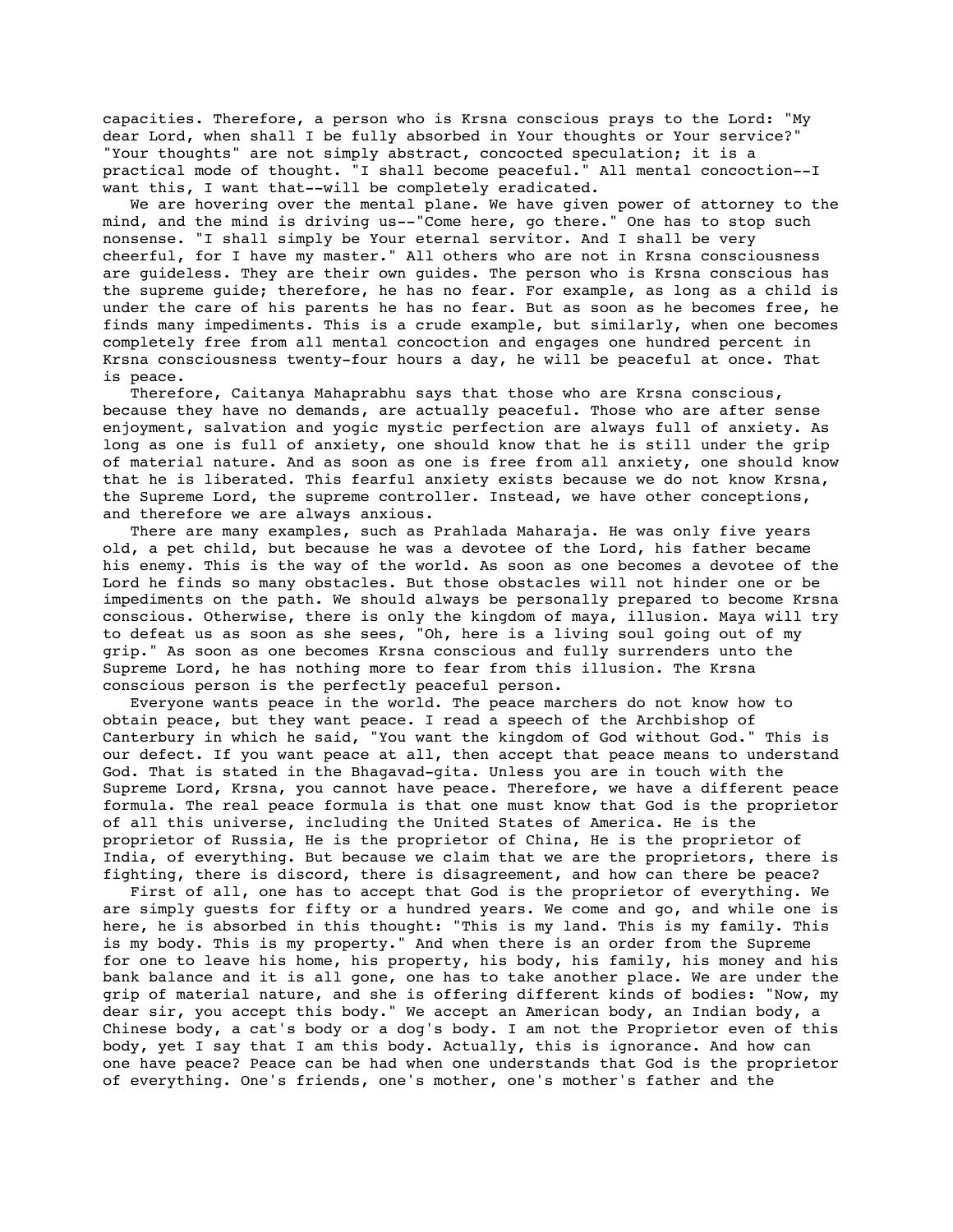President are all guests of time. When this knowledge is accepted, then there will be peace.

 We are searching for a friend to give us peace and tranquillity. That friend is Krsna, God. Just make friendship with Him; you'll find everyone to be your friend. Because God is situated in everyone's heart, if you make friendship with God, He will dictate from within so that you will also be treated in a friendly way. If you make friendship with the police commissioner, you receive some advantage. H you make friendship with President Nixon, everyone will be your friend because everyone is under the President. If you want something from any officer, simply call President Nixon, and he will say, "All right, look after this man." Everything is taken care of. Just try to have friendship with God, and everyone will be your friend. If all people understand this very nice fact, that God is everyone's friend and that He is the supreme proprietor, they will become peaceful. That is explained also by Lord Caitanya.

 In Bhagavad-gita, Srimad-Bhagavatam, Caitanya-caritamrta, or any Vedic literature or any other literature in any other religion, the same fact is presented: God is the proprietor. God is the only friend. If you understand this, then you'll have peace. This is the peace formula. As soon as you encroach on God's Property, calling it your own, material nature, the police action, will be there: "You are not the proprietor." You can simply have what is allotted to you by God.

 Your business is to elevate yourself to perfect Krsna consciousness and nothing more. If you deviate from this law, if you don't accept this principle, if you want to enjoy more, then you have to suffer more. There is no question of forgetting. Therefore, Lord Caitanya says, "One who is Krsna conscious has no demands. Thus he is at peace."

 Those in Krsna consciousness do not know anything more than Krsna. Actually only those who are Krsna conscious are peaceful, unafraid of anything. They are neither in heaven nor in hell nor anywhere but with Krsna, so for them everything is Vaikuntha, without fear. Similarly, Lord Krsna as Paramatma, Supersoul, lives everywhere. He lives in the heart of a hog also. The hog eats stool, but that does not mean that because the Supreme Lord is in the heart of the hog, He is also subjected to such punishment. The Lord and His devotees are always transcendental to the modes of material nature. Persons who are completely Krsna conscious are very rare and very peaceful. Out of millions and millions of people, it is very difficult to find one who is actually Krsna conscious; this position of Krsna consciousness is so rare. But Krsna Himself, as Lord Caitanya, seeing the pitiable condition of the present day, is directly giving free love of Godhead.

 Yet because love of God is being given freely and so easily, people do not care for it. My spiritual master used to say that if you take a langera mango, which is a first-class, topmost quality mango in India, very costly, very sweet and very tasteful, and go from door to door and try to distribute it freely, people will doubt: "Why has this man brought this langera mango? Why is he trying to distribute it freely? There must be some motive behind it." Similarly, Lord Caitanya distributed this Krsna consciousness langera mango very cheaply, but people are so foolish that they think, "Oh, they are simply chanting Hare Krsna; what is there to it? This is meant for the foolish, who cannot speculate and do not have any higher standard of knowledge." But that is not so. It is said: "Out of millions and millions of people, only a few are interested in Krsna consciousness." Do not neglect this information; it is very rare, and if you practice Krsna consciousness, your life will be successful. Your mission in human life will be fulfilled. This seed of Krsna consciousness is very rare and very valuable. Lord Caitanya said that innumerable living entities are wandering and transmigrating in the 8,400,000 species of life, one after another. Out of so many, one may come who is fortunate, who has spiritual fortune.

 Sometimes devotees of the Lord go from door to door. Their policy is to go as beggars. So in India, beggars, especially sannyasis, are very much respected. If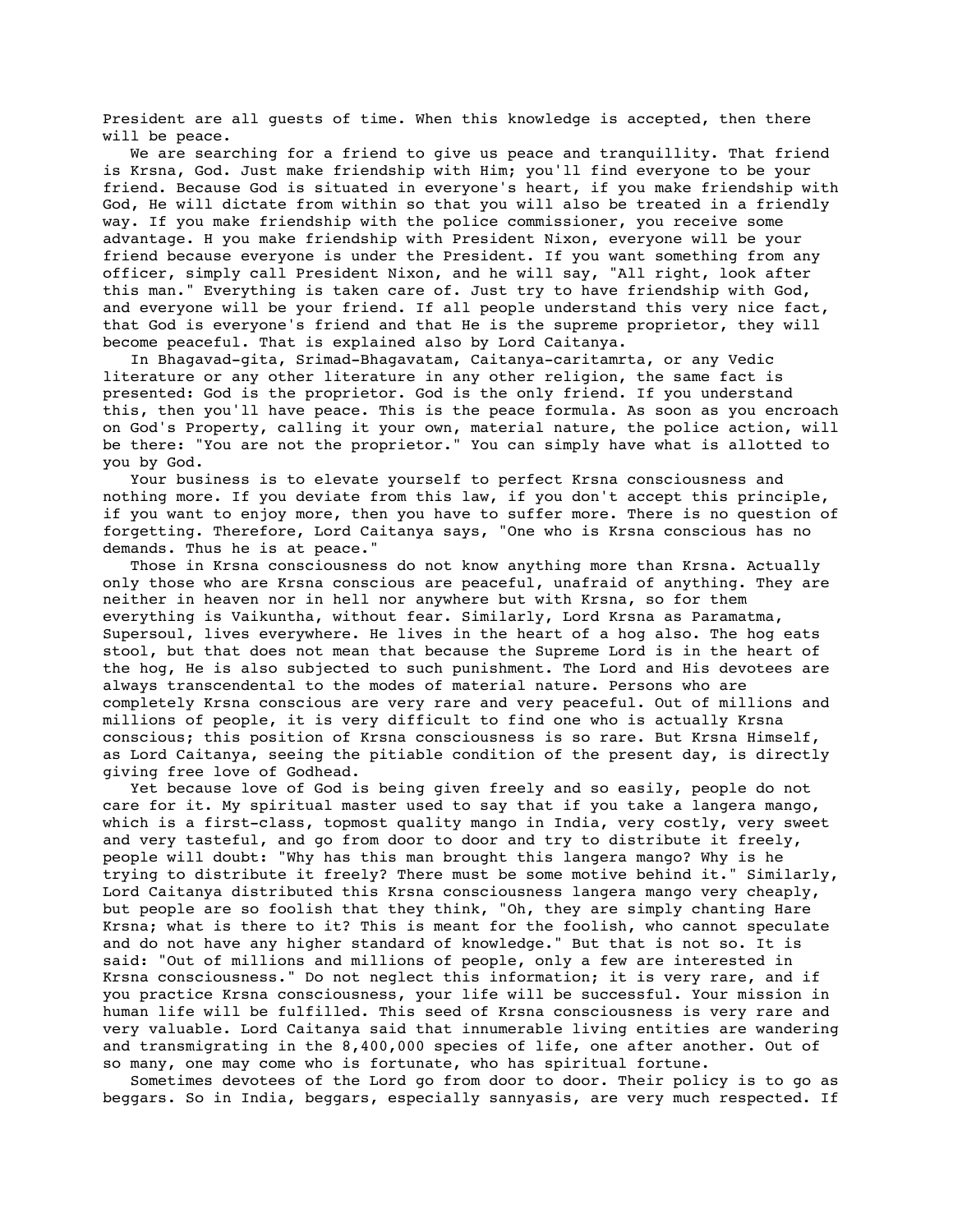a sannyasi comes to a house to beg, he is very well received: "Swamiji, what can I do for you?" The devotee beggar won't ask for anything, but whatever one can give, even one capati, makes one spiritually rich. That man who offers a capati to a pure devotee who comes to his door is made spiritually rich. When one is advanced in spiritual wealth, he offers a good reception to devotees as far as possible. According to the Vedic system, even if your enemy comes to your house, you have to receive him in such a way that you will forget that he is your enemy. That is the general system for receiving a pure devotee who has sacrificed everything for the Lord.

 These are instructions for householders. The householder should come out of his home during noontime and call out for anyone who is hungry to please come and take the food. Only if no one comes in answer to his call can the chief of the household take his meals. There are so many rules and regulations just to train a man to become godly. They are not superstitious or superfluous. The human being should be trained to be godly. Because he is part and parcel of God, he is given the chance to be trained. This training is given because some day or other the person may be Krsna conscious.

 If by chance during this training he meets a teacher who is a saintly person and a pure devotee of the Lord, then by such a contact he becomes pure. Therefore, Lord Caitanya said that the fortunate person who has had some spiritual asset in his past dealings will seek the association of a pure devotee. The seed of Krsna consciousness is received by the mercy of guru, the spiritual master, and by the mercy of Krsna. When the spiritual master and Lord Krsna will that a person must have Krsna consciousness, then the seed very nicely fructifies. That spiritual asset makes one fortunate, and thus he becomes spiritually enlivened, and then he meets a bona fide spiritual master, and, by the grace of the spiritual master, he can receive the seed of Krsna consciousness. That is his inner urge: "Where can I get this association? Where can I get this awareness?"

 This process is recommended; it is the general process of spiritual advancement. Krsna is within you, and as soon as Krsna sees that you are very sincere, that you are seeking, He sends a bona fide spiritual master. This combination of Krsna and the spiritual master is the cause of one's receiving the seed of Krsna consciousness. The seed is there. If you have a very nice seed of a rose bush, what is your duty? If you have a seed of any nice plant, it is your duty not to lock it up in the safety vault of a bank. Your duty is to sow it in the ground. Where should you sow that seed? If you have information of Krsna consciousness, you just sow it in your heart. Not in this earth, but in the earth within yourself. And after sowing a seed you have to pour a little water on it, so that water is hearing and chanting. Once the seed is sown in the heart, just pour on a little water, and it will grow.

 This process should not be stopped by the thought that because one is initiated there is no need of hearing and chanting. It should go on continuously. If you stop pouring water on a plant, it will dry up, it will not produce any fruit. Similarly, even if you are highly elevated in Krsna consciousness, you cannot stop this process of hearing and chanting because maya is so strong, so powerful, that as soon as she sees, "Ah, here is an opportunity," at once you will dry up. By the process of pouring water, that plant of Krsna consciousness grows. How does it grow? There is a limit to every plant you see; it grows and grows and grows, but there is a limit where it stops growing. But the plant of Krsna consciousness grows in such a way that it does not rest in any part of this material universe because a Krsna conscious person is not satisfied with planetary facilities in any part of this material universe. Even if you offer him Siddhaloka, where the inhabitants are so powerful and elevated that they can fly in the sky without airplanes, he will not be satisfied.

 There is a planet, Siddhaloka, according to Srimad-Bhagavatam, where the inhabitants do not need airplanes or spacecraft to fly from one planet to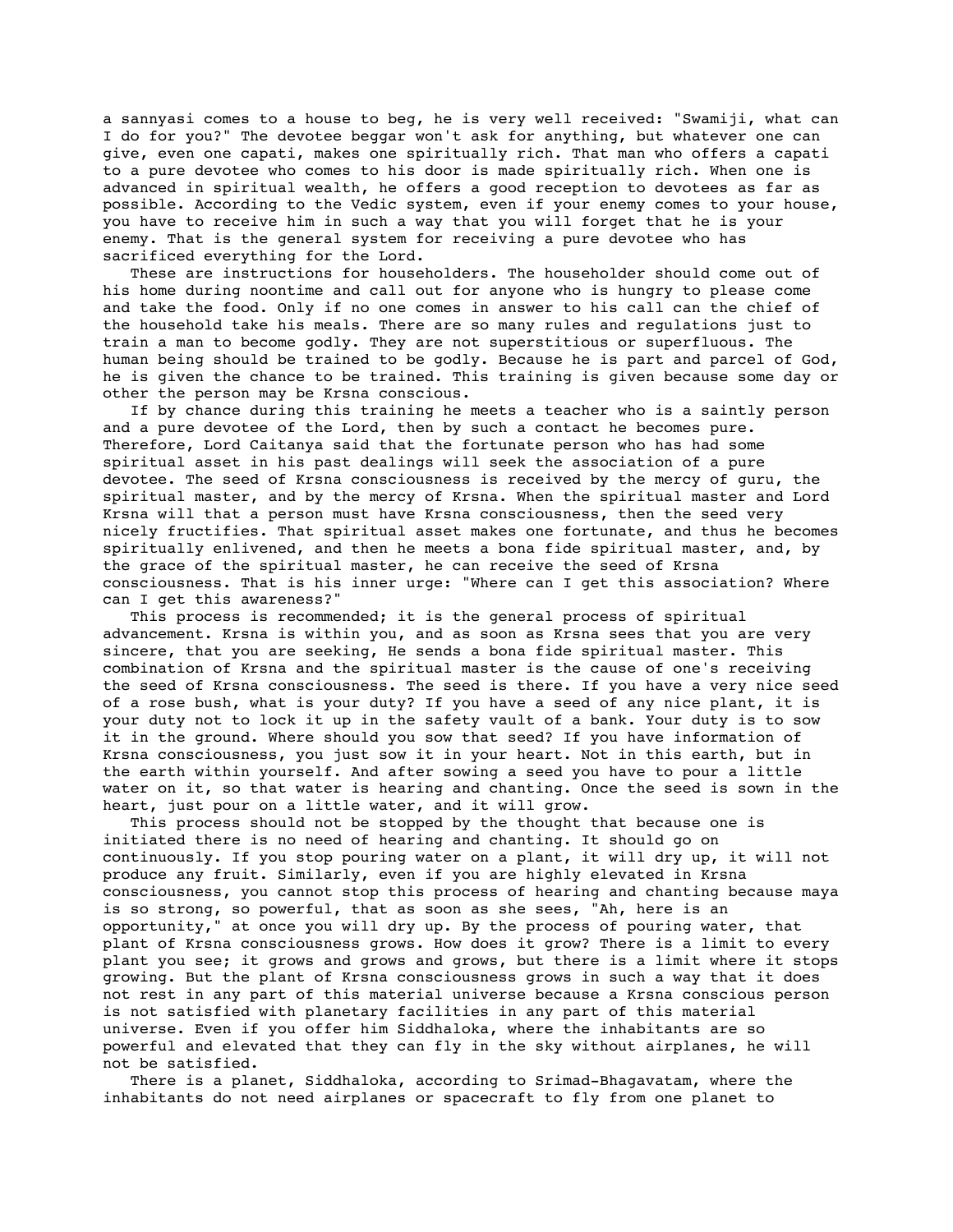another. Above Siddhaloka there are many other planets. I saw that the latest modern opinion is that every star is a sun, and there are different planetary systems, solar systems; but according to Vedic literature there are innumerable universes which are separate identities. The limit of this universe is the outermost sky. The modern scientist says that each and every star is a sun. But Vedic literature does not say that. Vedic literature informs us that there is only one sun in each universe, but there are innumerable universes, and thus there are innumerable suns and moons. The highest planet of this universe is called Brahmaloka. And Lord Krsna says, "Even if you approach the highest planet, you have to come back again." Sputniks and astronauts are going very high, and here on earth people are clapping; but after just a brief time they come down again. However one may clap, he cannot do more than that. Similarly, those who are materialistic can go high up to Brahmaloka where Brahma is, but those who are Krsna conscious will reject even that. They neglect even the impersonal brahmajyoti. They don't care for it.

The covering of this universe is far, far greater than this space which we are now in. The outside of the universe is ten times the space within, so one has to penetrate that covering, and then reach Viraja, the Causal Ocean. The Buddhist philosophical perfection is to reach that Viraja. When this material existence is completely finished, it is called viraja, according to Vedic language. But the Krsna conscious person not only penetrates the covering of this universe, but after he reaches that Causal Ocean, which is the neutral position, he continues. The plant grows so nicely from Brahmaloka to Viraja to the spiritual sky, and even when that plant reaches the spiritual sky, it is not satisfied with any Vaikuntha planet.

 The highest planet in the spiritual sky is Krsnaloka. It is just like a lotus flower, where Krsna is standing. And there, when the plant finds Krsna's lotus feet, it rests. Just as a creeper grows and grows and grows and at last attaches itself to something and then expands, when the devotional plant gets to the lotus feet of Krsna, it expands. As soon as this Krsna consciousness creeper captures Krsna's lotus feet, it takes shelter. "There. Now I have finished my journey. Let me expand here." To expand means to enjoy Krsna's association. There the devotees are satisfied.

 That creeper has to go on, and thus those who are already in Krsna consciousness, if they have their natural growth, relish the fruit of that creeper even in this life.

 If you continue this chanting and hearing process, you will grow and grow and actually reach Krsna's lotus feet and there relish His association.

"**Krsna Consciousness the Topmost Yoga System**" by His Divine Grace A.C. Bhaktivedanta Swami Prabhupada.

COPYRIGHT NOTICE: This is an evaluation copy of the printed version of this book, and is NOT FOR RESALE. This evaluation copy is intended for personal noncommercial use only, under the "fair use" guidelines established by international copyright laws. You may use this electronic file to evaluate the printed version of this book, for your own private use, or for short excerpts used in academic works, research, student papers, presentations, and the like. You can distribute this evaluation copy to others over the Internet, so long as you keep this copyright information intact. You may not reproduce more than ten percent (10%) of this book in any media without the express written permission from the copyright holders. Reference any excerpts in the following way: "Excerpted from "Krsna Consciousness the Topmost Yoga System" by A.C. Bhaktivedanta Swami Prabhupada, courtesy of the Bhaktivedanta Book Trust International, www.Krishna.com."